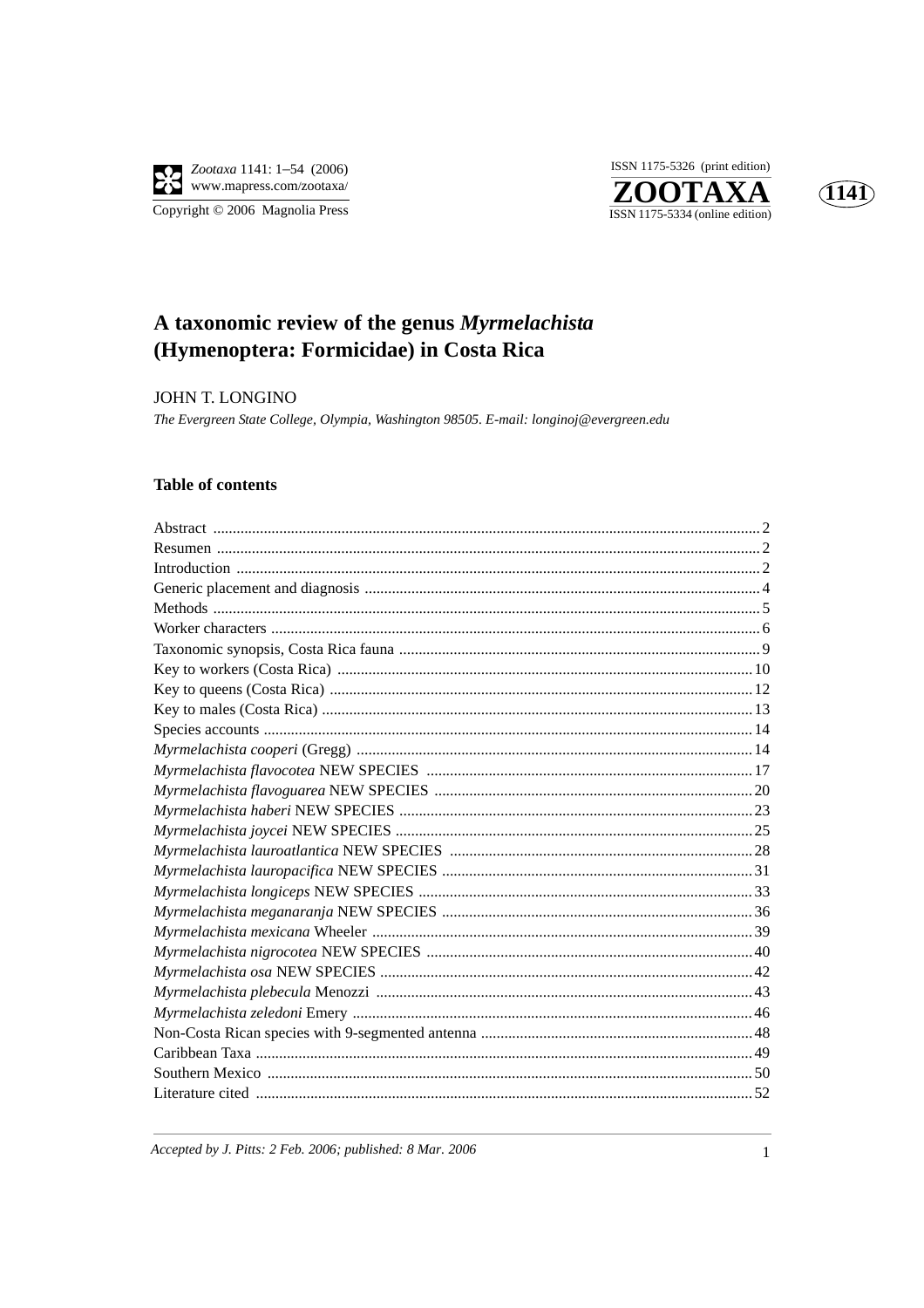# **ZOOTAXA Abstract**

**1141**

The Costa Rican fauna of the genus *Myrmelachista* is reviewed. *Myrmelachista* is a poorly-known lineage of Neotropical arboreal ants. Although a few are conspicuous surface foragers, the majority have cryptic habits, nesting in live stems of plants and rarely foraging on the surface. Fourteen species are reported, of which the following ten are described as new: *M. flavocotea, flavoguarea, haberi, joycei, lauroatlantica, lauropacifica, longiceps, meganaranja, nigrocotea*, and *osa*. *Myrmelachista costaricensis* Wheeler is synonymized under *M. plebecula* Menozzi, and *M. zeledoni thiemi* is synonymized under *zeledoni*. The enigmatic *M. cooperi*, previously known from a single alate queen, is rediscovered and the worker and male described. Keys to workers, queens, and males are provided. *Myrmelachista* species have either 9 or 10-segmented antennae, with most of the 9-segmented forms concentrated in Central America and the Caribbean, and the 10 segmented forms concentrated in South America. The taxonomic status of all the 9-segmented forms is discussed.

**Key words:** *Myrmelachista*, Costa Rica, Formicidae, key to species

### **Resumen**

Se revisa la fauna Costaricense del genero *Myrmelachista*. *Myrmelachista* es un linaje poco conocido de hormigas neotropicales arborícolas. Aunque algunas especies forrajean en la superficie y son conspicuas, la mayoría presenta hábitos crípticos, anidando en tallos vivos y rara vez forrajeando en la superficie. Se informan 14 especies, con las siguientes 10 descritas como nuevas: *M. flavocotea, flavoguarea, haberi, joycei, lauroatlantica, lauropacifica, longiceps, meganaranja, nigrocotea*, y *osa*. *Myrmelachista costaricensis* Wheeler es sinonimizada bajo *M. plebecula* Menozzi, y *M. zeledoni thiemi* es sinonimizada bajo *zeledoni*. La enigmática especie *M. cooperi*, anteriormente conocida de una sola reina alada, es redescubierta y se describen la obrera y el macho. Se proveen claves para obreras, reinas, y machos. Especies de *Myrmelachista* tienen 9 o 10 segmentos antenales. Las formas con 9 segmentos son concentradas en America Central y El Caribe, y las formas con 10 segmentos son concentradas en Sudamérica. Se discuten la taxonomía de todas las especies de *Myrmelachista* con 9 segmentos antenales.

# **Introduction**

Within the ants a number of lineages have developed exquisitely arboreal habits, nesting entirely within plant cavities and with specialized morphology and behavior for doing so. Species within these clades often show a range of specialization, being generalist inhabitants of dead stems, generalist inhabitants of live stems, or specialist inhabitants of live stems. The third group is often involved in obligate associations with particular lineages of plants and is particularly important in the study of mutualism (Davidson & McKey 1993). Species-level taxonomic work on stem-nesting ants can act in a synergistic way with studies of the community and evolutionary ecology of ant-plant associations and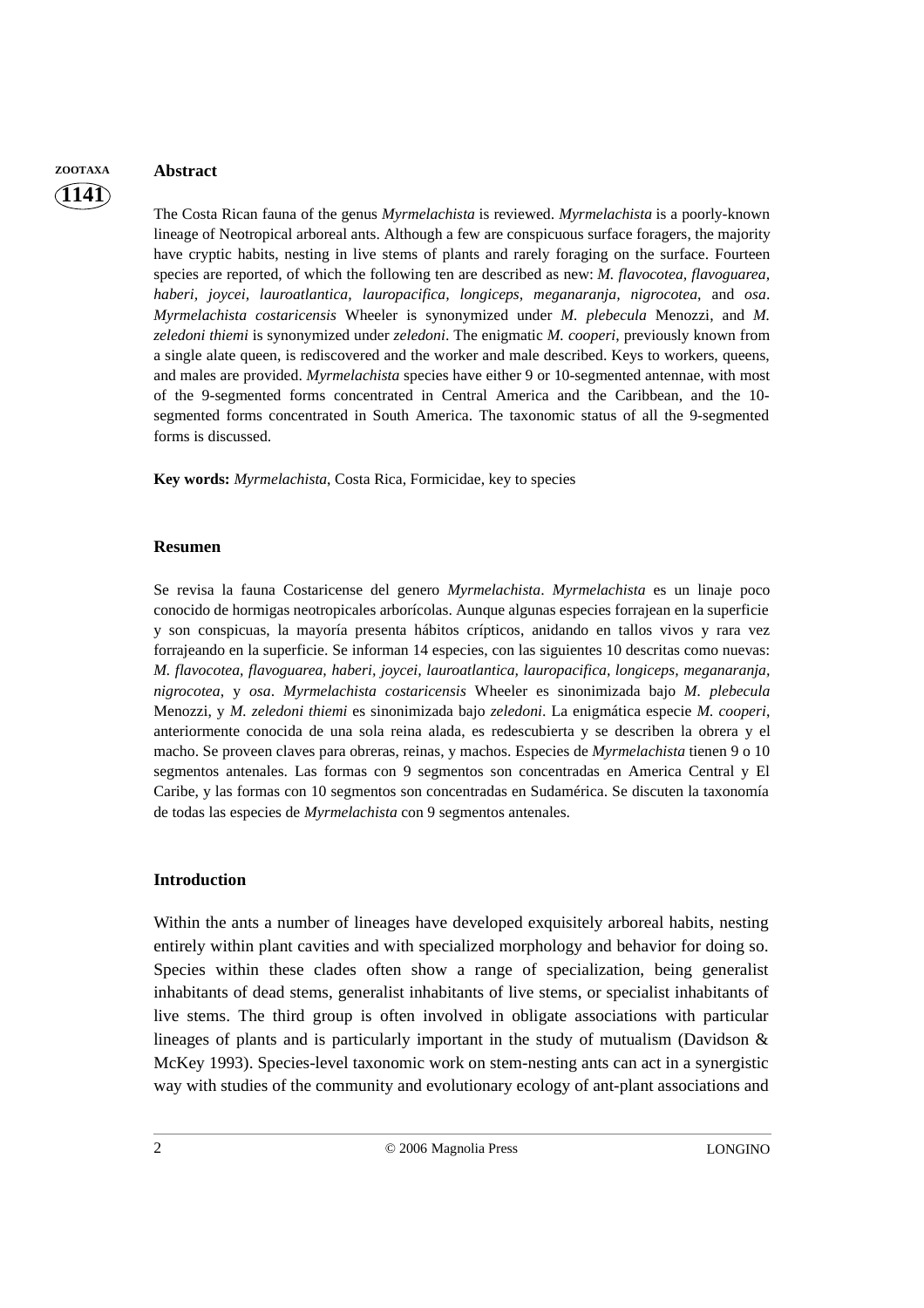is particularly important for this reason. **ZOOTAXA** 

Among these stem-nesting ants is the formicine genus *Myrmelachista*. This group of ants is confined to the Neotropics and is exclusively arboreal. They are inconspicuous and have been little studied, but there are hints from the literature that they are far richer and with more complex plant associations than previously suspected. Early literature contained scattered reports of South American *Myrmelachista* inhabiting ant-plants (reviewed in Bequaert 1922, Wheeler 1942). *Myrmelachista nigella* Roger and *M. schumanni* Emery were reported in internodes of *Duroia hirsuta* (Rubiaceae) (Ule 1907–1908, Schumann 1889). More recent reports have described "devil's gardens" in South America, in which large polygynous colonies of *Myrmelachista* occupy monospecific patches of understory *Duroia* and *Tococa* (Melastomataceae) (Morawetz et al. 1992, Svoma & Morawetz 1992, Renner & Ricklefs 1998, Frederickson et al. 2005). These patches stand out in the typically dense and diverse understory vegetation as peculiar zones of a single plant species with bare earth beneath them and a ring of bare soil around the perimeter. These patches are created and maintained by the ants, which attack and kill foreign vegetation by spraying it with formic acid, which acts as an herbicide (Morawetz et al. 1992, Renner  $\&$ Ricklefs 1998, Frederickson et al. 2005).

The first indication of something interesting in Central American *Myrmelachista* was Stout's (1979) observation of a tight association between an unidentified *Myrmelachista* and an understory tree species in the genus *Ocotea* (Lauraceae). She examined 50 plants of *Ocotea* "*pedalifolia*" (probably a mix of *O. atirrensis* and *O. dendrodaphne* [Hammel 1986]) at the La Selva Biological Station, and found the stems of 49 of them inhabited by *Myrmelachista*. Since then little has been written about the association, although floristic works on the Lauraceae recognize that various species are routinely occupied by ants (Hammel 1986, Burger & van der Werff 1990). Ibarra-Manríquez and Dirzo (1990) reported the same phenomenon at the Los Tuxtlas Biological Station in Veracruz, Mexico. My studies of *Myrmelachista* in Costa Rica reveal that these observations are just the beginning and that there is a largely overlooked community of Central American *Myrmelachista* and their associated plants.

Throughout Costa Rica the understory of mature wet forests have high densities of plants that are associated with multiple species of *Myrmelachista*. Cloud forests likewise have high densities of *Myrmelachista* living in live stems, but they are more abundant in the canopy than in the understory. Many of these species nest entirely inside of live stems and rarely venture out onto the surface, and the plants they inhabit show no external signs of specialization for ant occupation. There are no preformed domatia, no food bodies, and no extrafloral nectaries. The result is a lineage of ants that in spite of being species-rich and very abundant is almost never collected. Many of the species reported here had never been collected prior to my work in Costa Rica, much less receiving any formal taxonomic treatment.

This paper is a taxonomic review of the genus *Myrmelachista* in Costa Rica. This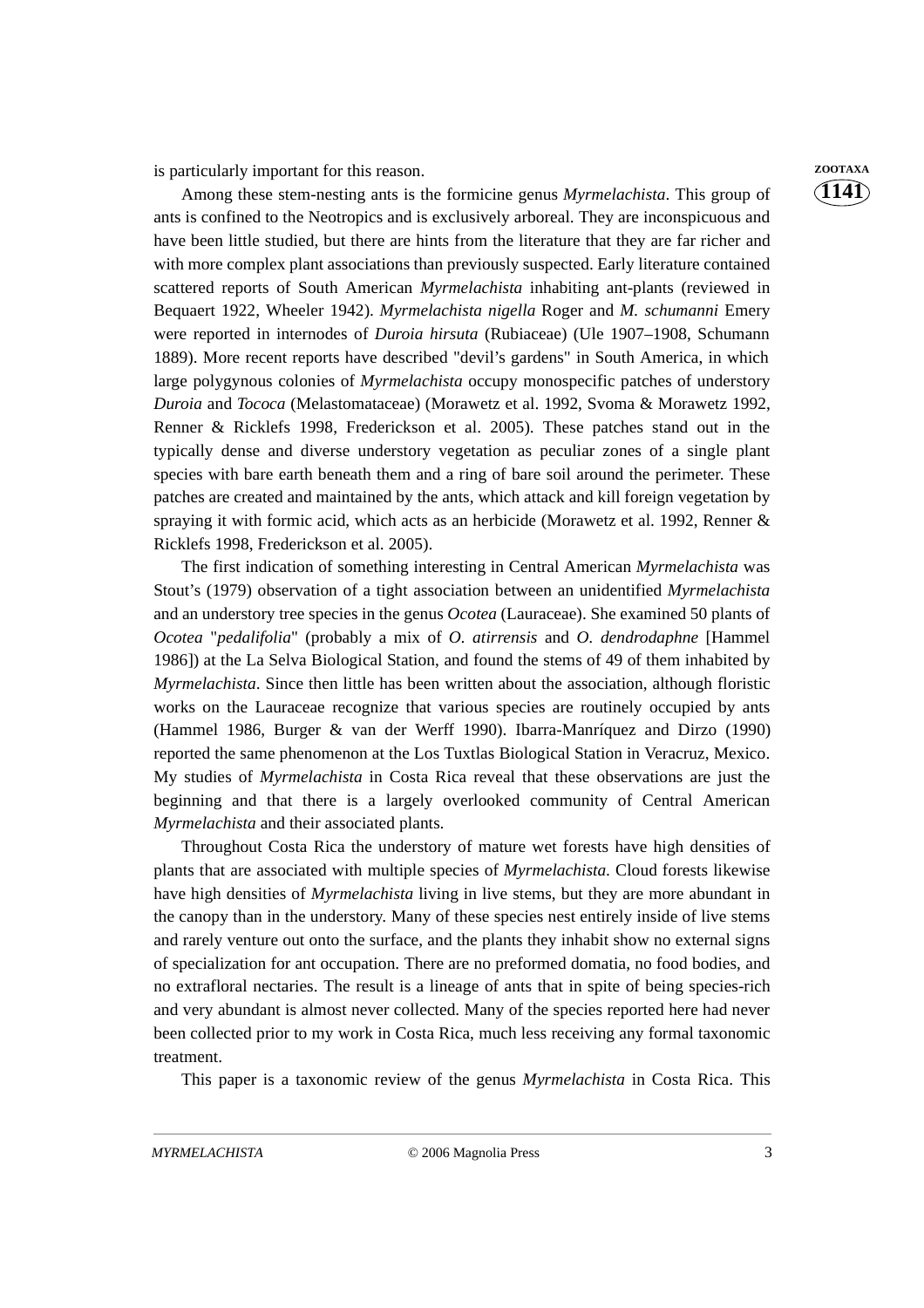**ZOOTAXA** regional taxonomy will (1) encourage and facilitate study of ant-plant relationships in the genus, (2) contribute to Costa Rica's national biodiversity inventory, and (3) inform and guide surveys of *Myrmelachista* in other parts of the Neotropics.

#### **Generic placement and diagnosis**

Bolton (2003) placed *Myrmelachista* in the tribe Plagiolepidini, in the lasiine tribe group. The diagnosis for the tribe group included (1) widely separated metacoxae and (2) the petiolar foramen long, extending to or beyond the anteriormost points of the metacoxal cavities. The diagnosis for the Plagiolepidini included (1) the petiolar node inclined anteriorly, or with a long posterior peduncle, or both; and (2) the base of abdominal segment III with complete tergosternal fusion on each side of the helcium, with the free tergite and sternite commencing some distance up the sclerite, well away from the helcium. Ants of the genus *Myrmelachista* can be distinguished from other plagiolepidines by having a 9 or 10-segmented antenna with a 3 or 4-segmented club. Other genera have the antenna with more than ten segments and/or the funiculus filiform or gradually thickening toward the apex (Bolton 2003). Other plagiolepidine genera with 9 or 10 segmented worker antenna are *Aphomomyrmex*, *Brachymyrmex*, and *Petalomyrmex*. Although Bolton (2003) listed 6,4 as the palpal formula for *Myrmelachista*, some of the species reported here have 5-segmented maxillary palpus.

The taxonomic history of the genus *Myrmelachista* is covered amply by Bolton (2003). Briefly, Roger (1863) described two genera, *Myrmelachista* and *Decamera*, that differed in number of antennal segments, nine in the former and ten in the latter. *Decamera* was a junior homonym and was changed to *Hincksidris* by Donisthorpe (1944). *Hincksidris* (earlier as *Decamera*) was placed as a subgenus of *Myrmelachista* by various authors and ultimately synonymized under *Myrmelachista* (Snelling & Hunt 1976).

There are 69 available names in the genus, of which only six are currently junior synonyms (Bolton 1995). Although it was recognized that the number of antennal segments could not be relied upon to reveal monophyletic taxa and that the division of *Myrmelachista* into two groups was artificial (Brown 1973, Snelling & Hunt 1976), number of antennal segments is stable within species and there is geographic patterning with respect to the abundance of one form versus the other. Among the 63 valid speciesgroup taxa, 17 have workers with 9-segmented antenna and 46 have workers with 10 segmented antenna. The 9-segmented forms are mostly concentrated in Central America and the Caribbean, with only two known from South America. The 10-segmented forms are mostly from South America, with only 3 from Central America and Mexico.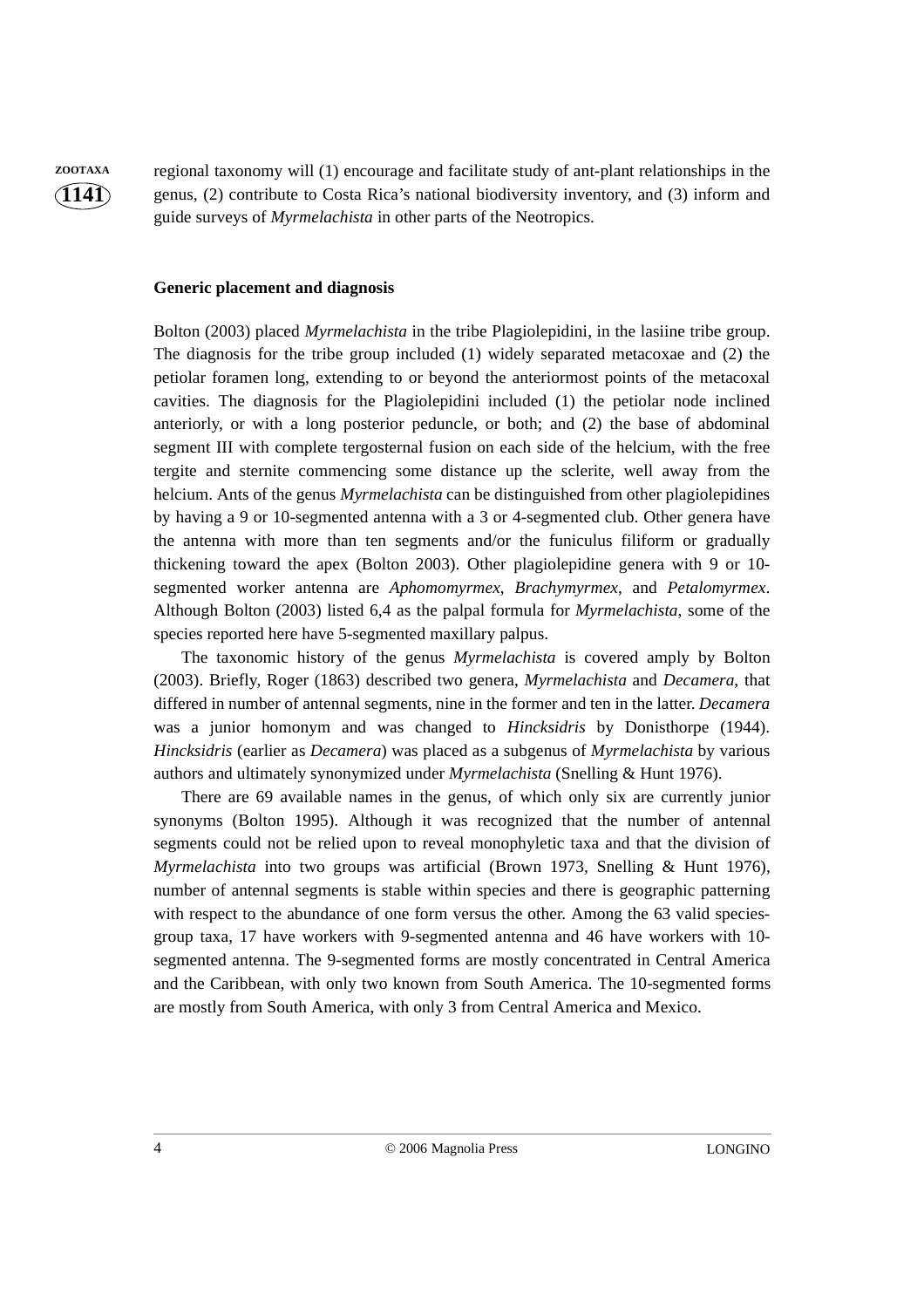#### **Methods ZOOTAXA**

Observations were made at 50x or 63x magnification with a dissecting microscope. Most measurements were made with a micrometer stage with digital output in increments of 0.0001mm. However, variation in specimen orientation, alignment of crosshairs with edges of structures, and interpretation of structure boundaries resulted in measurement accuracy to the nearest 0.01 to 0.005mm, depending on sharpness of the defined boundary. When measuring worker sizes, larger workers of a series were haphazardly selected. Only one worker from a colony series was measured, and when a species was known from multiple localities, workers were selected from different localities. All measurements are presented in mm.

The following terminology and abbreviations are used:

**HL**: head length in full face view; perpendicular distance from line tangent to rearmost point of vertex margin to line tangent to anterior most projection of clypeus (either laterally near mandibular insertion or median lobe, depending on which extends further), not including anteromedian denticle if present.

**HW**: head width; in full face view, maximum width of head capsule **above eyes** (not including eyes if they project beyond border of head capsule).

**SL**: scape length; length of scape shaft from apex to basal flange, not including basal condyle and neck.

**EL**: eye length, measured along maximum diameter.

**OW**: width of median ocellus.

**OD**: distance between inner margins of lateral ocelli.

**CI**: cephalic index; 100\*HW/HL.

**OI**: ocular index; 100\*EL/HW.

**OcI**: ocellar index, 100\*OW/HL.

Collections are referred to by the following acronyms:

**BMNH**: The Natural History Museum, London, U.K.

**INBC**: Instituto Nacional de Biodiversidad, Costa Rica.

**DEIC**: Deutsches Entomologisches Institut, Eberswalde Finow, Germany.

**JTLC**: John T. Longino, personal collection, Olympia, WA, USA.

**LACM**: Los Angeles County Museum of Natural History, Los Angeles, CA, USA.

**MCSN**: Museo Civico de Storia Naturale "Giacomo Doria," Genoa, Italy.

**MCZC**: Museum of Comparative Zoology, Cambridge, MA, USA.

**MHNG**: Muséum d'Histoire Naturelle, Geneva, Switzerland.

**UCDC**: University of California, Davis, CA, USA.

**USNM**: National Museum of Natural History, Washington, DC, USA.

In lists of material examined, all specimens are deposited at JTLC unless otherwise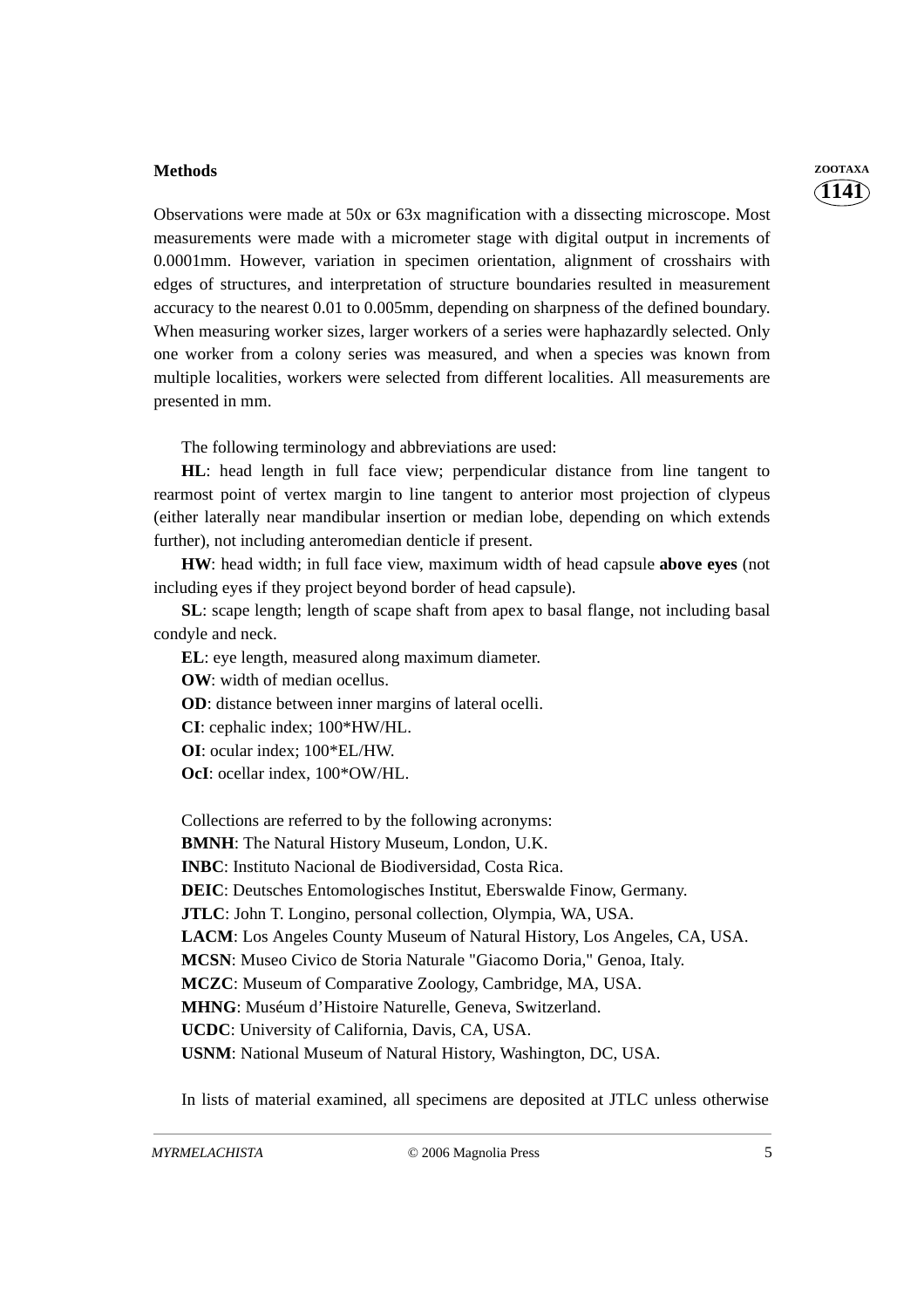**ZOOTAXA** indicated. Specimens in the Longino collection will eventually be distributed to research collections, most likely INBio and LACM. Locality data are from a specimen database in which locality data may be inferred from label data and may not always be faithful renditions of the label (*e.g.*, inferred latitude and longitude; locality name variants, etc.).

> All new species names in this work are nouns in apposition or genitive nouns and thus invariant (ICZN 1999, article 31). All holotypes and paratypes associated with the new species described here have unique specimen-level identifiers affixed to each pin, and these specimen codes are listed in each species description. These are not to be confused with collection codes, which are "lot numbers" associated with particular collection events. Many different specimens may share the same collection code. Species accounts are provided with a diagnosis. There are not separate diagnoses for workers, queens, and males; the diagnosis is the combination of worker, queen, and male characters that together most easily distinguish the species.

#### *Worker characters*

Workers show a great deal of plasticity and are not easily separated to species. There is inter- and intracolony size variation, and larger workers tend to exhibit more differences among species than small workers.

The only sharply defined character with two discrete states is the number of antennal segments: 9 or 10. All other characters are continuous, with each species showing a mean and a variance, overlapping with similar species, but not encompassing the entire range of variation. The maxillary palpus may be 5-segmented, 6-segmented, or both (Fig. 1). In some cases the terminal palpomere is elongate and there is a slight constriction in the middle, suggesting partial fusion of the terminal two palpomeres. In some cases within a species (e.g., *plebecula*) colonies with small workers have 5 segments, colonies with larger workers have 6. There are occasional individual specimens with one 5-segmented palpus and one 6-segmented palpus.

Mandible sculpture varies from smooth and shining to coarsely punctatorugose.

Pilosity patterns are quite variable but show trends within species. In full face view, pilosity on the side and rear margins may be sparse or abundant, very short or longer, about the length of the first funicular segment, fully appressed to suberect. Among the Costa Rican species pilosity on the scapes is always abundant and suberect to subdecumbent, and I have not found it useful for identification. The pilosity on the outer margin of the hind tibia is always present as a covering of short setae of relatively uniform length, with variable presence of longer setae projecting above them. The setae may look rather uniform and short, with length about 1/4 width of tibia, or they may be longer and somewhat more irregular, the longer setae being 1/2 to 3/4 tibia width. The setae may be fully appressed to suberect.

Color is a useful character (Fig. 2). A set of seven species that have become obligate inhabitants of live stems of particular species of Lauraceae and Meliaceae have a uniform light yellow orange color, with variable development of infuscated bands on the gastral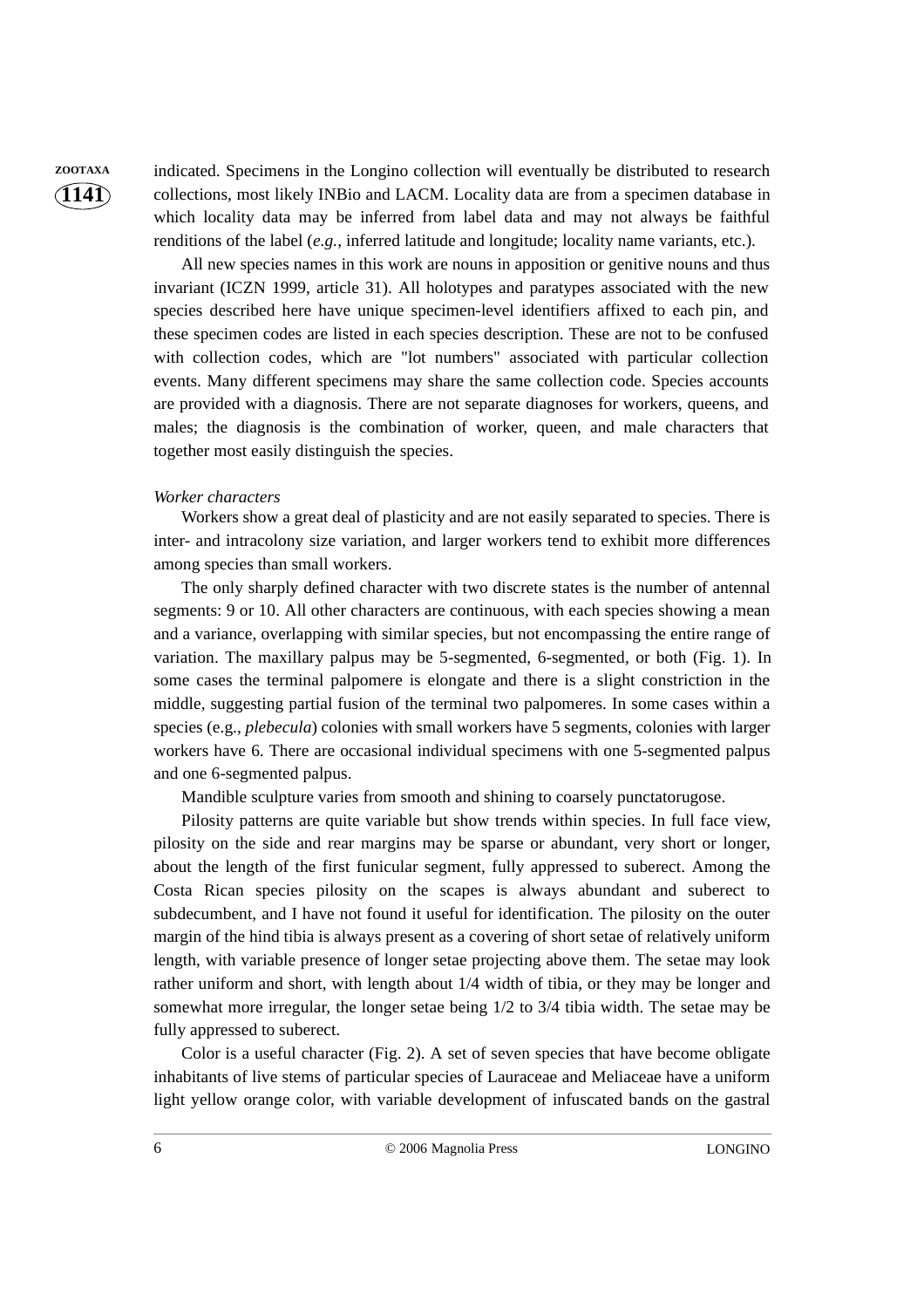terga. Six species that are more generalized in their nesting habits and more often forage **ZOOTAXA** on the surface have largely brown coloration, with variable development of mottling of the mesosoma. Problematic cases are when workers are bicolored, with light colored head and mesosoma and dark colored gaster. *Myrmelachista plebecula*, one of the surface foraging species, can approach the coloration of the some of the yellow species.

I have rarely found useful characters in the shape of the mesosoma or petiole, although the species with 10-segmented antenna have a stronger hourglass shape, with strong constriction at the metanotal groove (Fig. 2).



**FIGURE 1.** Examples of *Myrmelachista* worker maxillary palpi, showing reduction from 6 to 5 segments.

#### *Queen characters*

Queens are often more powerful differentiators of species than workers. The meristic, sculptural, and pilosity characters discussed for workers also apply to queens. Color is a valuable character, often sharply separating species when worker color does not. For example, the species that are specialist inhabitants of *Ocotea* and *Guarea* all have relatively uniform yellow workers, yet the queens differ dramatically in color, being either solid orange, solid black, or bicolored. Details of queen head size, head shape, and ocellus size are important for differentiating species.

#### *Male characters*

Males vary somewhat in the relative size of the ocelli, but the primary differences are in the genitalia (Fig. 3). Terminology follows Snodgrass (1941). The pygostyles are small setose papillae projecting from beneath the posterior margin of the 8th abdominal tergite. These may be present and easily visible or variously reduced to near invisibility or **1141**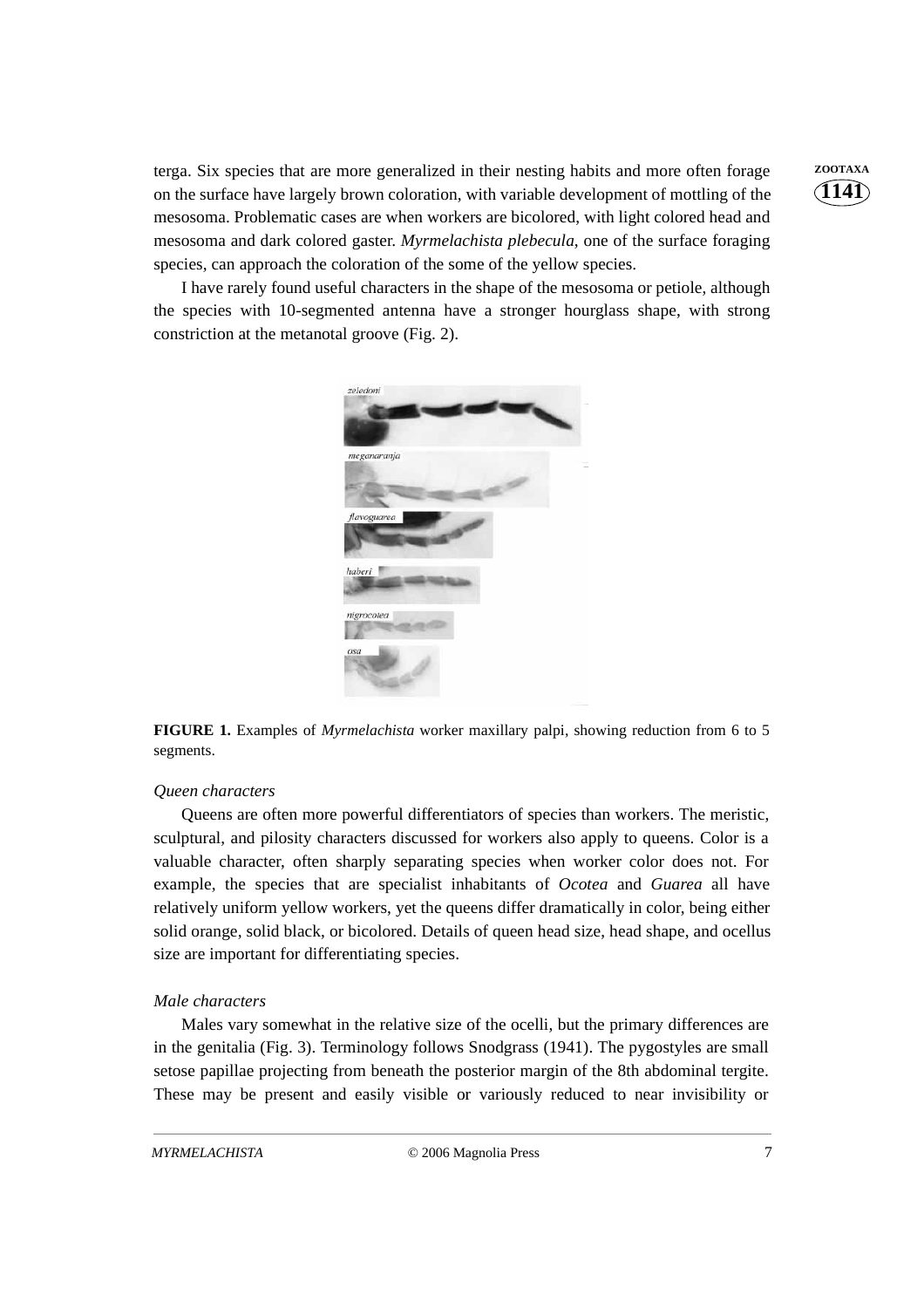**ZOOTAXA** absence. The basiparamere is always present and large. It usually has a pronounced dorsal lobe that is similar to but shorter than the paramere. It varies from broadly triangular and blunt to long, thin, and needle-like. In the smallest males the lobe may be very short or absent. The paramere is articulated to the basiparamere and is always present and elongate, sometimes broad at the base and tapering to a blunt point, or broad and parallel at the base and then tapering to a blunt point (looking like a seal head in profile), or long and thin with somewhat parallel sides, tapering to a point at the end. Internal to the paramere is the volsella, comprising two parts, the cuspis and the digitus. The cuspis is external to the digitus and closely applied to the inner wall of the paramere. The relationship of cuspis to digitus is somewhat like human thumb to clasped fingers. The cuspis is always shorter than the digitus and may be widely separated from it or with the apex converging on the dorsal margin of the digitus. The cuspis may be large, heavily sclerotized, and paddle shaped. From this state it shows reduction to a thin rectangular strip, to a small pointed needle-like structure, to a tiny triangular remnant fused to the inner margin of the paramere, and finally to completely absent. The digitus varies a great deal in shape, from a short, sharply down-turned triangle, to a long tapering blade, to a scimitar-shaped blade that becomes broader toward the apex before narrowing, to a blunt paddle-shaped structure. Internal to the volsella is the aedeagus, comprising two penial valves. The penial valve has an anterodorsal apodeme, a broad and elongate blade, and a posterior upturned tooth. The apodeme may meet the dorsal margin of the blade at nearly a right angle, resulting in a strongly upturned aedeagus relative to the main axis of the abdomen, or the apodeme may gently curve into the dorsal margin and project back at an obtuse angle, such that the aedeagus is not as strongly upturned in side view.



**FIGURE 2.** *Myrmelachista* workers. A. *zeledoni*. B. *joycei*. C. *flavocotea*. D. *plebecula*. Scale applies to entire figure.

8 © 2006Magnolia Press LONGINO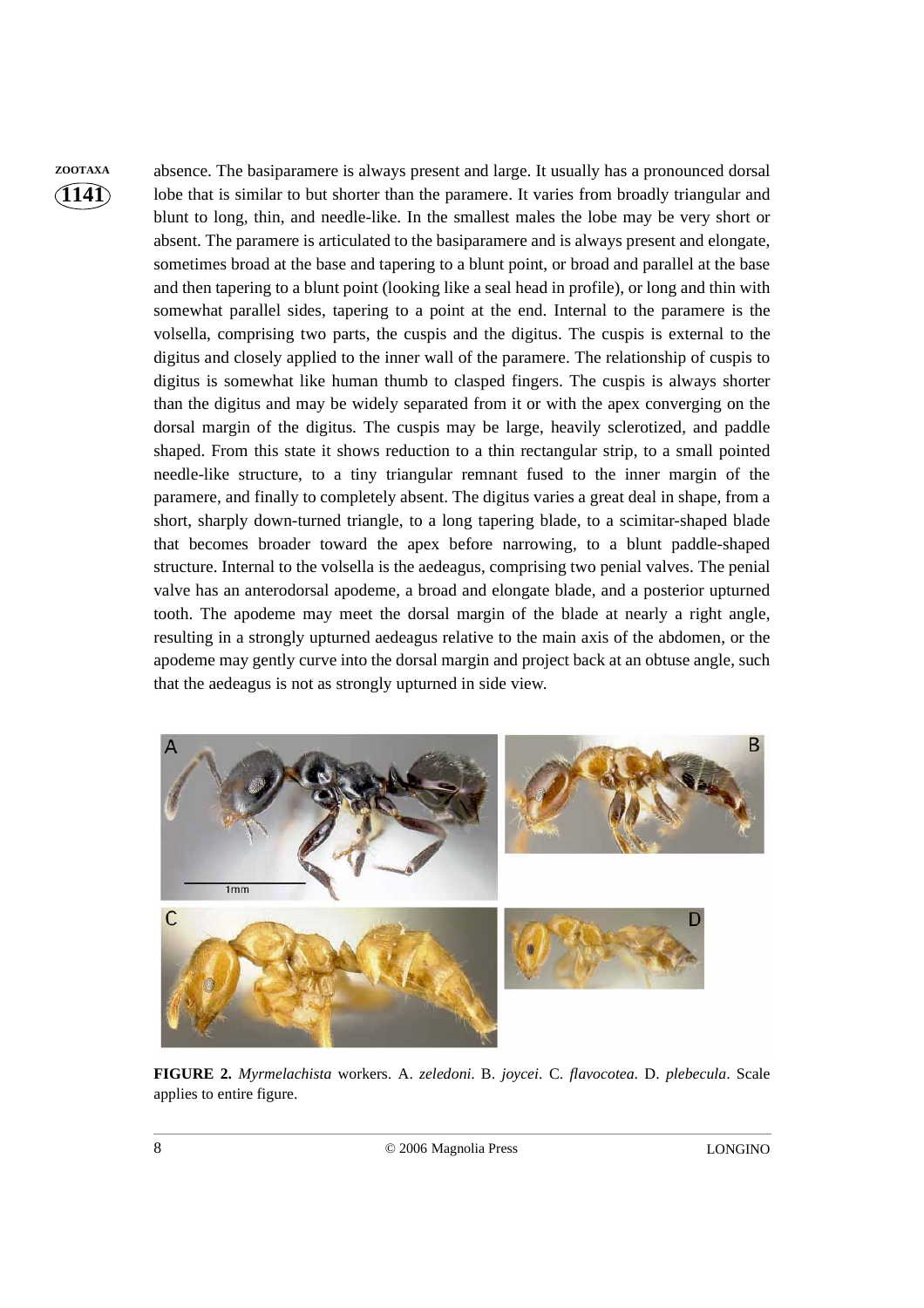

**FIGURE 3.** Male genitalia of *Myrmelachista*. A. Lateral view of male abdomen, showing undissected genitalia. B-D are dissected structure in same orientation and in order from outer to inner. B. Basiparamere and paramere. C. Volsella, a three-dimensional structure with cuspis external to digitus. D. Penial valve. A, B, D: *joycei*; C: *nigrocotea*.

Within species there is variation in degree of sclerotization of males, accompanied by variation in the size and robustness of genitalic elements. Less heavily sclerotized males also seem to have narrower and shorter basiparamere lobes, parameres, and volsellae. The variation is primarily among colonies and variation within colonies is low. The cause of high inter-colony variation is unknown. It could be due to ontogenetic changes in synchronous batches of males, intraspecific variation that is either genotypic or phenotypic, or evidence of cryptic species.

#### **Taxonomic synopsis, Costa Rica fauna**

*M. cooperi* (Gregg 1951). Costa Rica. *M. flavocotea* **NEW SPECIES**. Costa Rica. *M. flavoguarea* **NEW SPECIES**. Costa Rica. **1141 ZOOTAXA**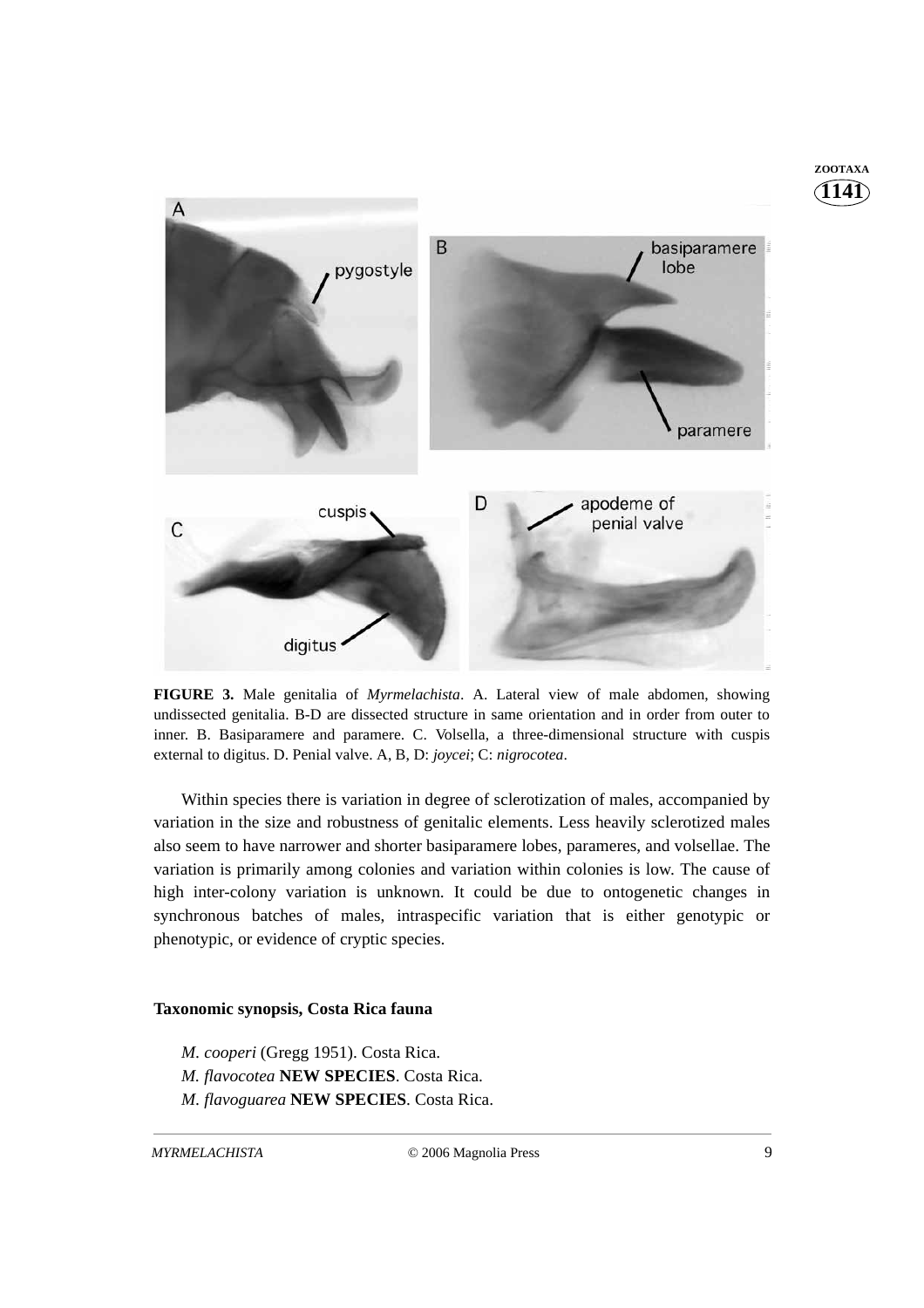- **ZOOTAXA** *M. haberi* **NEW SPECIES**. Costa Rica.
	- *M. joycei* **NEW SPECIES**. Costa Rica.
		- *M. lauroatlantica* **NEW SPECIES**. Costa Rica.
	- *M. lauropacifica* **NEW SPECIES**. Costa Rica.
	- *M. longiceps* **NEW SPECIES**. Costa Rica.
	- *M. meganaranja* **NEW SPECIES**. Costa Rica.
	- *M. mexicana* Wheeler 1934. Mexico, Costa Rica.
	- *M. nigrocotea* **NEW SPECIES**. Costa Rica.
	- *M. osa* **NEW SPECIES**. Costa Rica.
	- *M. plebecula* Menozzi 1927. Costa Rica, Ecuador. = *costaricensis* Wheeler 1934. Costa Rica. **NEW SYNONYM**
	- *M. zeledoni* Emery 1896. Nicaragua, Costa Rica, Colombia, Venezuela, Peru. = *thieme* Emery 1906. Venezuela. **NEW SYNONYM**

# **Key to workers (costa rica)**

| 1.       | Antenna with 10 segments; mesosoma strongly hourglass-shaped, with strong              |
|----------|----------------------------------------------------------------------------------------|
|          | Antenna with 9 segments; mesosoma not strongly hourglass-shaped, moderately            |
|          | constricted at metanotal groove; color variable, from yellow orange to red brown       |
|          |                                                                                        |
| $2(1)$ . | Surface of head and mesosoma shagreened; HW greater than 0.50mmzeledoni                |
|          | Surface of head and much of mesosoma smooth and shiny; HW less than 0.48mm.            |
|          |                                                                                        |
| $3(1)$ . | Color nearly uniform light yellow orange or with some degree of infuscation on         |
|          | gaster (Fig. 2C); if clearly bicolored with orange head and mesosoma and dark          |
|          | gaster, pubescence on sides of head and on hind tibia usually abundant, suberect,      |
|          |                                                                                        |
|          | Color black to red brown, usually either uniform red brown or with dark head and       |
|          | gaster and mottled light and dark brown mesosoma (Fig. 2B); if clearly bicolored,      |
|          | pubescence on sides of head very sparse and fully appressed, pilosity on hind tibia    |
|          |                                                                                        |
| $4(3)$ . | Maxillary palpus always 6-segmented; HW of larger workers usually greater than         |
|          |                                                                                        |
|          | Maxillary palpus always 5-segmented; HW of larger workers usually less than            |
|          | 0.65mm (the following set of species cannot be reliably distinguished with work-       |
|          |                                                                                        |
| $5(4)$ . | Infuscation of gastral tergites weak, confined to posterior third or less of tergites; |
|          | nests in live stems of various plants in southern mountains of Costa Rica              |
|          |                                                                                        |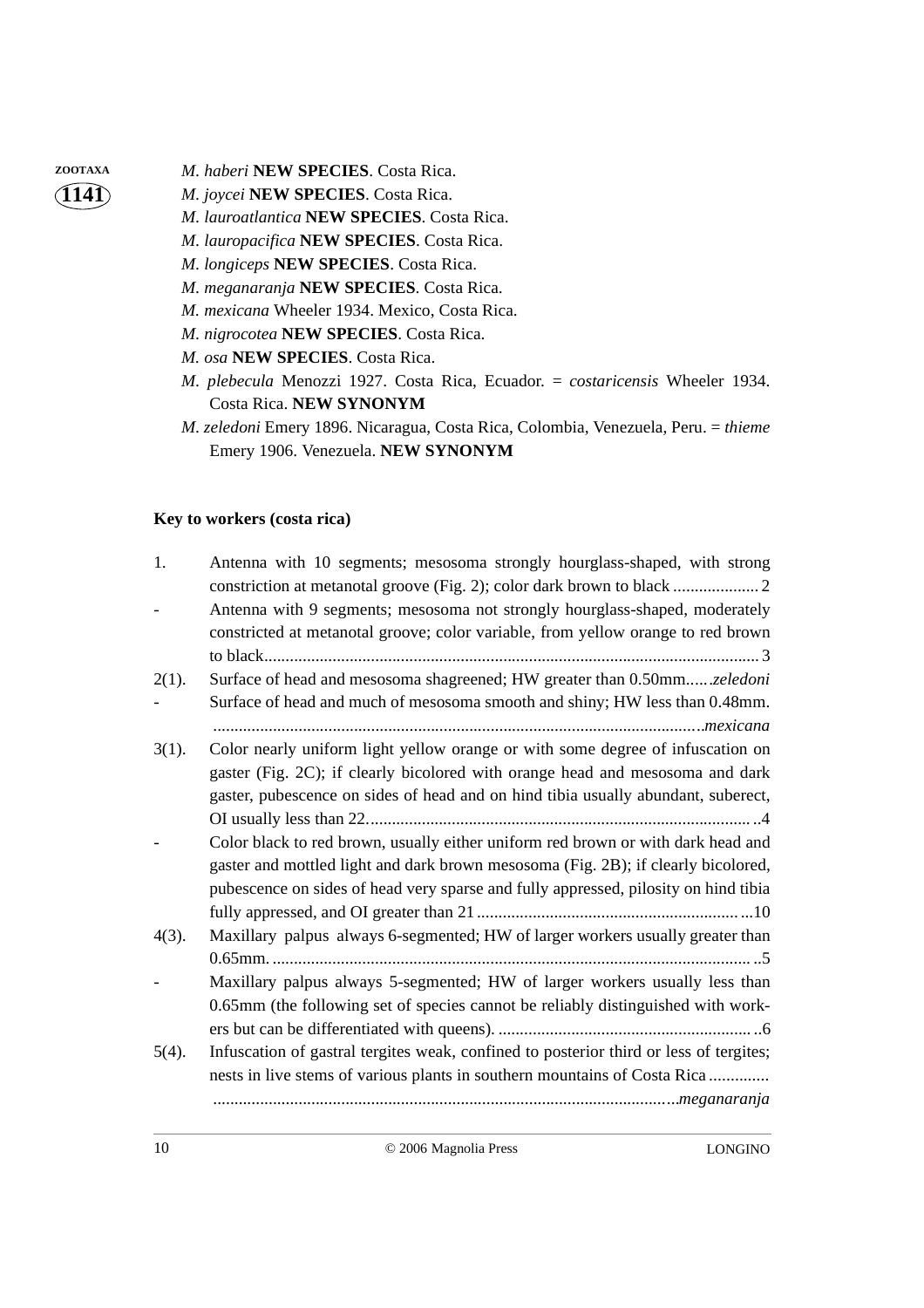|           | Infuscation of gastral tergites more extensive, dark brown and covering 2/3 or<br>more of tergite; nests in one species of understory Guarea in Cordillera de Tilarán,                                                                                                                                                                                      | ZOOTAXA<br>114Ì) |
|-----------|-------------------------------------------------------------------------------------------------------------------------------------------------------------------------------------------------------------------------------------------------------------------------------------------------------------------------------------------------------------|------------------|
| $6(4)$ .  | Gastral tergites completely yellow, without posterior band of infuscation; hind                                                                                                                                                                                                                                                                             |                  |
|           | Gastral tergites with variably developed infuscated band posteriorly; hind tibia                                                                                                                                                                                                                                                                            |                  |
| $7(6)$ .  | Head of larger workers relatively broad (Fig. 4), CI 98-103; Atlantic slope                                                                                                                                                                                                                                                                                 |                  |
|           | Head of larger workers relatively narrow, CI 87-95; southern Pacific slope                                                                                                                                                                                                                                                                                  |                  |
| $8(6)$ .  |                                                                                                                                                                                                                                                                                                                                                             |                  |
| $9(8)$ .  | Side of head with projecting erect setae, the longest of which are similar in length                                                                                                                                                                                                                                                                        |                  |
|           | Side of head with projecting setae subdecumbent, very short, much shorter than<br>length of first funicular segment; montane areas and southern Pacific lowlands                                                                                                                                                                                            |                  |
| $10(3)$ . | Color solid black; clypeus bulging; mandible with teeth 4 and 5 (counting from<br>apex) separated by a wide diastema, teeth 1–4 more closely and evenly spaced;                                                                                                                                                                                             |                  |
|           | Color variable; clypeus not strongly bulging; mandible without diastema between<br>teeth 4 and 5, all 5 teeth relatively evenly spaced; HW of larger workers usually                                                                                                                                                                                        |                  |
|           | 11(10). Head relatively elongate and subrectangular (Fig. 5), CI 89-95; mandible puncta-<br>torugose; sides of head with pubescence sparse and very short, subdecumbent to                                                                                                                                                                                  |                  |
|           | Head relatively shorter, often somewhat cordate, CI 92-107; mandible usually<br>smooth and shining; pubescence on side of head variable, from sparse and fully<br>appressed to abundant and suberect (workers of <i>plebecula</i> and <i>joycei</i> cannot                                                                                                  |                  |
|           | 12(11). Often bicolored, with light red brown head and mesosoma, dark gaster, but may<br>have same coloration as <i>joycei</i> ; pubescence on side of head usually sparse, short,<br>fully appressed; pilosity on hind tibia usually appressed; eyes relatively larger, OI<br>22-25; HW of larger workers usually less than about 0.53mm (Fig. 5)plebecula |                  |
|           | Never bicolored (except nanitics), head and gaster dark brown, mesosoma vari-<br>ably mottled light and dark red brown; pubescence on side of head and hind tibia<br>subdecumbent; eyes relatively smaller, OI 19-21; HW of larger workers often                                                                                                            |                  |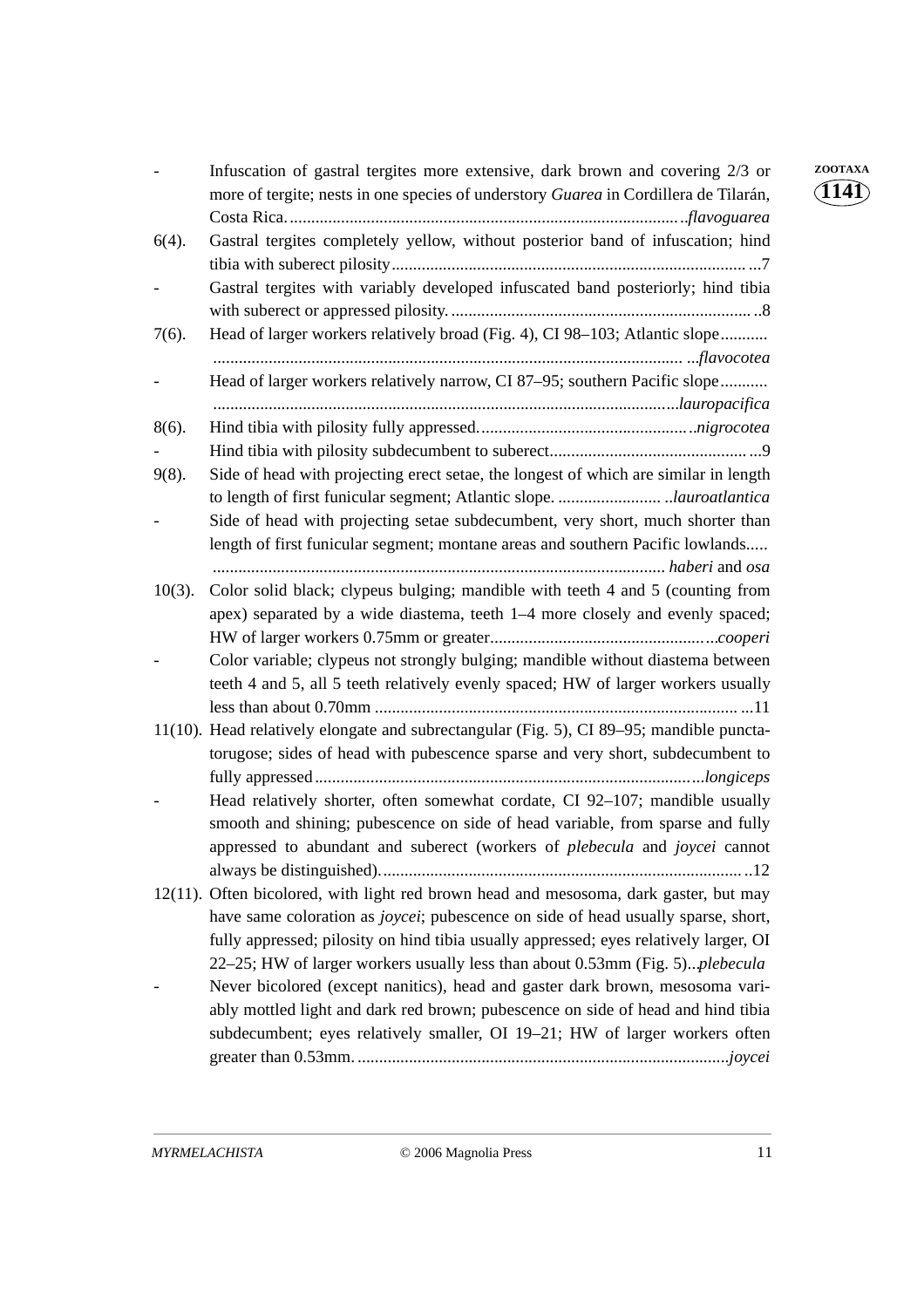# **ZOOTAXA Key to queens (Costa Rica)**

| 1.        |                                                                                          |
|-----------|------------------------------------------------------------------------------------------|
|           | Antenna with 9 segments; color variable, from yellow orange to red brown to black        |
| $2(1)$ .  |                                                                                          |
|           | Mandible subtriangular with differentiated basal and masticatory margin; head not        |
|           |                                                                                          |
| $3(2)$ .  | Face weakly roughened or sericeous, not strongly shining; HW greater than 0.8mm          |
|           |                                                                                          |
| $4(1)$ .  |                                                                                          |
|           |                                                                                          |
| $5(4)$ .  |                                                                                          |
|           |                                                                                          |
|           |                                                                                          |
| $6(5)$ .  | Gaster solid dark brown; obligate inhabitant of understory Guarea in Cordillera de       |
|           |                                                                                          |
|           | Gaster yellow orange with narrow infuscated bands medially; non-specialist               |
|           |                                                                                          |
| $7(5)$ .  | Sides of head and hind tibia with pilosity (pubescence or longer setae) completely       |
|           | appressed; HL less than 0.85mm (Fig. 6); eyes relatively large, OI greater than 30;      |
|           | ocelli small, OcI 4–7; generalist inhabitant of live and dead stems                      |
|           |                                                                                          |
|           | Sides of head and hind tibia with subdecumbent to suberect pilosity; HL greater          |
|           | than 0.85mm; eye size variable, OI 27-37; ocelli larger, OcI 6-10; specialist            |
|           |                                                                                          |
| 8(7).     | Eyes relatively small, OI 27-31; HW greater than 0.8mm (Fig. 6); Atlantic slope          |
|           |                                                                                          |
|           | Eyes larger, OI 33-37; HW less than 0.8mm; southern Pacific lowlands                     |
|           |                                                                                          |
| $9(4)$ .  | HW less than 0.7mm (Fig. 7); generalist inhabitant of live and dead stems                |
|           |                                                                                          |
|           | HW greater than 0.7mm; specialist or generalist inhabitant of live stems10               |
| $10(9)$ . | HL usually between 0.8–1.2mm (Fig. 7); head relatively broad, CI 87–98; eyes             |
|           | relatively small, OI less than 30, often around 27 (Fig. 8); ocelli very small, OW       |
|           | often less than 0.05mm; mandible smooth and shining or weakly rugose; maxil-             |
|           | lary palpus always 6–segmented (workers brown to mottled red brown; common               |
|           |                                                                                          |
|           | HL between 0.8-1.4mm; CI 79-93; OI 23-33; OW 0.04-0.10mm; mandible punc-                 |
|           |                                                                                          |
|           | 11(10). HW greater than 1.1mm (Fig. 7); head relatively broad, CI 88–93; eyes relatively |
|           |                                                                                          |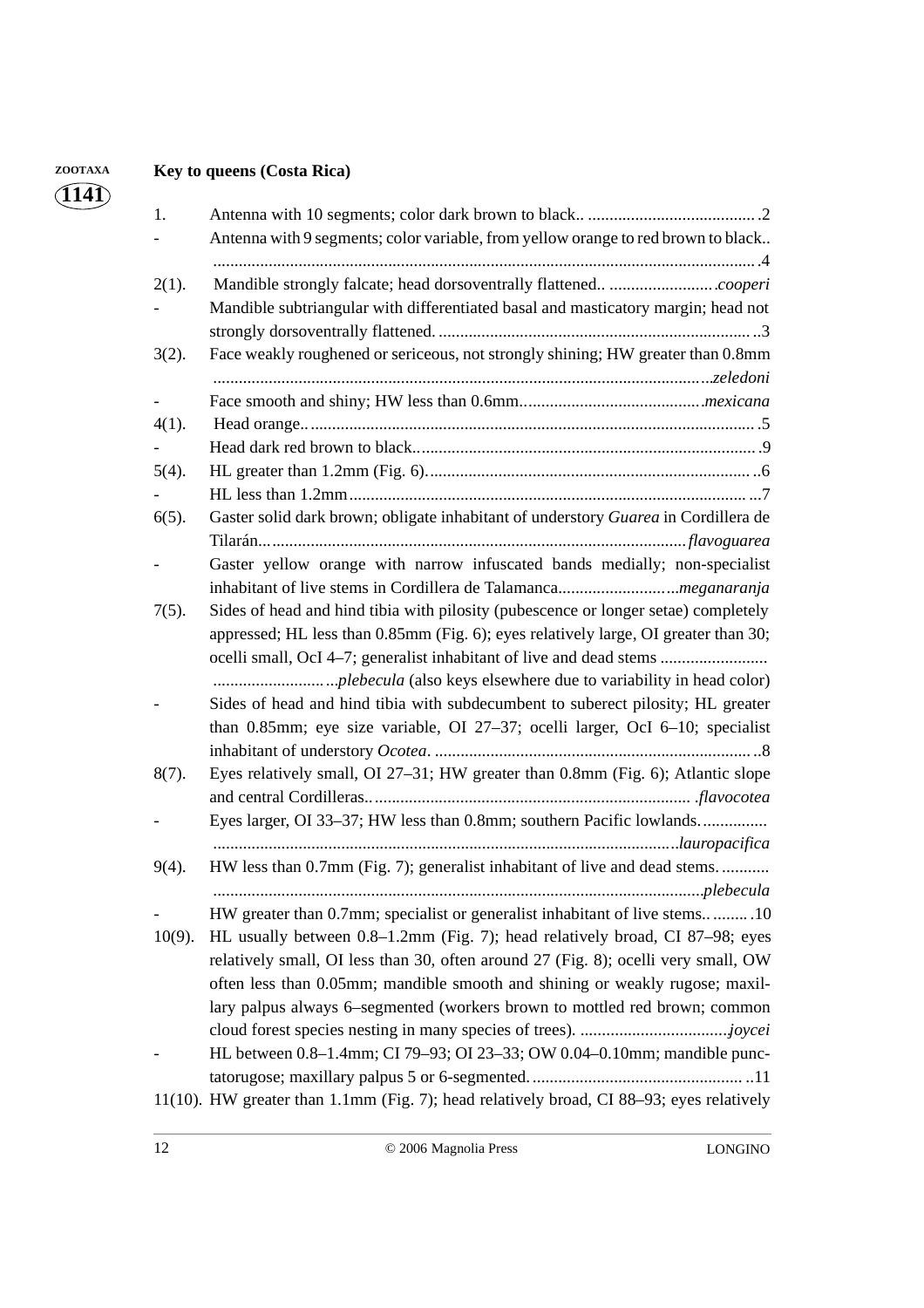| small, OI 23–27 (Fig. 8); much of face slightly roughened, dull, not strongly shin-         | ZOOTAXA<br>141` |
|---------------------------------------------------------------------------------------------|-----------------|
|                                                                                             |                 |
| HW less than 1.1mm, if approaching 1.1mm then head relatively elongate (CI less             |                 |
| than 86); OI greater than 27; most of face smooth and strongly shining. 12                  |                 |
| $12(11)$ . In full face view with long erect setae projecting from sides of head (Fig. 9D); |                 |
| maxillary palpus 5-segmented <i>lauroatlantica</i>                                          |                 |
| Sides of head with short appressed to suberect pubescence, no longer erect setae;           |                 |
|                                                                                             |                 |
| 13(12). Workers dark red brown (longiceps queens bridge the morphological gap between       |                 |
| haberi and osa and cannot be distinguished from either)longiceps                            |                 |
|                                                                                             |                 |
| 14(13). Maxillary palpus 5-segmented; CI 83-89; HL 1.00-1.12; sides of head rounding        |                 |
|                                                                                             |                 |
| Maxillary palpus 6-segmented; CI 79–84; 1.18–1.23; head more sharply rectangu-              |                 |
|                                                                                             |                 |
|                                                                                             |                 |

## **Key to males (Costa Rica)**

The male of *M. osa* is unknown.

| Antenna with 11 segments; apodeme of penial valve meeting dorsal margin of        |
|-----------------------------------------------------------------------------------|
|                                                                                   |
| Antenna with 10 segments; apodeme of penial valve rounding into dorsal margin     |
| at obtuse angle (Fig. 10B)4                                                       |
|                                                                                   |
|                                                                                   |
|                                                                                   |
| Paramere more elongate, with parallel sides before bluntly rounded apex           |
|                                                                                   |
| Basiparamere lobe absent or reduced to short triangular tooth, much shorter than  |
|                                                                                   |
|                                                                                   |
| Ocelli small, width of median ocellus less than distance between median and lat-  |
| eral ocellus (Fig. 11A); petiolar dorsum with few to no erect setaeplebecula      |
| Ocelli large, width of median ocellus greater than distance between median and    |
| lateral ocellus (Fig. 11B); petiolar dorsum with conspicuous tuft of erect setae  |
|                                                                                   |
| Pygostyles present; basiparamere lobes and parameres very long and thin (Fig.     |
|                                                                                   |
| . Pygostyles absent or reduced to tiny unsclerotized remnants; basiparamere lobes |
|                                                                                   |
|                                                                                   |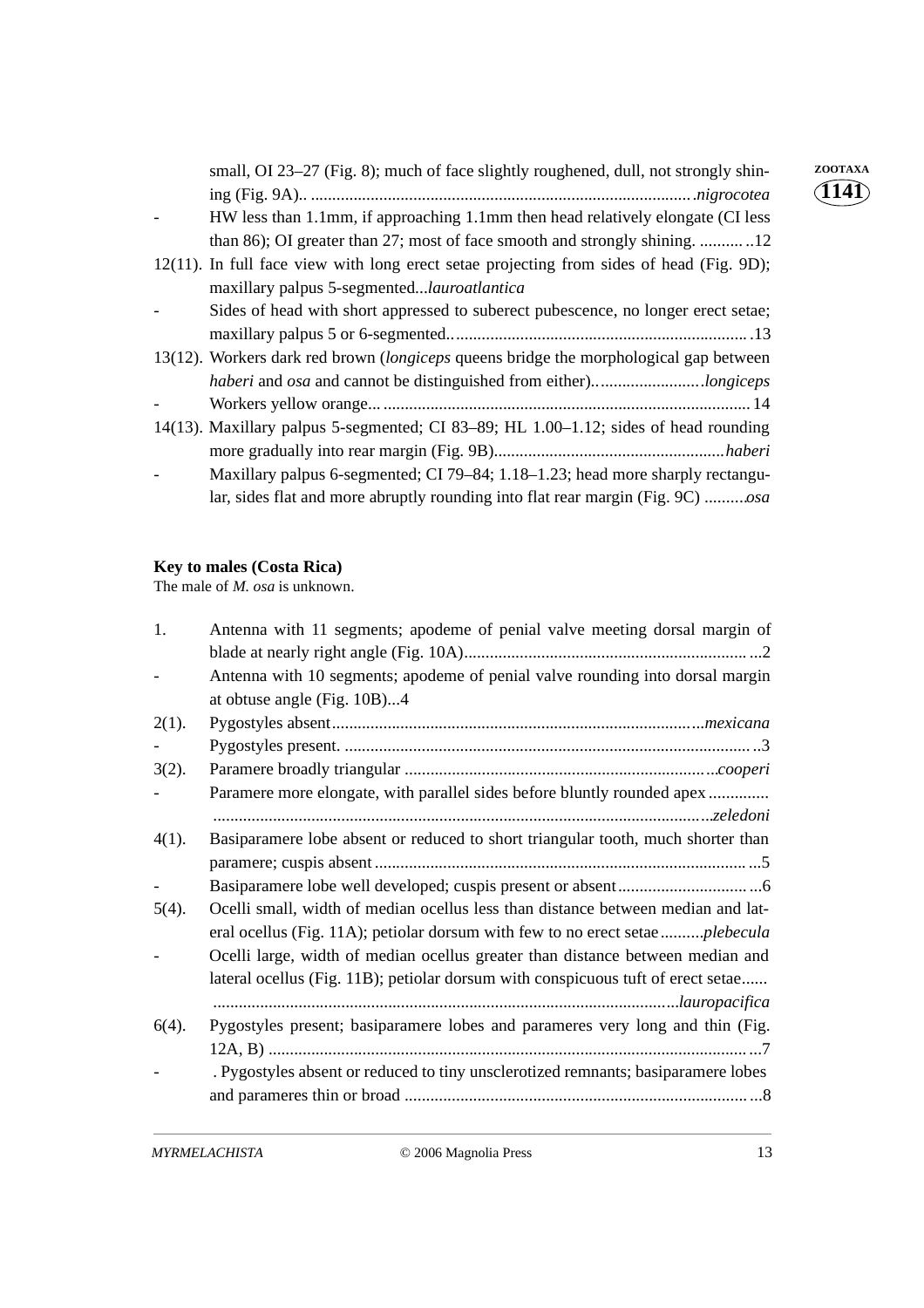| ZOOTAXA                    | $7(6)$ .  |                                                                                               |
|----------------------------|-----------|-----------------------------------------------------------------------------------------------|
| $\widehat{1}14\widehat{1}$ |           | Digitus broadening apically to paddle-shaped apex (Fig. 12A) meganaranja                      |
|                            | 8(6).     | Digitus greatly expanded distally and with thickened posterodorsal and posterior              |
|                            |           |                                                                                               |
|                            |           |                                                                                               |
|                            | $9(8)$ .  | Cuspis absent or reduced to sharply triangular or spine-like process, closely                 |
|                            |           | appressed to inner surface of paramere and distant from digitus 10                            |
|                            |           | Cuspis present and subrectangular, separated from inner surface of paramere, apex             |
|                            |           |                                                                                               |
|                            | $10(9)$ . | Digitus scimitar-shaped (Fig. 10B); cuspis present as a spiniform tooth; maxillary            |
|                            |           |                                                                                               |
|                            |           | Digitus more evenly tapered from base to apex; cuspis as above or absent; maxil-              |
|                            |           |                                                                                               |
|                            |           | 11(10). Maxillary palpus 5-segmented; cuspis present as a small triangular or spiniform tooth |
|                            |           |                                                                                               |
|                            |           |                                                                                               |
|                            | $12(9)$ . |                                                                                               |
|                            |           |                                                                                               |
|                            |           | 13(12). Basiparamere lobe and paramere very long and thin; digitus rounded apically           |
|                            |           |                                                                                               |
|                            |           | Basiparamere lobe and paramere broad at the base, shorter; digitus tapering to a              |
|                            |           |                                                                                               |
|                            |           | 14(13). Ocelli relatively large, width of median ocellus usually greater than distance        |
|                            |           | between median and lateral ocellus; distance between lateral ocelli about equal to            |
|                            |           | distance from lateral ocellus to compound eye (Fig. 11C)flavocotea                            |
|                            |           | Ocelli relatively small, width of median ocellus usually less than distance between           |
|                            |           | median and lateral ocellus; distance between lateral ocelli less than distance from           |
|                            |           |                                                                                               |

### **Species accounts**

### *Myrmelachista cooperi* **(Gregg)** Figure 10

*Camponotus* (*Myrmostenus*) *cooperi* Gregg 1951:80. Holotype queen: Costa Rica, Turrialba (Cooper).

*Aphomomyrmex* (*Neaphomus*) *cooperi*: Gregg 1954:102.

*Neaphomus cooperi*: Kempf 1972:152.

*Myrmelachista cooperi*: Snelling and Hunt 1975:110.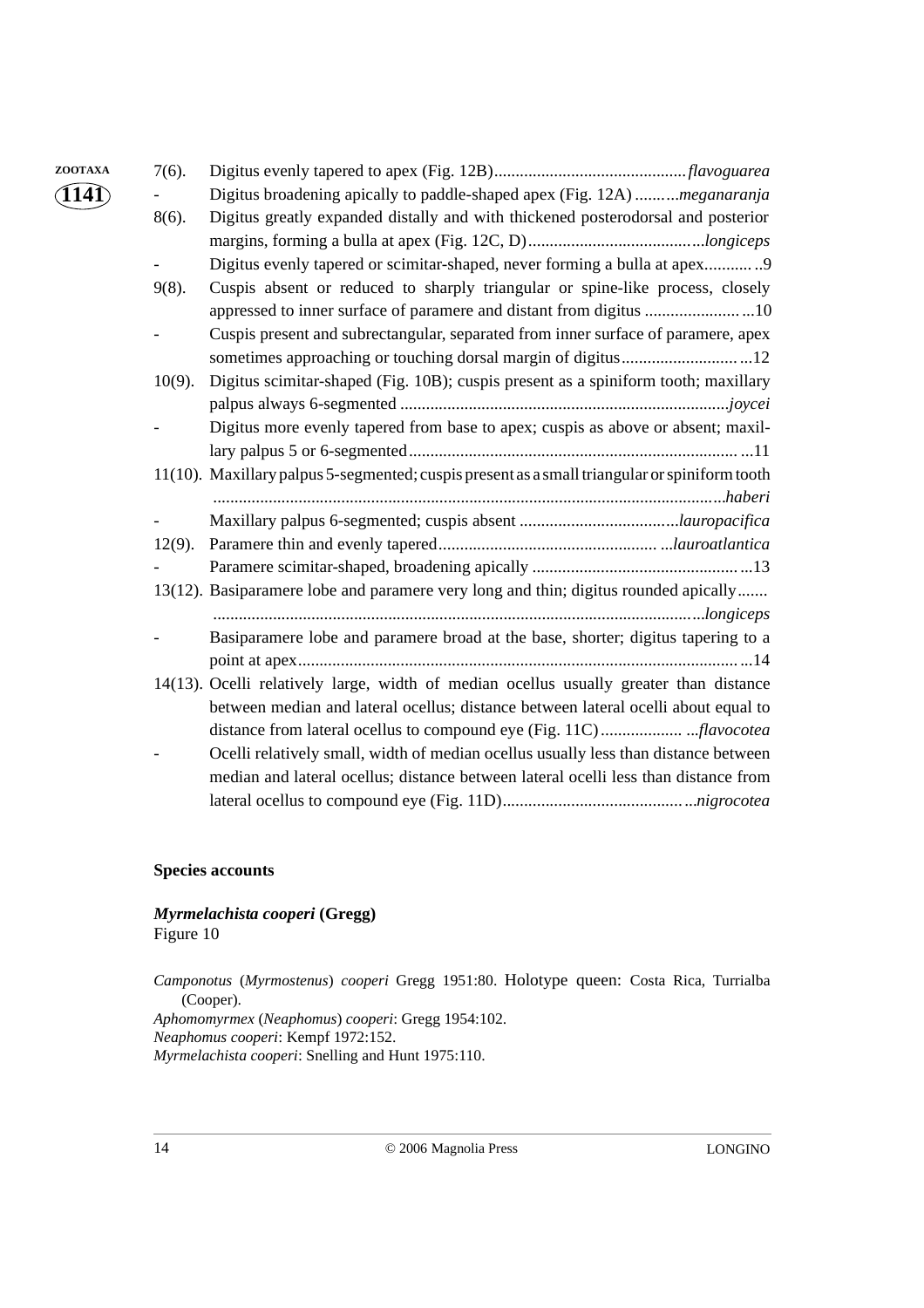#### *Diagnosis* **ZOOTAXA**

Worker antenna 9-segmented; maxillary palpus 6-segmented; color black. Queen black, antenna 10-segmented, head elongate and strongly flattened, mandible falcate.

#### *Worker (previously unknown)*

Antenna 9-segmented; maxillary palpus 6-segmented; mandible with teeth 4 and 5 (counting from apex) separated by a wide diastema, teeth 1-4 more closely and evenly spaced; dorsal surface of mandible striatopunctate near masticatory margin, grading to smooth and shining basally; clypeus strongly bulging medially, some workers with longitudinal median carina; face with superficial reticulate sculpture, becoming denser on clypeus and anterior malar spaces; in full face view, with abundant short erect setae projecting from rear margin of head, absent from sides of head; ventral surface of head with short sparse appressed pubescence, no erect setae; scapes with abundant erect to subdecumbent setae, longer setae subequal to width of scape; HW of large worker 0.76mm; outer surface of hind tibia with abundant erect setae, longer setae about 2/3 width of tibia; color black.

Measurements: HL 0.761–0.881, HW 0.750–0.853, SL 0.398–0.457, EL 0.157–0.178, CI 94–100 (n=3).

#### *Queen*

Antenna 10-segmented; maxillary palpus 6-segmented; labrum a large shiny plate that completely covers and closes the buccal cavity and other mouthparts (in other *Myrmelachista* the labrum is shorter, not covering the buccal cavity); mandible falcate, with three apical teeth and a series of small denticles; dorsal surface of mandible striatopunctate near apex, grading to smooth and shining basally; clypeus with large conelike projection; face smooth and shining; in full face view, with abundant erect setae projecting from rear margin of head, much shorter erect setae on sides of head; ventral surface of head with long suberect pubescence; scapes with abundant erect to subdecumbent setae, longer setae subequal to width of scape; outer surface of hind tibia with abundant erect setae, longer setae about 2/3 width of tibia; petiole elongate, with very long, low node; color black. See also description of Gregg (1950).

Measurements: HL 1.684, HW 1.123, SL 0.613, EL 0.330, OW 0.081, OD 0.251, CI 67, OI 29, OcI 5 (n=1).

#### *Male (previously unknown)*

Antenna 11-segmented; maxillary palpus 6-segmented; pygostyles present, sclerotized, setose; basiparamere lobe and paramere short, robust, broadly triangular; cuspis robust, spatulate, with an apicodorsal field of small teeth at the apical contact point with the digitus; digitus short, dorsal margin forming an abrupt right angle, apex of digitus a ventrally directed triangular lobe; penial valve short and broad, apex blunt, with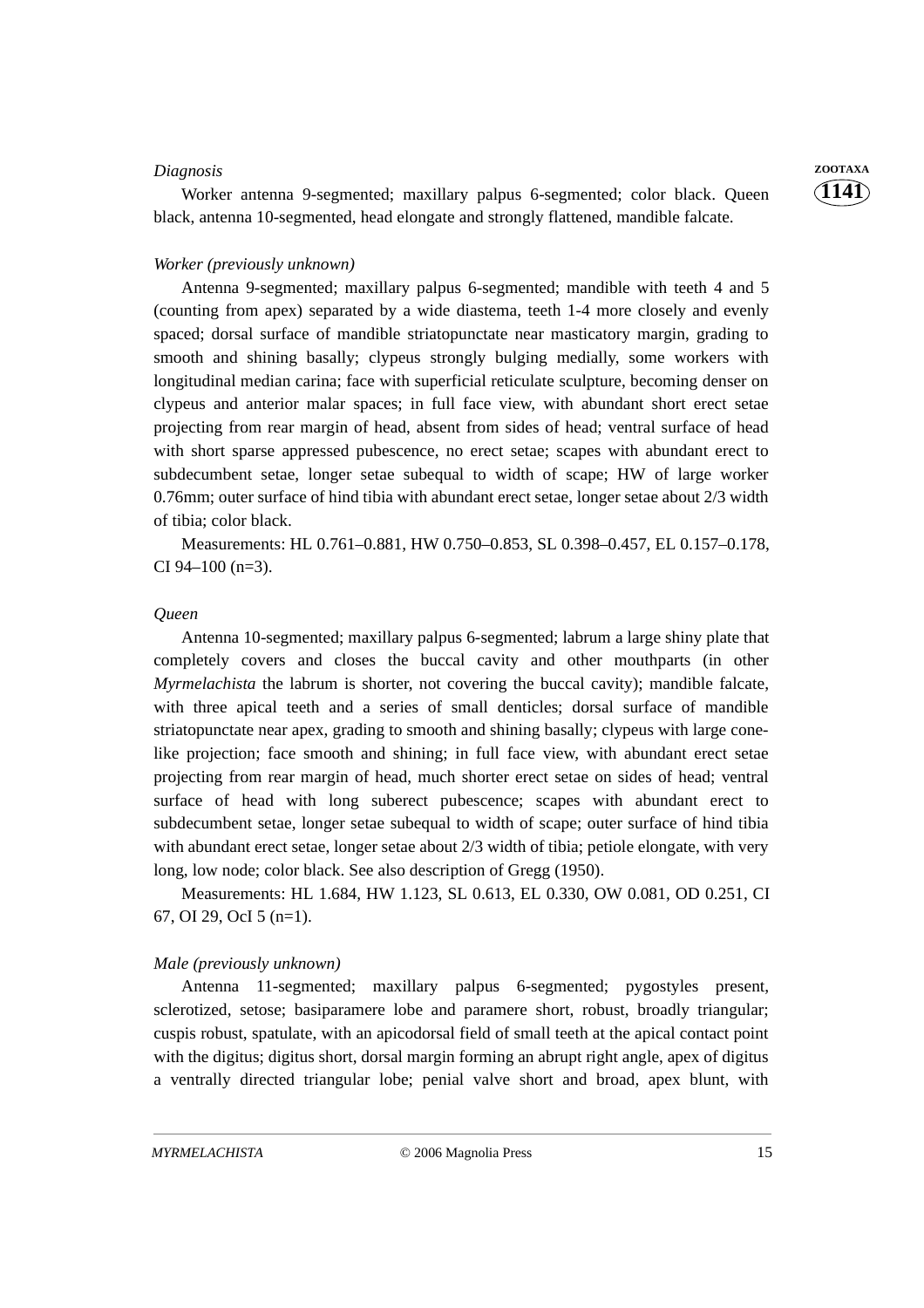**1141 ZOOTAXA** dorsally-directed short triangular tooth, apodeme of penial valve strongly developed, at right angle to the rest of valve.

#### *Range*

Costa Rica. In Costa Rica it is known from two mid-elevation sites on the Atlantic slope.

#### *Biology*

Prior to this study *M. cooperi* was known only from the holotype queen, taken with no associated biological data near Turrialba. I rediscovered the species in the Peñas Blancas Valley, east of Monteverde in the Cordillera de Tilarán. The habitat was mature wet forest at 800m elevation. I found nests in live stems of a small lauraceous tree. A voucher specimen of this tree was obtained (William Haber collection #10708) but it has not been identified. At this field site *O. dendrodaphne* and *atirrensis* were common in the understory, inhabited by *M. flavocotea* and *M. nigrocotea* (see below). The tree species inhabited by *M. cooperi* was distinctly larger than these and much less common. I found several trees and they all contained *M. cooperi* in the live stems. One of the branches contained alate queens and males in addition to workers. One of the branches contained a dealate queen and workers.

#### *Comments*

The strongly falcate mandibles, the enlarged labrum covering the mouthparts, the shiny surface, and the diminutive thorax and abdomen in relation to the head are similar to other species known to be temporary social parasites (the parasite syndrome, see Hölldobler & Wilson 1990). The suite of characters suggests that queens of *cooperi* may use some form of social parasitism to establish colonies.

This is the only *Myrmelachista* species I know in which the workers and queens differ in number of antennal segments: workers with 9 and queens with 10 (based on examination of three queens and dozens of workers). The male genitalia are very similar to *zeledoni*, and very different from any of the other species with 9-segmented antenna. This suggests that *cooperi* is derived from a *zeledoni*-like ancestor, the 9-segmented antennal count in the workers may be independently derived relative to other 9-segmented species, and it may not be particularly closely related to the other Lauraceae-inhabiting species.

#### *Material examined*

COSTA RICA, *Alajuela*: Refugio Eladio, Rio Peñas Blancas, 10°19'N, 84°43'W, 800m (J. Longino, 4 collections)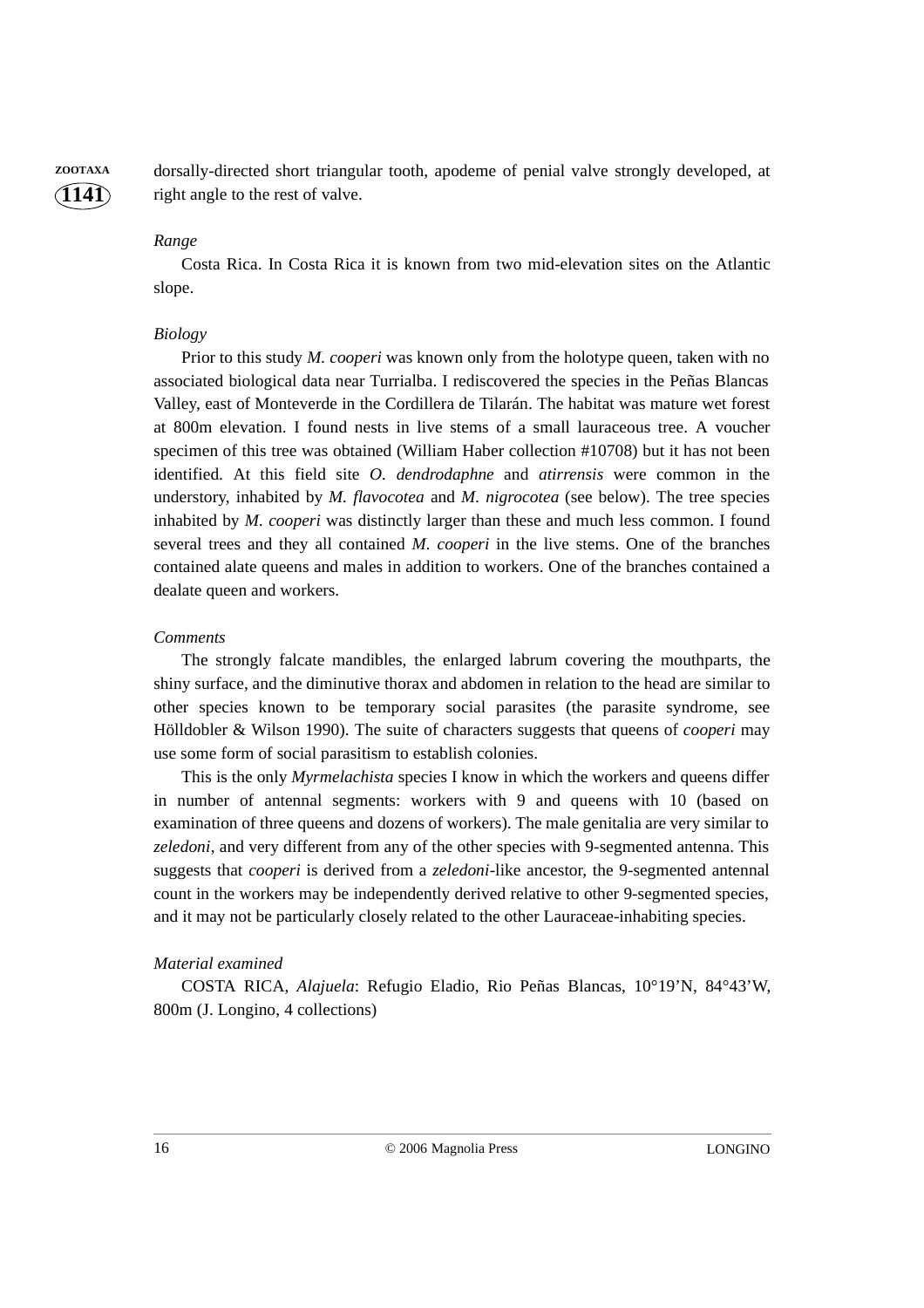#### *Myrmelachista flavocotea* **NEW SPECIES ZOOTAXA**

Figures 2, 4, 6, 11, 13

Holotype alate queen: Costa Rica, Prov. Alajuela, Refugio Eladio, Rio Peñas Blancas, 10°19'N, 84°43'W, 800m, 23 Dec 1986 (J. Longino#1498) [INBC, specimen code JTLC000006174].

Paratypes: workers and queens, from same nest as holotype, specimen codes JTLC000006175-JTLC000006185, distributed to INBC, MCZC, USNM, UCDC, LACM, BMNH.

#### *Diagnosis*

Worker antenna 9-segmented, maxillary palpus 5-segmented, color yellow. Queen head orange, eyes relatively small (OI 27–31), HW greater than 0.8mm. Obligate inhabitant of understory Lauraceae.

### *Worker*

Antenna 9-segmented; maxillary palpus 5-segmented; dorsal surface of mandible shiny, weakly striatopunctate; clypeus and face smooth and shining; in full face view, with abundant short subdecumbent setae projecting from rear margin and sides of head, cluster of longer setae on posterolateral vertex; ventral surface of head with abundant short subdecumbent setae; scapes with abundant erect to subdecumbent setae, longer setae subequal to width of scape; outer surface of hind tibia with abundant erect to subdecumbent setae, longer setae about 2/3 width of tibia; color uniformly yellow orange.

Measurements: HL 0.591–0.688, HW 0.585–0.700, SL 0.306–0.328, EL 0.105–0.133, CI 98–103 (n=5).

# *Queen*

Antenna 9-segmented; maxillary palpus 5 or 6-segmented; labrum short, bilobed, not covering mouthparts; dorsal surface of mandible punctatorugose; face and clypeus smooth and shining; in full face view, with abundant short erect to suberect setae projecting from rear margin and sides of head; ventral surface of head with abundant short erect setae; scapes with abundant erect to suberect setae, longer setae subequal to width of scape; outer surface of hind tibia with abundant erect to subdecumbent setae, longer setae shorter than width of tibia; color light yellow orange with infuscated bands on gastral terga, these bands occasionally lacking, rarely (one collection from La Selva Biological Station) color light red.

Measurements: HL 0.965–1.167, HW 0.861–1.079, SL 0.420–0.507, EL 0.260–0.304, OW 0.058–0.112, OD 0.168–0.222, CI 86–96, OI 27–31, OcI 6–10 (n=13).

#### *Male*

Antenna 10-segmented; maxillary palpus 6-segmented; pygostyles minute, weakly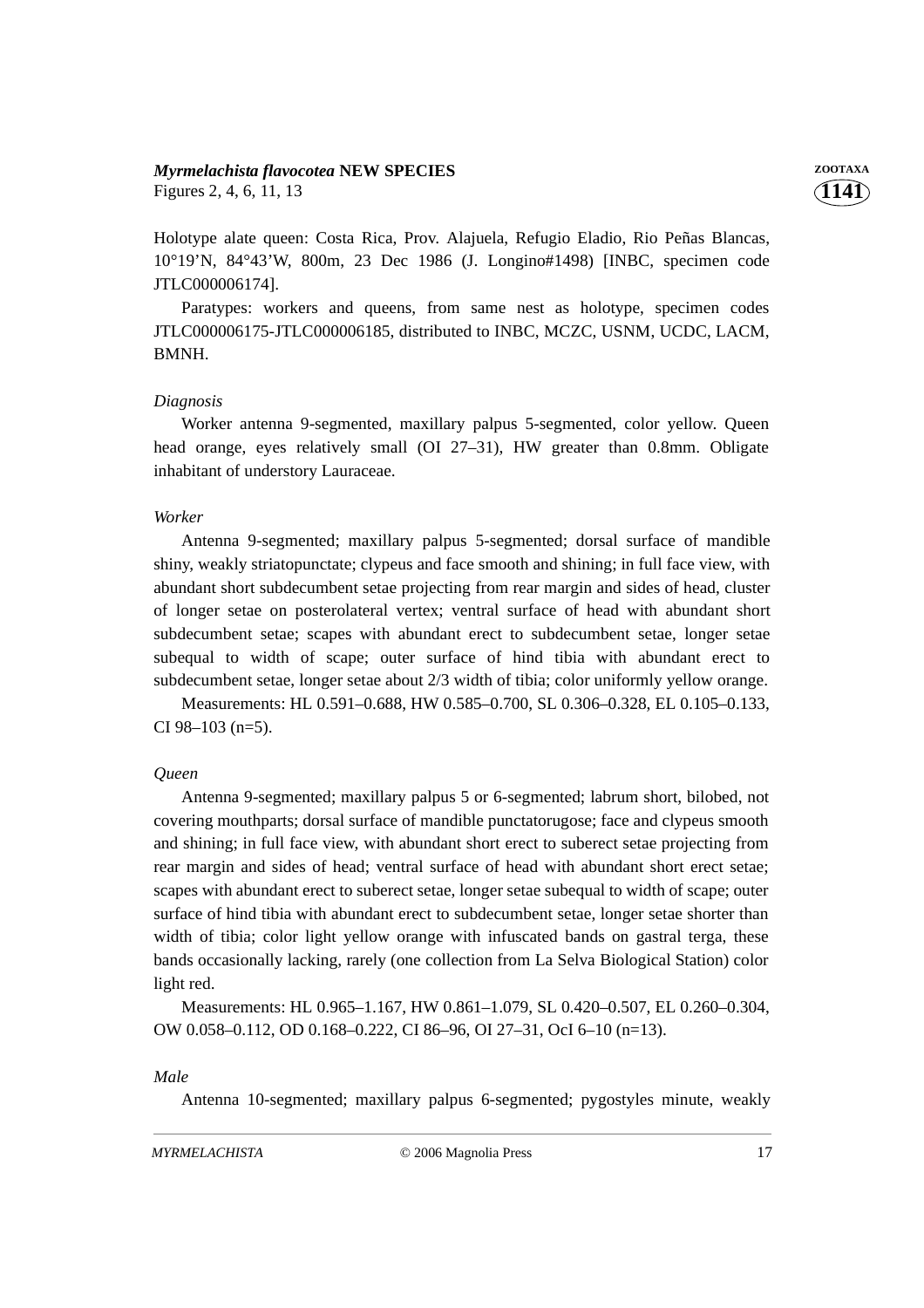**ZOOTAXA** sclerotized; basiparamere lobe and paramere elongate, tapering; cuspis small, subrectangular, with series of about 3 tiny denticles at apex; digitus large, scimitar-shaped, broadly curved, with a series of tiny denticles on dorsal margin at contact point with apex of cuspis; apodeme of penial valve curving into dorsal margin at obtuse angle; ocelli relatively large; width of median ocellus about equal to or greater than distance from median to lateral ocellus; distance between lateral ocelli about equal to distance from lateral ocellus to compound eye.



**FIGURE 4.** Head size measurements of *Myrmelachista* workers; specialist inhabitants of understory Lauraceae with yellow workers. One large worker per nest series chosen for measurement.

#### *Etymology*

**1141**

Named for the yellow coloration of the queen and for the host association with plants in the genus *Ocotea*.

#### *Range*

Costa Rica. In Costa Rica it occurs throughout the Atlantic slope, from 50-1000m elevation. In Guanacaste Conservation Area it also occurs at 600m on the Pacific slope (Estación Maritza).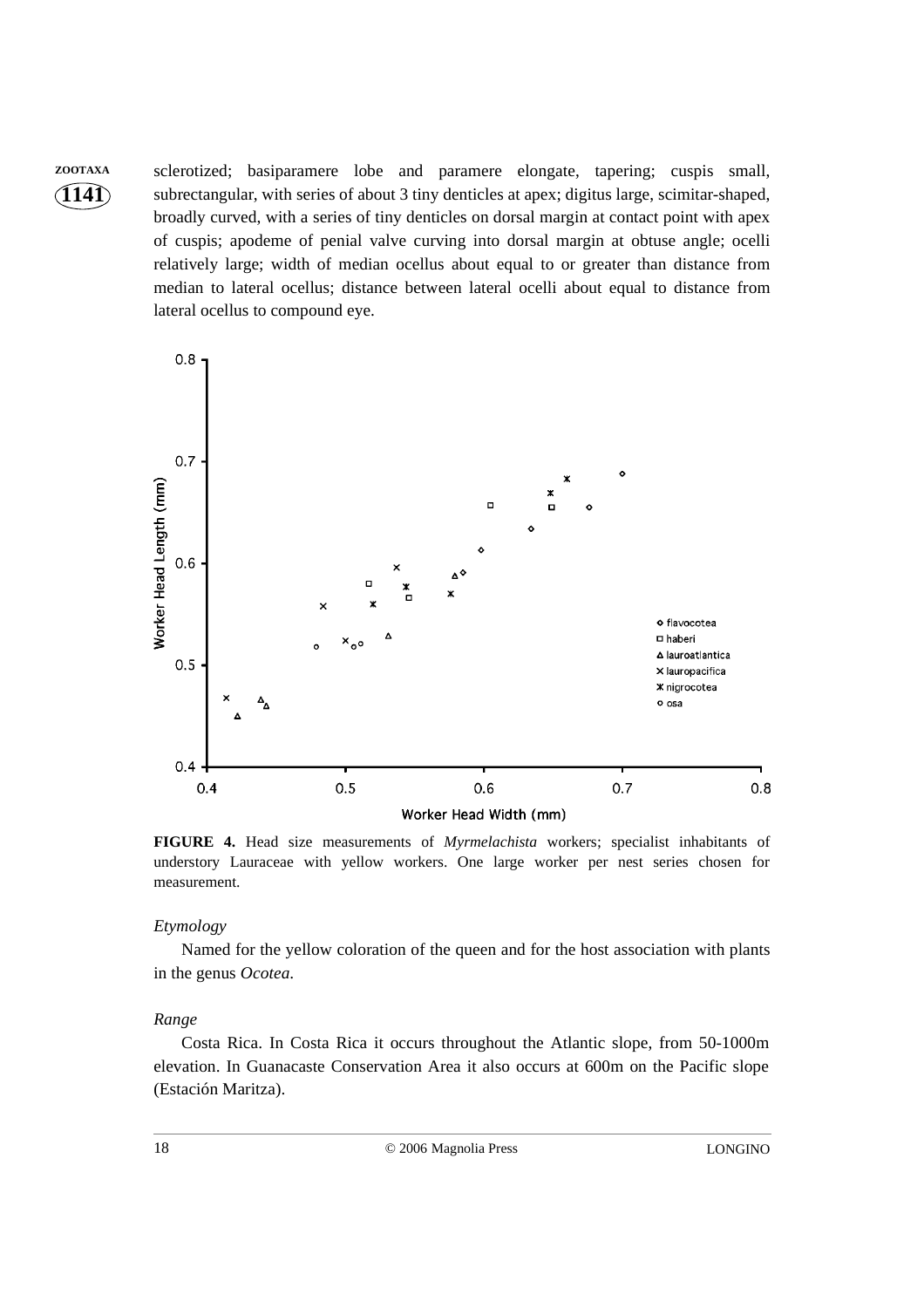*Myrmelachista flavocotea* is an obligate inhabitant of understory treelets in the genus *Ocotea*. The first known collection of the species was by Nevermann in 1925, at Hamburg Farm, a site in Limón province. The specimens are at USNM and the label states "ex live stems with Coccoidea." An additional 43 records of the species have all been from live stems of Lauraceae. Most collections have been from *Ocotea atirrensis* and *O. dendrodaphne*, common understory species that are mature at 1-3m height. Although workers of *M. flavocotea* cannot be distinguished easily from workers of several other species, the collections made by Jean Stout at La Selva (Stout 1979) were probably this species. They were from "*Ocotea pedalifolia*," an early misidentification of La Selva plants later identified as *O. atirrensis* and *dendrodaphne* (Hammel 1986). Subsequent collections of *Myrmelachista* from understory *Ocotea* at La Selva have all been *M. flavocotea*. Less commonly colonies have been collected from *O. tenera*, another shortstatured understory species.

Founding queens have been collected in stump sprouts of other Lauraceae that become large canopy trees, but no large trees have ever been found hosting a colony of *M. flavocotea*. Thus the species that become large trees must be unsuitable hosts for some reason and their colonization by founding queens accidental or an act of desperation resulting from unavailability of more suitable hosts.

Colonies are typically monogynous, although occasionally two physogastric queens occur in the same colony. All stem space of the treelets is occupied, from ground level to the tips of all the branches. Colonies contain hundreds to thousands of workers. New alate queens and males are produced gradually in the upper stems.

Low densities of Pseudococcidae are usually present in the stems.

Although referred to above as "colonies" in individual trees, the species may be unicolonial. Workers will fight and grapple with allospecific workers (e.g. *M. nigrocotea*) but not with conspecific workers, even if workers are mixed from trees up to a kilometer apart. In contrast, other *Myrmelachista* species show intraspecific aggression among nests in separate trees.

#### *Material Examined*

COSTA RICA, *Alajuela*: Refugio Eladio, Rio Peñas Blancas, 10°19'N, 84°43'W, 800m (J. Longino, 29 collections); Laguna Poco Sol, 10°21'N, 84°40'W, 800m (L. Elizalde, 2 collections); 3km S Vol. Arenal,  $10^{\circ}26'N$ ,  $84^{\circ}42'W$ ,  $700m$  (J. Longino); *Cartago*: CATIE, nr. Turrialba, 9°54'N, 83°39'W, 550m (J. Longino); *Guanacaste*: Estacion Maritza, Guanacaste Conservation Area, 10°58'N, 85°30'W, 600m (J. Longino, 11 collections); north side Laguna Arenal, 10°30'N, 84°57'W, 640m (J. Longino, 2 collections); *Heredia*; Refugio EL Plastico, 17km S Pto. Viejo, 10°18'N, 84°02'W, 550m (J. Longino, 3 collections); 22km N Volcan Barba, 10°20'N, 84°04'W, 500m (J. Longino, 2 collections); Rara Avis, 17km S Pto. Viejo, 10°18'N, 84°03'W, 700m (J. Longino); La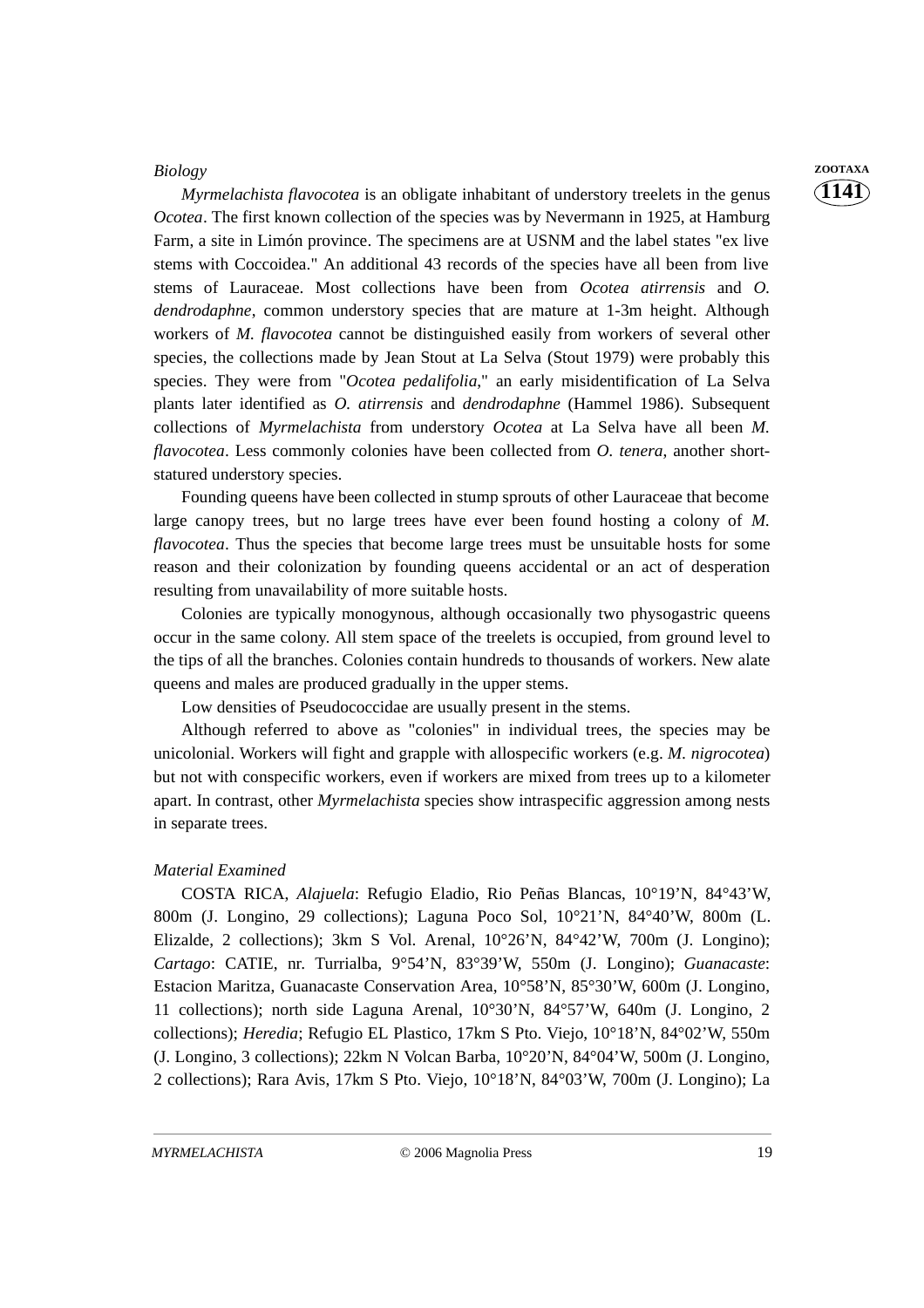**1141 ZOOTAXA** Selva Biological Station, 10°26'N, 84°01'W, 50–100m (J. Longino, 4 collections); Virgen de Socorro, 10°16'N, 84°10'W, 1000m (J. Longino); 11km ESE La Virgen, 10°21'N, 84°03'W, 300m (J. Longino, 2 collections); 11km SE La Virgen, 10°20'N, 84°04'W, 500m (J. Longino); *Limon*: Hamburg Farm, 10°15'N, 83°27'W, 50m (F. Nevermann) [USNM]; 6km WNW Pto. Viejo, 9°40'N, 82°49'W, 50m (J. Longino).



**FIGURE 5.** Head size measurements of *Myrmelachista* workers; species with 9-segmented antenna and dark-colored workers. One large worker per nest series chosen for measurement.

# *Myrmelachista flavoguarea* **NEW SPECIES**

Figures 1, 6, 12, 13

Holotype queen: Costa Rica, Alajuela, Refugio Eladio, Rio Peñas Blancas, 10°19'N, 84°43'W, 800m, 23 Dec 1986 (J. Longino#1501) [INBC, specimen code JTLC000002744].

Paratypes: all same locality as holotype, queens and workers; JTLC000002745, 27 Apr 1987 (J. Longino#1616) [MCZC]; JTLC000002746, 28 Apr 1987 (J. Longino#1624) [USNM]; JTLC000002747, 20 May 1987 (J. Longino#1678) [UCDC]; JTLC000006198, 22 May 1987 (J. Longino#1682) [LACM]; JTLC000006199, 30 Apr 1988 (J. Longino#2046) [BMNH].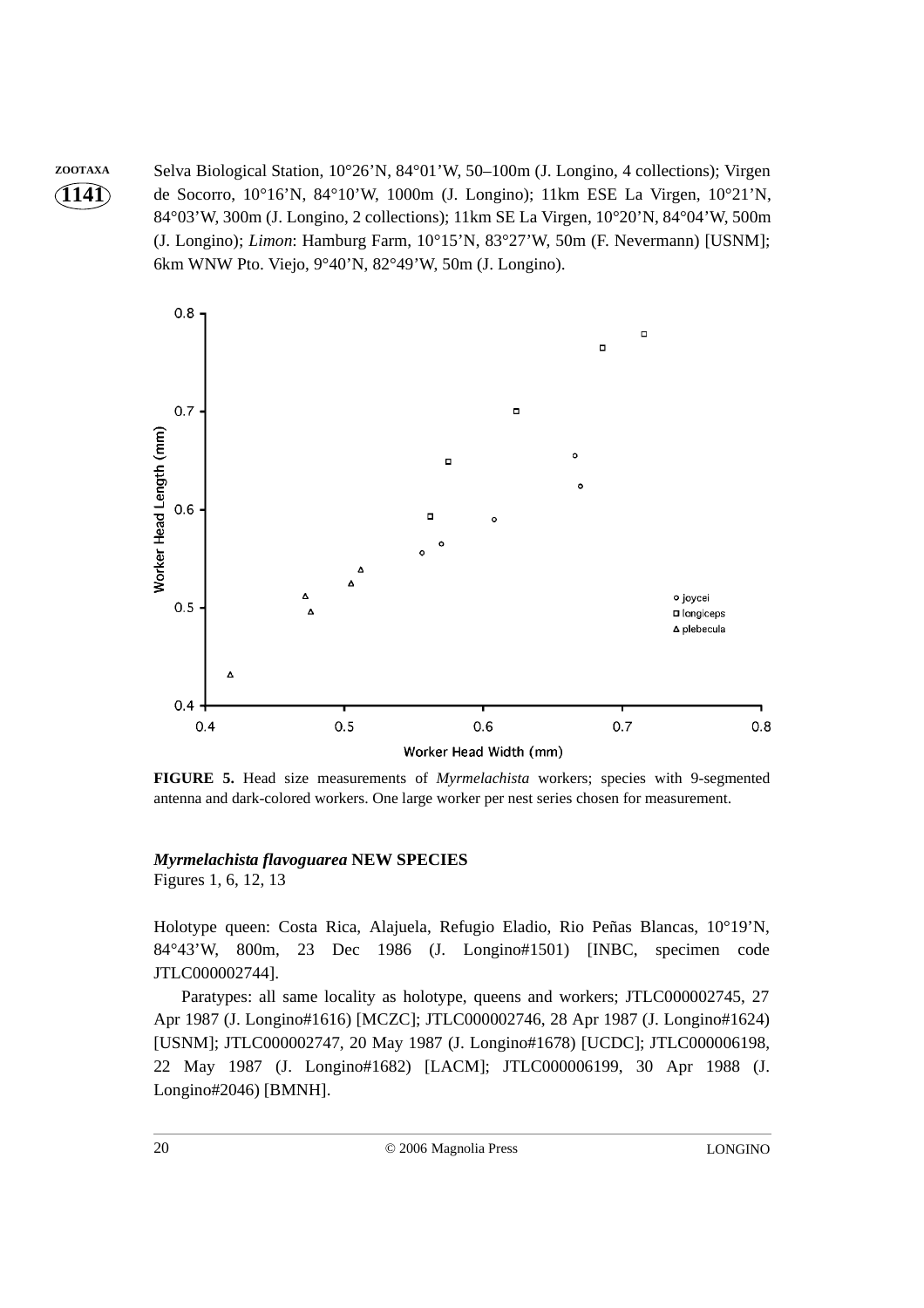#### *Diagnosis* **ZOOTAXA**

Worker antenna 9-segmented, maxillary palpus 6-segmented, color yellow with darker gaster. Queen head orange, HW 1.17–1.24mm. Male with pygostyles present, basiparamere lobes and parameres very long and thin, digitus evenly tapered to apex. Obligate inhabitant of understory *Guarea*.

#### *Worker*

Antenna 9-segmented; maxillary palpus 6-segmented; dorsal surface of mandible rugose; clypeus and face smooth; in full face view, with abundant short subdecumbent setae projecting from rear margin and sides of head, cluster of longer setae on posterolateral vertex; ventral surface of head with abundant short subdecumbent setae; scapes with abundant erect to subdecumbent setae, longer setae subequal to width of scape; outer surface of hind tibia with abundant short suberect setae, longer setae about half width of tibia; head and mesosoma yellow orange, gastral tergites with broad bands of infuscation.

Measurements: HL 0.636–0.865, HW 0.598–0.803, SL 0.308–0.376, EL 0.112–0.141, CI 93–99 (n=5).



**FIGURE 6.** Head size measurements of *Myrmelachista* queens; species with orange heads.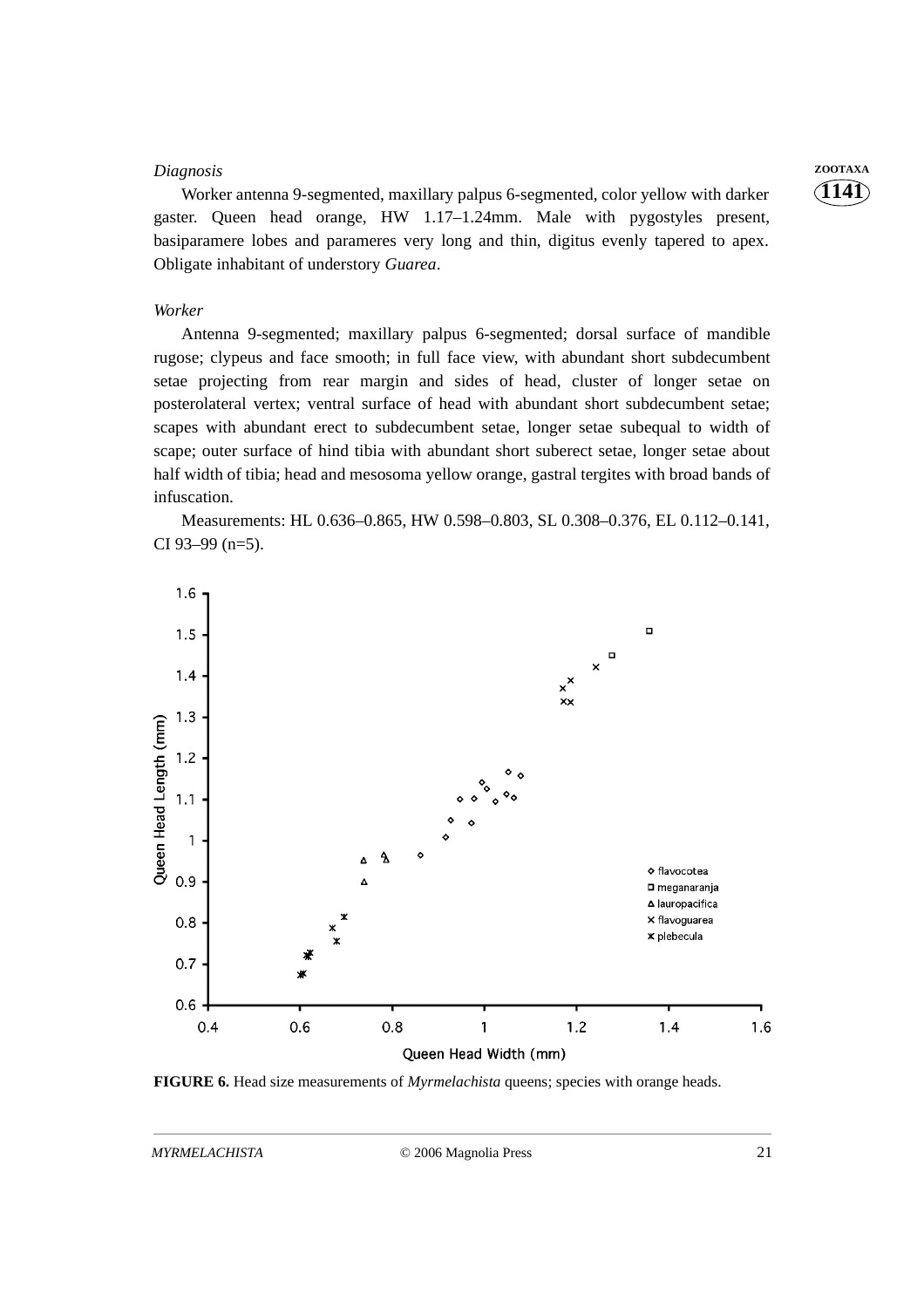# **ZOOTAXA** *Queen*

**1141**

Antenna 9-segmented; maxillary palpus 6-segmented; labrum short, bilobed, not covering mouthparts; dorsal surface of mandible punctatorugose; anterior face and clypeus faintly roughened, grading to smooth and shining posteriorly; in full face view, with abundant short subdecumbent setae projecting from rear margin and sides of head; ventral surface of head with abundant erect setae, many exceeding width of scape; scapes with abundant erect to suberect setae, longer setae subequal to width of scape; outer surface of hind tibia with abundant erect to subdecumbent setae, longer setae subequal to width of tibia; petiolar node broadly rounded in lateral view; head, and mesosoma including petiole yellow orange, gaster dark brown.

Measurements: HL 1.336–1.422, HW 1.170–1.242, SL 0.544–0.579, EL 0.289–0.321, OW 0.087–0.095, OD 0.161–0.185, CI 85–89, OI 25–27, OcI 6–7 (n=5).

#### *Male*

Antenna 10-segmented; maxillary palpus 5 or 6-segmented; pygostyles present, sclerotized, setose; basiparamere lobe thin, pointed, about half the length of the paramere; paramere long, thin, with parallel sides; cuspis small, subrectangular, with series of small denticles at apex; digitus long, narrow, curved, with a series of tiny denticles on dorsal margin at contact point with apex of cuspis; apodeme of penial valve curving into dorsal margin at obtuse angle.

#### *Etymology*

The name refers to the yellow color of the queen head and its association with the plant genus *Guarea.*

#### *Range*

Costa Rica. In Costa Rica it is known from one site, at 800m on the Rio Peñas Blancas in the Cordillera de Tilarán.

#### *Biology*

This species occurs in mature wet forest understory. It is an obligate inhabitant of an undescribed species of *Guarea* (Haber, pers. comm.). Most species of *Guarea* are large canopy trees; this species is an understory treelet, reaching reproductive maturity at 2–3m height. It is always a single stem from ground to shoot apex, with no lateral branches. Colonies of *Myrmelachista* occupy the entire stem, from ground level to the shoot apex. At Refugio Eladio in the Peñas Blancas Valley, the one site where I have collected *M. flavoguarea*, the tree is moderately common. Nearly every tree I have examined has contained *M. flavoguarea*, and I have never collected *M. flavoguarea* in any other situation. Thus, it appears to be an obligate inhabitant of this *Guarea* species.

There may be one or two physogastric colony queens. Occasional Coccoidea occur inside the stems. The only entrance holes are near the shoot apex. A few workers are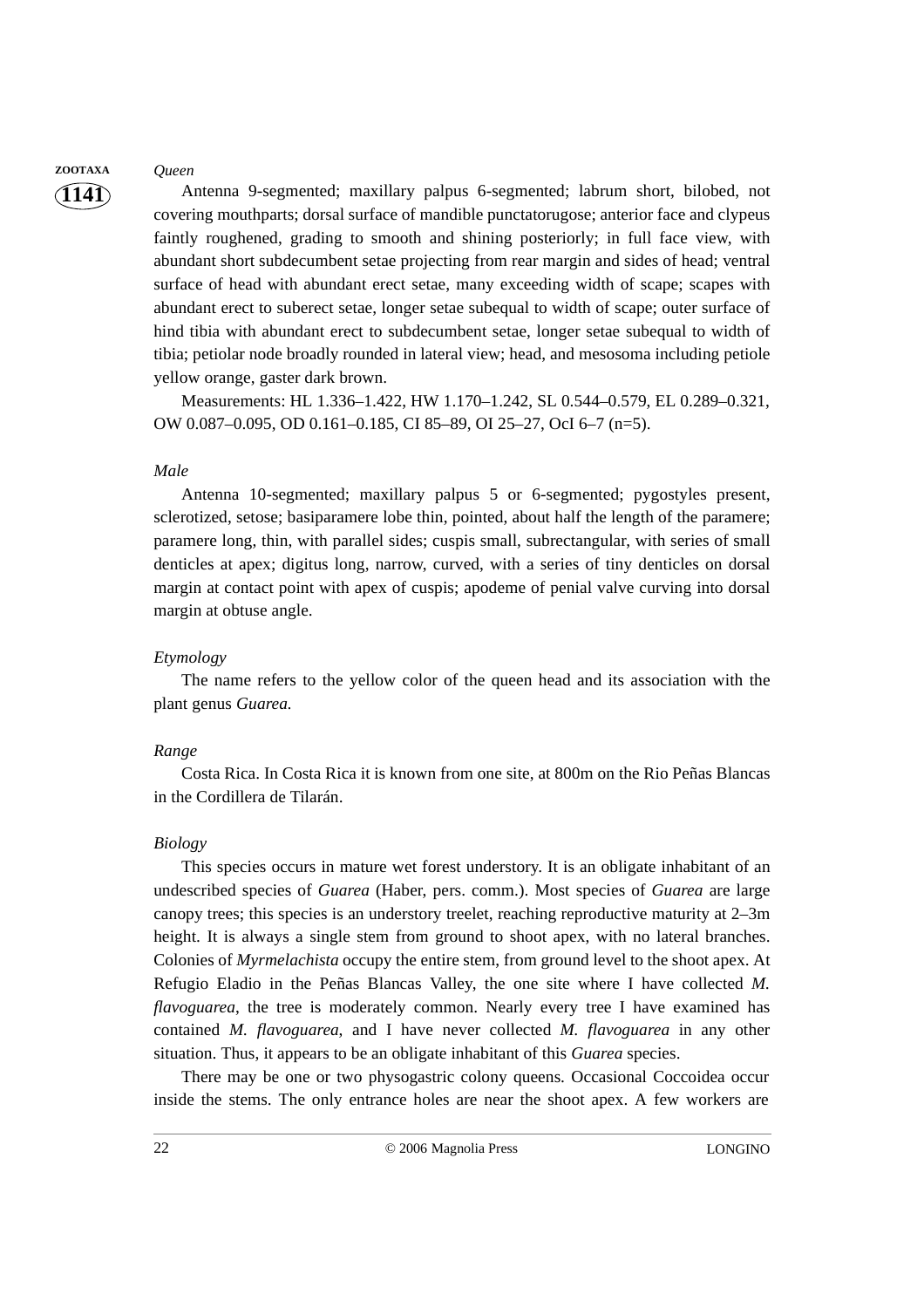occasionally seen on the surface near the shoot apex, but inside the stems are densely **ZOOTAXA** packed with hundreds of workers.

The biology of this species appears very similar to *M. flavocotea*, *nigrocotea*, *lauroatlantica*, *lauropacifica*, *osa*, and *haberi*, which are all obligate inhabitants of understory Lauraceae.

#### *Material Examined*

COSTA RICA, *Alajuela*: Refugio Eladio, Rio Peñas Blancas, 10°19'N, 84°43'W, 800m (J. Longino, 15 collections).

#### *Myrmelachista haberi* **NEW SPECIES**

Figures 1, 4, 7, 8, 9

Holotype queen: Costa Rica, Prov. Guanacaste, 3km N Santa Elena, 10°20'N, 84°50'W, 1500m, 26 Jun 1991 (J. Longino#2946-s) [INBC, specimen code INBIOCRI002281806].

Paratypes: all same locality as holotype; INBIOCRI002281803 (queen and workers), 26 Jun 1991 (J. Longino#2944) [LACM]; JTLC000006200, JTLC000006201, INBIOCRI002281805 (queens), 26 Jun 1991 (J. Longino#2946-s) [UCDC, MCZC, USNM]; INBIOCRI001282897, 2 Mar 1996 (J. Longino#3800) [BMNH].

#### *Diagnosis*

Worker with antenna 9-segmented, maxillary palpus 5-segmented, color yellow. Queen with black head, HW 0.85–0.98. Male with maxillary palpus 5-segmented; pygostyles absent; cuspis very small, thin, sharply pointed; digitus with more or less constant width, gently curved ventrally to a blunt apex. Obligate inhabitant of understory Lauraceae.

#### *Worker*

Same as *M. flavocotea* except for color of the gaster, which may be entirely brown or with posterior bands of infuscation on the tergites.

Measurements: HL 0.566–0.657, HW 0.517–0.649, SL 0.278–0.321, EL 0.107–0.128, CI 89–99 (n=4).

#### *Queen*

Antenna 9-segmented; maxillary palpus 5-segmented; labrum short, bilobed, not covering mouthparts; dorsal surface of mandible with large piligerous puncta, interspaces either smooth and shining or coarsely rugose; clypeus with large piligerous puncta; malar spaces with variable extent of weak punctatorugose sculpturing, grading to smooth and shining posteriorly; in full face view, with abundant short subdecumbent setae projecting from rear margin and sides of head; ventral surface of head with abundant short erect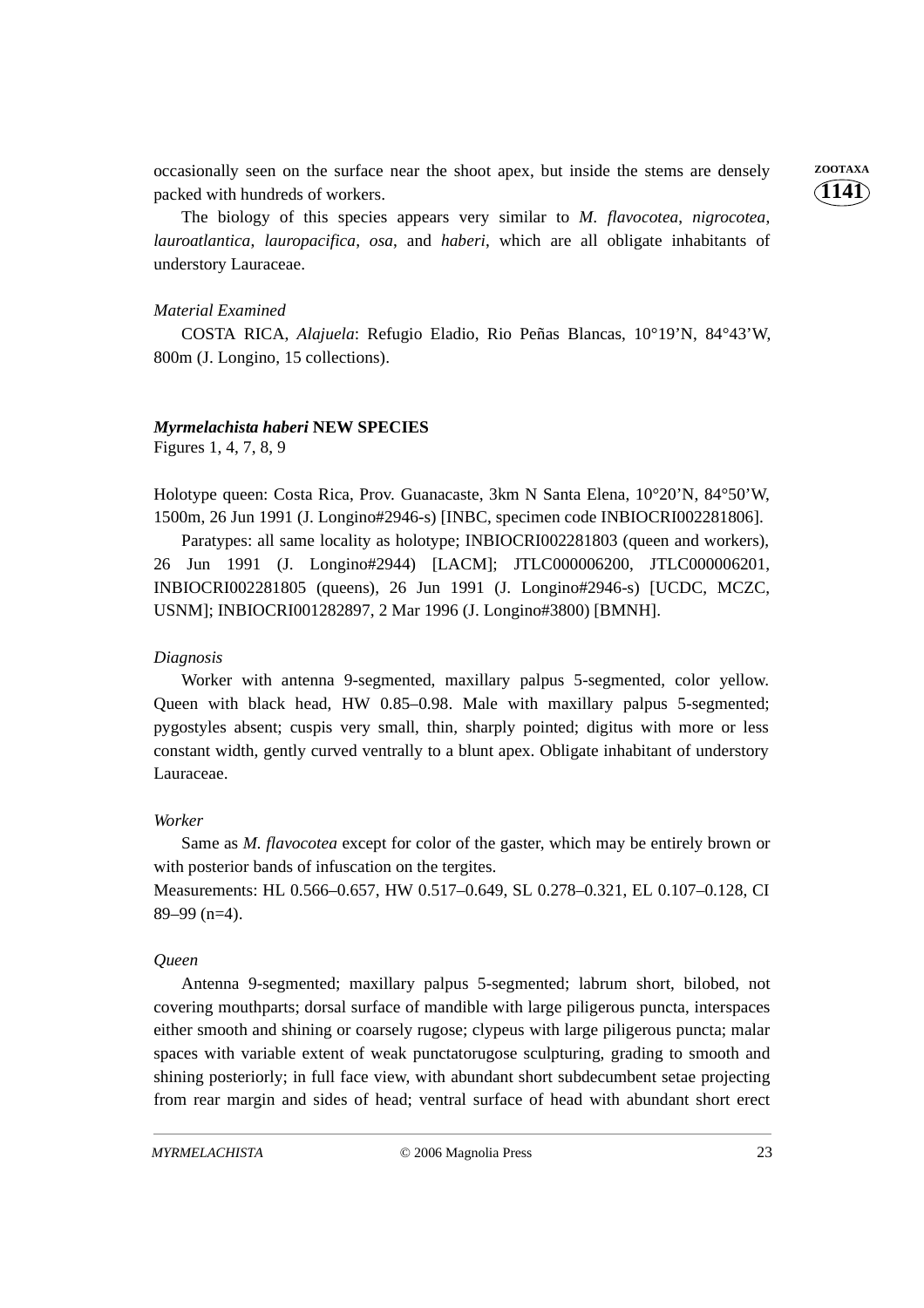**ZOOTAXA** setae; scapes with abundant erect to suberect setae, longer setae subequal to width of scape; outer surface of hind tibia with abundant erect to subdecumbent setae, longer setae shorter than width of tibia; color solid black.

> Measurements: HL 0.996–1.115, HW 0.853–0.984, SL 0.430–0.488, EL 0.259–0.297, OW 0.076–0.087, OD 0.166–0.213, CI 83–89, OI 28–32, OcI 7–8 (n=7).



**FIGURE 7.** Head size measurements of *Myrmelachista* queens; species with 9-segmented antenna and black or dark brown heads.

*Male*

**1141**

Antenna 10-segmented; maxillary palpus 5-segmented; pygostyles absent; basiparamere lobe thin, sharp, and spine-like, about half the length of the paramere; paramere long, thin, parallel-sided; cuspis very small, thin, sharply pointed; digitus with more or less constant width, gently curved ventrally to a blunt apex, dorsal margin smooth, with no denticles; apodeme of penial valve curving into dorsal margin at obtuse angle.

#### *Etymology*

The name refers to the Monteverde botanist and entomologist Bill Haber, who has helped with plant identifications for me and generations of tropical biology students.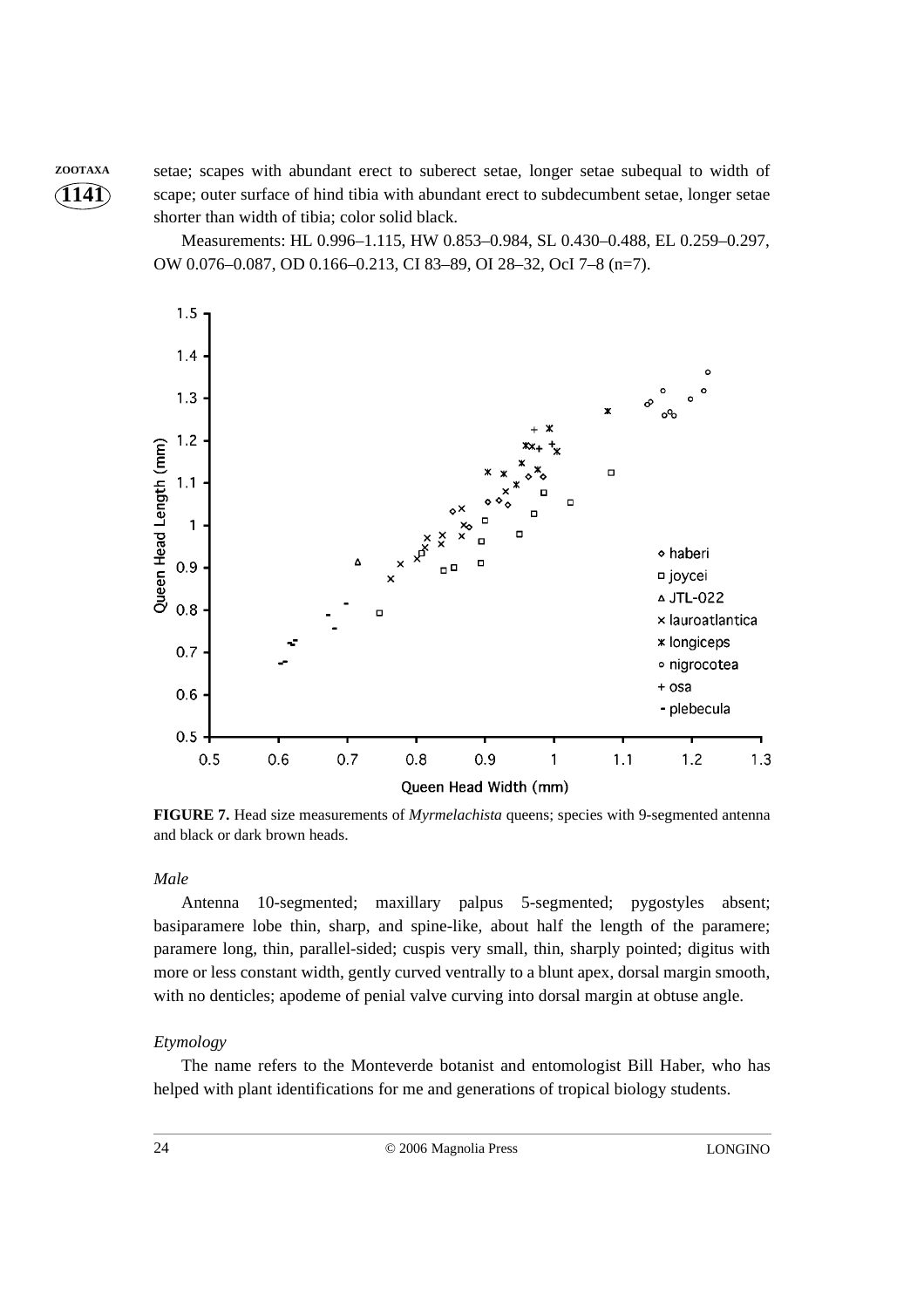Costa Rica. In Costa Rica it occurs in mid-montane areas in the Cordillera de Tilarán and Cordillera Volcánica Central.

#### *Biology*

This species is known from two general areas in Costa Rica: (1) Cordillera de Tilarán, 1000–1500m elevation, in patches of moist forest on the Pacific slope near Santa Elena de Monteverde; and (2) Cordillera Volcánica Central, 1100m elevation, in mature wet forest on the Barva transect in Braulio Carrillo National Park.

The biology of this species is similar to *M. flavocotea*. In the forest patches near Santa Elena, colonies have been found in *Ocotea nicaraguensis*, an understory treelet. The one colony dissected in its entirety was monogynous, and founding queens were found alone in separate chambers in shoot tips from stump sprouts. On the Barva transect, a colony was found in *O. dendrodaphne* and an alate queen was captured in a Project ALAS Malaise trap.

#### *Material Examined*

COSTA RICA, *Guanacaste*: 3km N Santa Elena, 10°20'N, 84°50'W, 1500m (J. Longino, 4 collections); *Heredia*: 16km SSE La Virgen, 10°16'N, 84°05'W, 1100m (J. Longino); same data (ALAS); *Puntarenas*: Est. Biol. Los Llanos, near Santa Elena, 10°18'N, 84°50'W, 1150m (J. Longino).

#### *Myrmelachista joycei* **NEW SPECIES**

Figures 2, 5, 7, 8, 10, 14

Holotype queen: Costa Rica, Prov. Puntarenas, Monteverde, 10°18'N, 84°48'W, 1500m, 29 May 1990 (J. Longino#2707) [INBC, specimen code JTLC000006202].

Paratypes: workers and queens, from same nest as holotype, specimen codes JTLC000002769, JTLC000006203-JTLC000006206, distributed to MCZC, USNM, UCDC, LACM, BMNH.

#### *Diagnosis*

Worker with antenna 9-segmented, color red brown. Queen with head black, mandible and clypeus usually smooth and shiny, HW 70.5–1.08mm, CI 87–98, OcI 3–6. Male with digitus elongate, curving, scimitar-shaped.

#### *Worker*

Antenna 9-segmented; maxillary palpus 5-segmented but terminal segment elongate, sometimes with partial constriction suggestion partial fusion of terminal two palpomeres; mandible, clypeus, and face smooth and shining; in full face view, side and rear margins of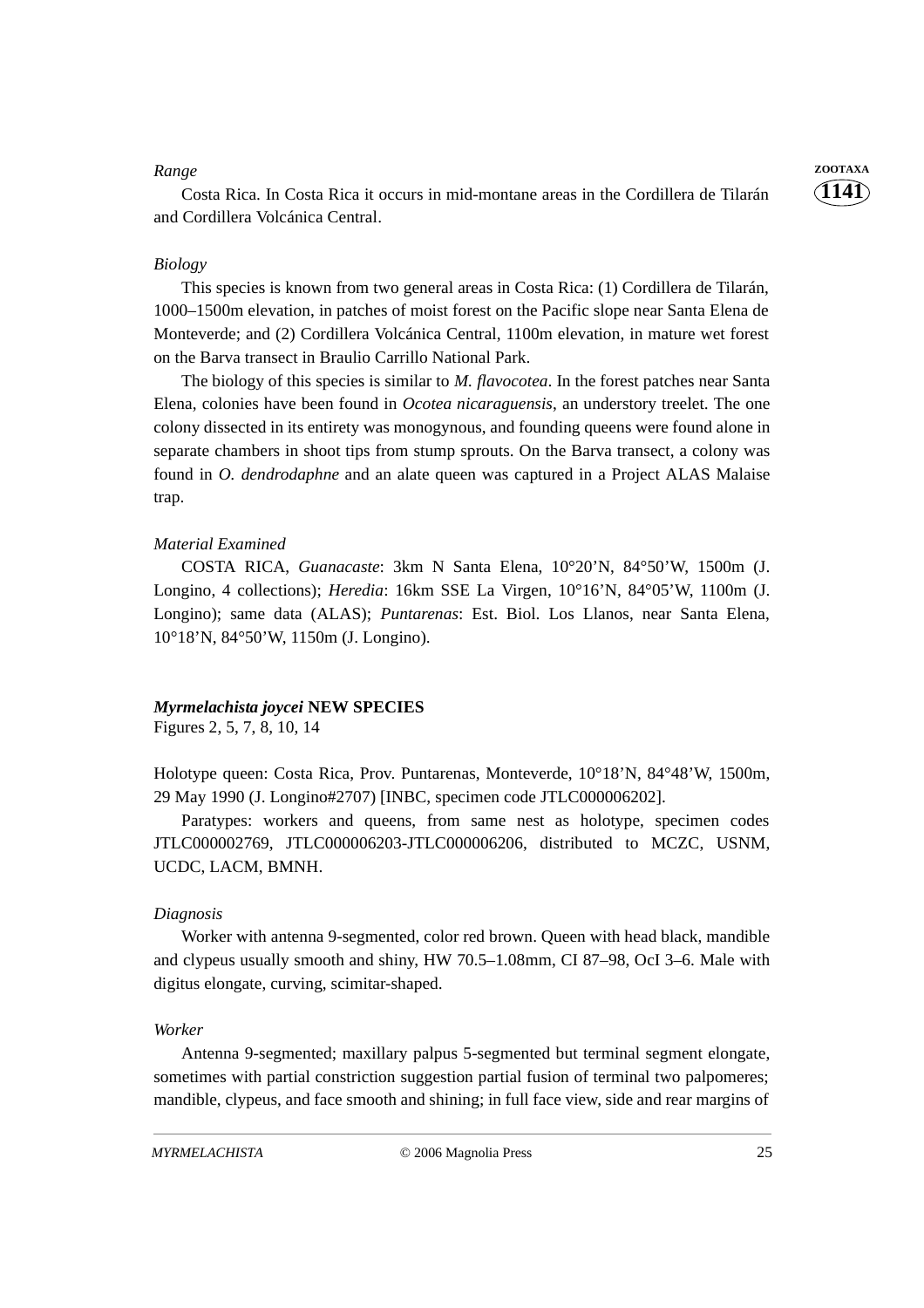**ZOOTAXA** head with sparse to abundant subdecumbent pubescence, sometimes with projecting setae on posterolateral vertex; ventral surface of head with very abundant short subdecumbent pubescence, no erect setae; scape with abundant suberect setae, longer setae about equal to width of scape; hind tibia with abundant appressed to suberect setae, relatively uniform length, about 1/4 to 1/2 width of tibia; typically with dark brown head and gaster, mottled dark and light brown mesosoma, sometimes uniformly dark brown, never strongly bicolored (nanitics may be bicolored).

> Measurements: HL 0.556–0.655, HW 0.556–0.670, SL 0.302–0.352, EL 0.114–0.137, CI 100–107 (n=5).



**FIGURE 8.** Head and eye size measurements of *Myrmelachista* queens; species with 9-segmented antenna and black or dark brown heads.

#### *Queen*

Antenna 9-segmented; maxillary palpus 6-segmented; dorsal surface of mandible smooth and shining with sparse piligerous puncta or weakly punctatorugose; clypeus and face largely smooth and shining with sparse small piligerous puncta; in full face view side and rear margins of head with abundant short appressed to suberect pubescence, without longer erect setae, sometimes with longer erect setae on posterolateral vertex; ventral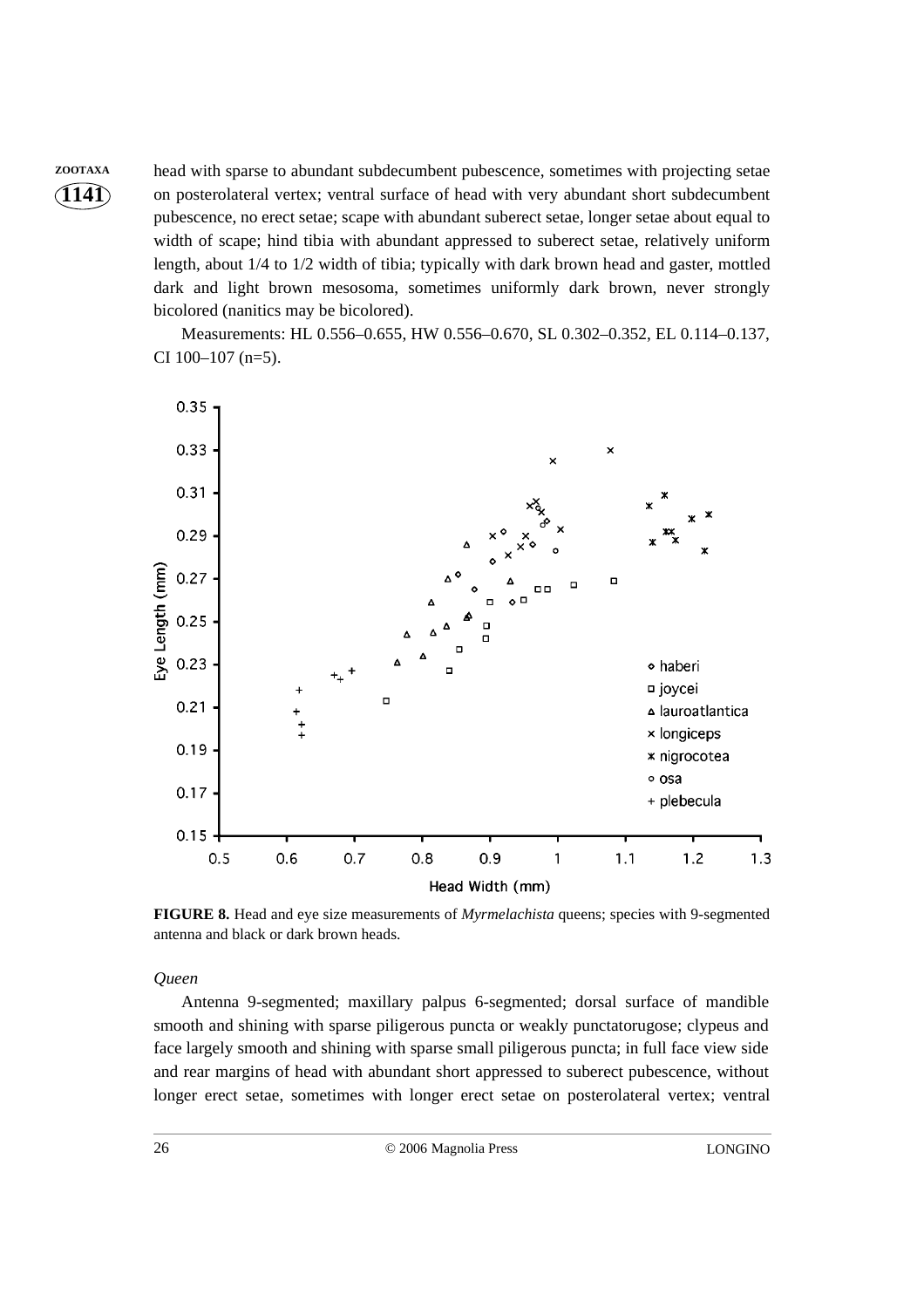surface of head with abundant subdecumbent to suberect setae, these similar to or longer **ZOOTAXA** than setae on sides of head; scape with abundant suberect setae, longer setae about equal to width of scape; hind tibia with abundant appressed to suberect setae, relatively uniform length, about 1/4 to 1/2 width of tibia; color largely black, sometimes with some degree of lighter red color on anterior face.

Measurements: HL 0.793–1.124, HW 0.747–1.083, SL 0.395–0.531, EL 0.213–0.269, OW 0.024–0.069, OD 0.176–0.220, CI 87–98 (87 for specimen from northern Nicaragua, 89–98 for Costa Rican material), OI 25–29, OcI 3–6 (n=12).

#### *Male*

Antenna 10-segmented; maxillary palpus 6-segmented; pygostyles minute, in the form of weakly sclerotized papillae; basiparamere with elongate lobe; paramere elongate and linear, with parallel sides; cuspis a small, weakly sclerotized narrowly triangular tooth appressed to the inner surface of the paramere, distant from digitus; digitus elongate, curving, scimitar-shaped; apodeme of penial valve curving into dorsal margin at obtuse angle.

#### *Etymology*

The name refers to Frank Joyce, Monteverde biologist and teacher, indefatigable field naturalist, champion for the conservation of tropical biodiversity, and respected friend.

#### *Range*

Costa Rica, Nicaragua. In Costa Rica it occurs in cloud forest above 1000m, from the Cordillera de Tilarán south to the Cordillera de Talamanca. I have one record of a queen from cloud forest near Matagalpa, Nicaragua.

#### *Biology*

This species is very abundant in cloud forest. It nests in live branches of canopy trees, with columns extending out in galleries beneath epiphyte mats. It is one of the most common arboreal ants in the Monteverde cloud forest, occurring in a high frequency of tree crowns (Longino 2000) and common in canopy fogging samples (Schonberg et al. 2004). Active colony space occurs in hollow stems near shoot tips, but also extends far back in the centers of live branches, such that workers may be found in narrow chambers deep in the center of relatively thick branches, to 10cm diameter or more. Periodic larger chambers contain dense masses of workers, queens, and brood and may be well-protected deep in solid wood. Clusters of workers and brood also occur beneath epiphytes and in small bits of dead wood. Colonies are large and may occupy an entire tree crown. Large colonies are strongly polygynous, with clusters of physogastric queens scattered throughout the colony space. Pseudococcidae and Coccidae commonly occur in the nests and in the surface galleries beneath epiphytes. Colonies have been found in live branches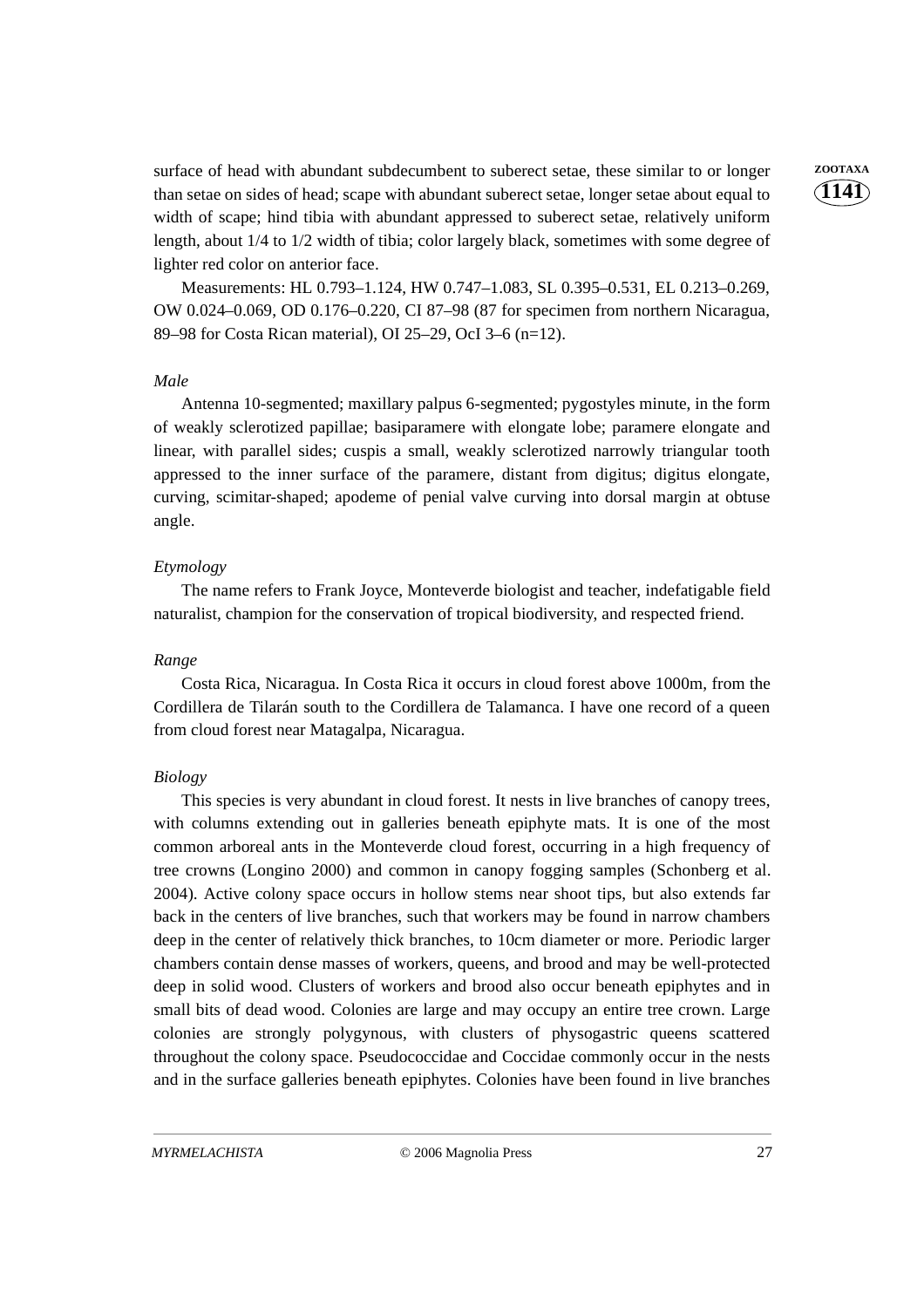**ZOOTAXA** of *Sapium oligoneuron*, *Vismia*, *Clusia alata*, *Cecropia angustifolia* (formerly *polyphlebia*), *Ficus*, *Ocotea austinii*, hemiepiphytic Araleaceae, *Licaria*, and *Erythrina*. A founding queen was found in a live stem of an orchid.

#### *Material Examined*

COSTA RICA, *Alajuela*: Refugio El Aleman, Rio Peñas Blancas, 10°18'N, 84°45'W, 940m (J. Longino, 2 collections); *Cartago*: 10km SE Orosi, 9°45'N, 83°47'W, 1300m (J. Longino) *Guanacaste*: Cerro Cacao, 10°56'N, 85°28'W, 1100m (J. Longino); 3km N Santa Elena, 10°20'N, 84°50'W, 1500m (J. Longino); *Heredia*: 8km N Vol. Barba, 10°12'N, 84°06'W, 1830m (J. Longino); 16km SSE La Virgen, 10°16'N, 84°05'W, 1100m (ALAS, 12 collections); same data (R. Vargas C.); same data (D. Brenes, 3 collections); same data (Longino, 2 collections); 10km NE Vara Blanca, 10°14'N, 84°05'W, 1500m (J. Longino, 5 collections); *Puntarenas*: Monteverde, 10°18'N, 84°48'W, 1500m (J. Longino, 12 collections); same data (N. Nadkarni); same data (Yanoviak & Gering, multiple canopy fogging samples); San Luis Valley, 10°17'N, 84°47'W, 1100m (J. Longino); Estacion Biol. Pittier, 9°02'N, 82°58'W, 1670m (J. Longino); Fila Cruces, nr San Vito, 8°47'N, 83°03'W, 1200m (J. Longino); NICARAGUA, *Matagalpa*: Santa Maria de Ostuma, 1400m (N. L. H. Krauss) [USNM].

# *Myrmelachista lauroatlantica* **NEW SPECIES**

Figures 4, 7, 8, 9

Holotype queen: Costa Rica, Prov. Limón, Casa Verde, Tortuguero, 10°35'N, 83°31'W, 5m, 24 Jun 1988 (J. Longino#2136) [INBC, specimen code JTLC000006207].

Paratypes: workers and queens, from same nest as holotype, specimen codes JTLC000006208-JTLC000006212, distributed to MCZC, USNM, UCDC, LACM, BMNH.

#### *Diagnosis*

Worker with antenna 9-segmented, maxillary palpus 5-segmented, color yellow. Queen black; in full face view, with abundant long erect setae projecting from rear margin and sides of head. Obligate inhabitant of Lauraceae.

#### *Worker*

Same as *M. flavocotea* except for color of the gaster, which has faint posterior bands of infuscation on the tergites.

Measurements: HL 0.450–0.588, HW 0.422–0.579, SL 0.217–0.295, EL 0.080–0.130, CI 94–100 (n=5).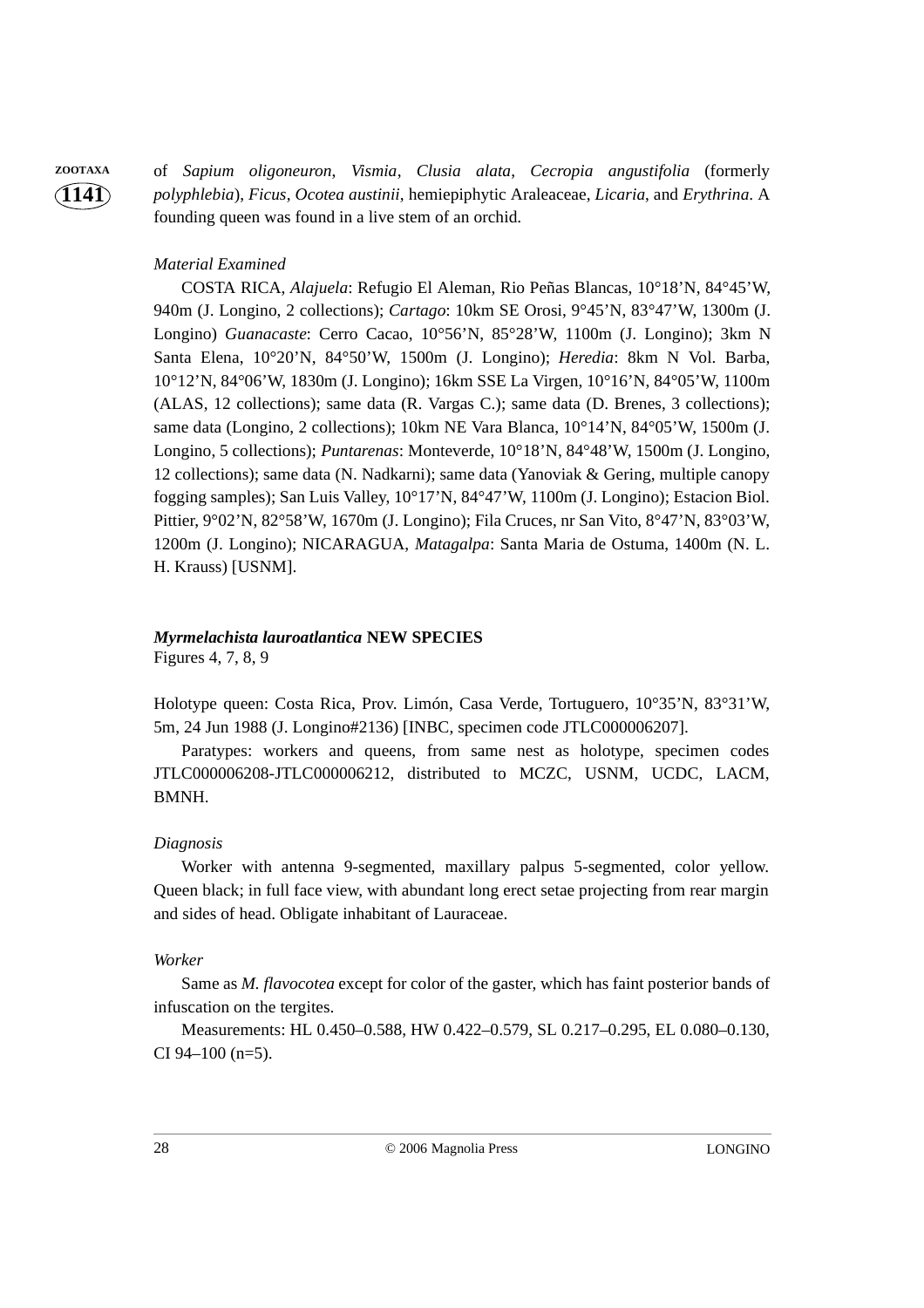# **1141 ZOOTAXA**



**FIGURE 9.** *Myrmelachista* queens, face view; species with 9-segmented antenna, orange workers, and black queens (not including *plebecula*). A. *nigrocotea*. B. *haberi*. C. *osa*. D. *lauroatlantica*. Images are of holotypes. Scale applies to entire figure.

#### *Queen*

Antenna 9-segmented; maxillary palpus 5-segmented; labrum short, bilobed, not covering mouthparts; dorsal surface of mandible punctate to coarsely punctatorugose; clypeus with large piligerous puncta; malar spaces with variable extent of weak punctatorugose sculpturing, grading to smooth and shining posteriorly; in full face view, with abundant long erect setae projecting from rear margin and sides of head; ventral surface of head with abundant short erect setae; scapes with abundant erect to suberect setae, longer setae subequal to width of scape; outer surface of hind tibia with abundant erect to subdecumbent setae, longer setae shorter than width of tibia; color solid black.

Measurements: HL 0.874–1.08, HW 0.763–0.930, SL 0.380–0.434, EL 0.231–0.286, OW 0.048–0.073, OD 0.170–0.227, CI 83–89, OI 29–33, OcI 5–8 (n=11).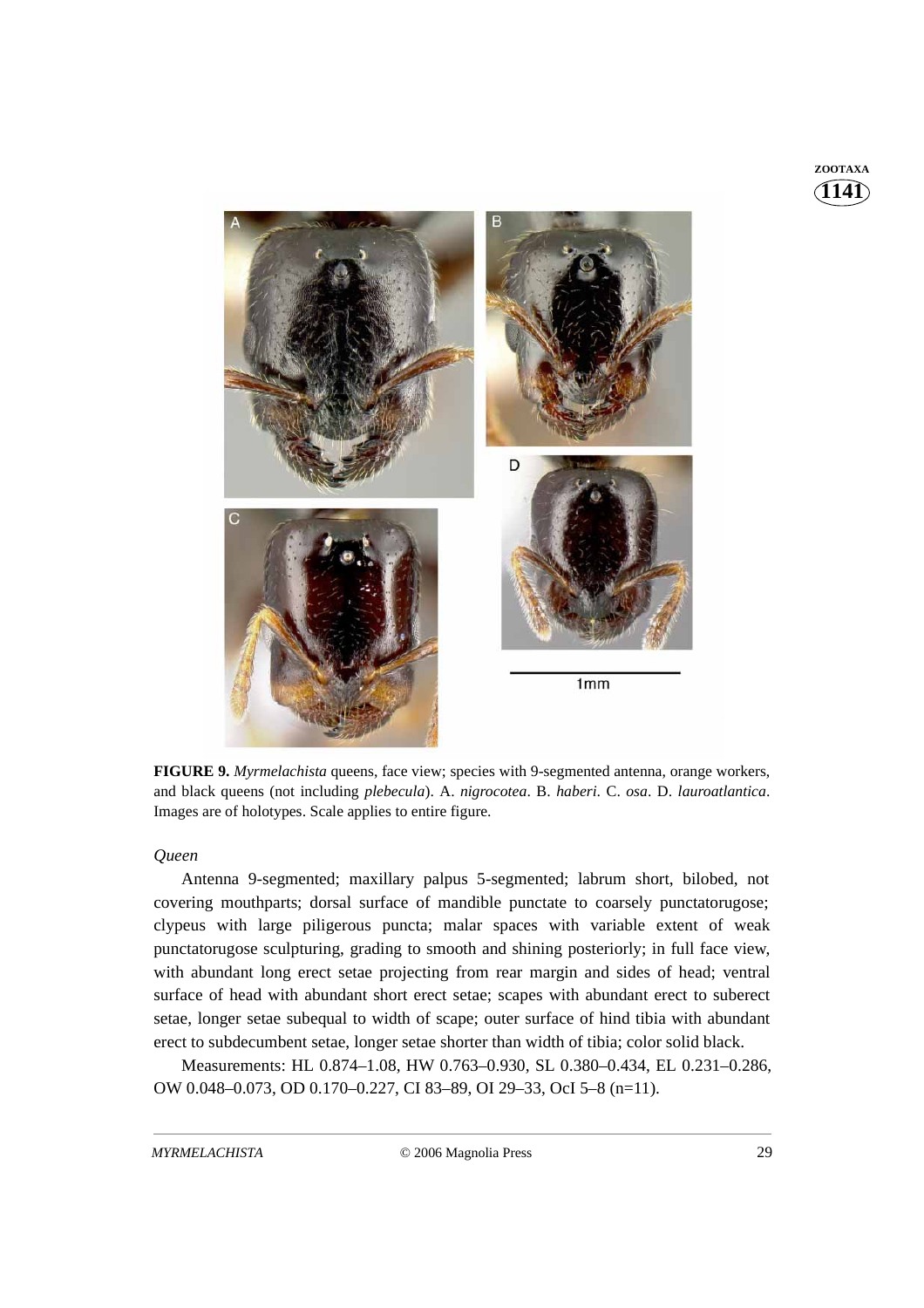



**FIGURE 10.** *Myrmelachista* male genitalia. A. *cooperi*. B. *joycei*. Top: basiparamere and paramere. Middle: volsella. Bottom: penial valve.

### *Male*

Antenna 10-segmented; maxillary palpus 5 or 6-segmented; pygostyles nearly absent (tiny remnants visible at high magnification); basiparamere lobe pronounced, with broad base, about half the length of the paramere; paramere also with broad base; cuspis small, rectangular, with minute apical denticles; digitus evenly curved downward and tapering to blunt point; apodeme of penial valve curving into dorsal margin at obtuse angle.

#### *Etymology*

The name refers to its association with plants in the family Lauraceae and its geographic distribution in the Atlantic lowlands.

### *Range*

Costa Rica. In Costa Rica it occurs in the Atlantic lowlands.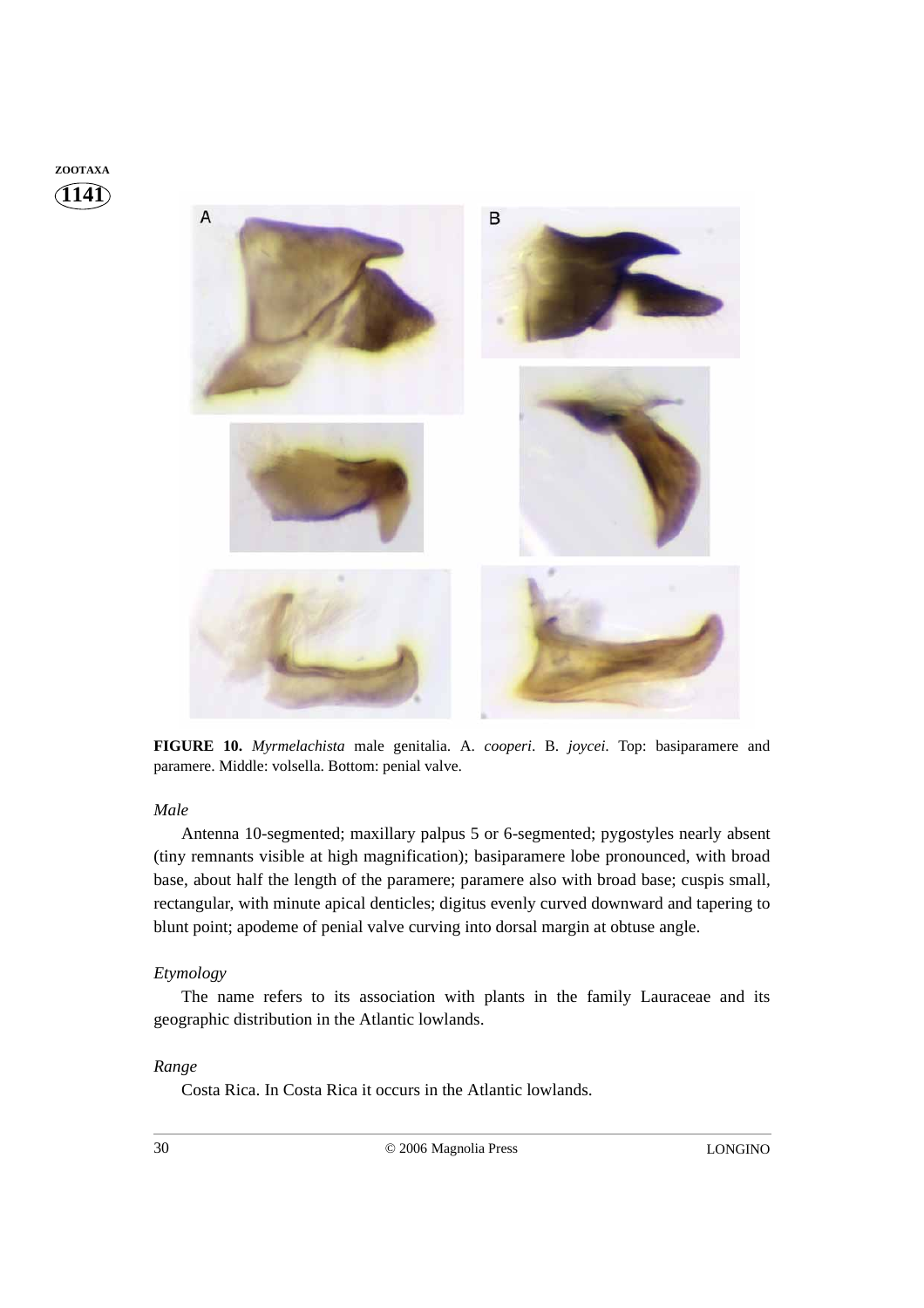#### *Biology* **ZOOTAXA**

This species occurs in mature rainforest habitats in the Atlantic lowlands. It is a specialist inhabitant of live stems of Lauraceae, similar to *M. flavocotea*. In the forests around the community of Tortuguero on the north Atlantic coast understory *Ocotea dendrodaphne* and *Licaria* sp. are common, and nearly all are inhabited by *M. lauroatlantica*. I dissected numerous small plants with colonies, many of which were monogynous but some of which were polygynous. One small *Licaria* contained 25 dealate queens, along with workers, brood, and an adult male. One contained a cluster of 3 dealate queens in a colony with abundant workers and brood. A large *Licaria* tree that had fallen over and produced sucker shoots along its length was packed with a large polygynous colony, with clusters of dealate queens in many chambers. In a forest patch at C.A.T.I.E. near Turrialba colonies were common in *O. dendrodaphne* and *O. atirrensis*. A monogynous colony was found in an understory *Ocotea* (probably *dendrodaphne* or *atirrensis*) in Hitoy Cerere Biological Reserve.

#### *Material Examined*

COSTA RICA, *Cartago*: CATIE, nr. Turrialba, 9°54'N, 83°39'W, 550m (J. Longino, 6 collections); *Limón*: Tortuguero, 10°35'N, 83°31'W, 5–50m (J. Longino, 17 collections); Hitoy Cerere Biol. Reserve, 9°40'N, 83°02'W, 100m (J. Longino).

# *Myrmelachista lauropacifica* **NEW SPECIES**

Figures 4, 6, 11, 13

Holotype alate queen: Costa Rica, Prov. Puntarenas, Cedral, Corcovado National Park, 8°33'N, 83°33'W, 50m, 15 Jul 1982 (J. Longino) [INBC, specimen code JTLC000006213].

Paratypes: workers and queens, from same nest as holotype, specimen codes JTLC000006214-JTLC000006218, distributed to MCZC, USNM, UCDC, LACM, BMNH.

#### *Diagnosis*

Worker with antenna 9-segmented, maxillary palpus 5-segmented, color yellow. Queen with orange head, eyes relatively large (OI 33–37), HW less than 0.8mm. Obligate inhabitant of understory Lauraceae.

#### *Worker*

Same as *M. flavocotea*.

Measurements: HL 0.468–0.596, HW 0.414–0.537, SL 0.223–0.285, EL 0.098–0.110, CI 87–95 (n=4).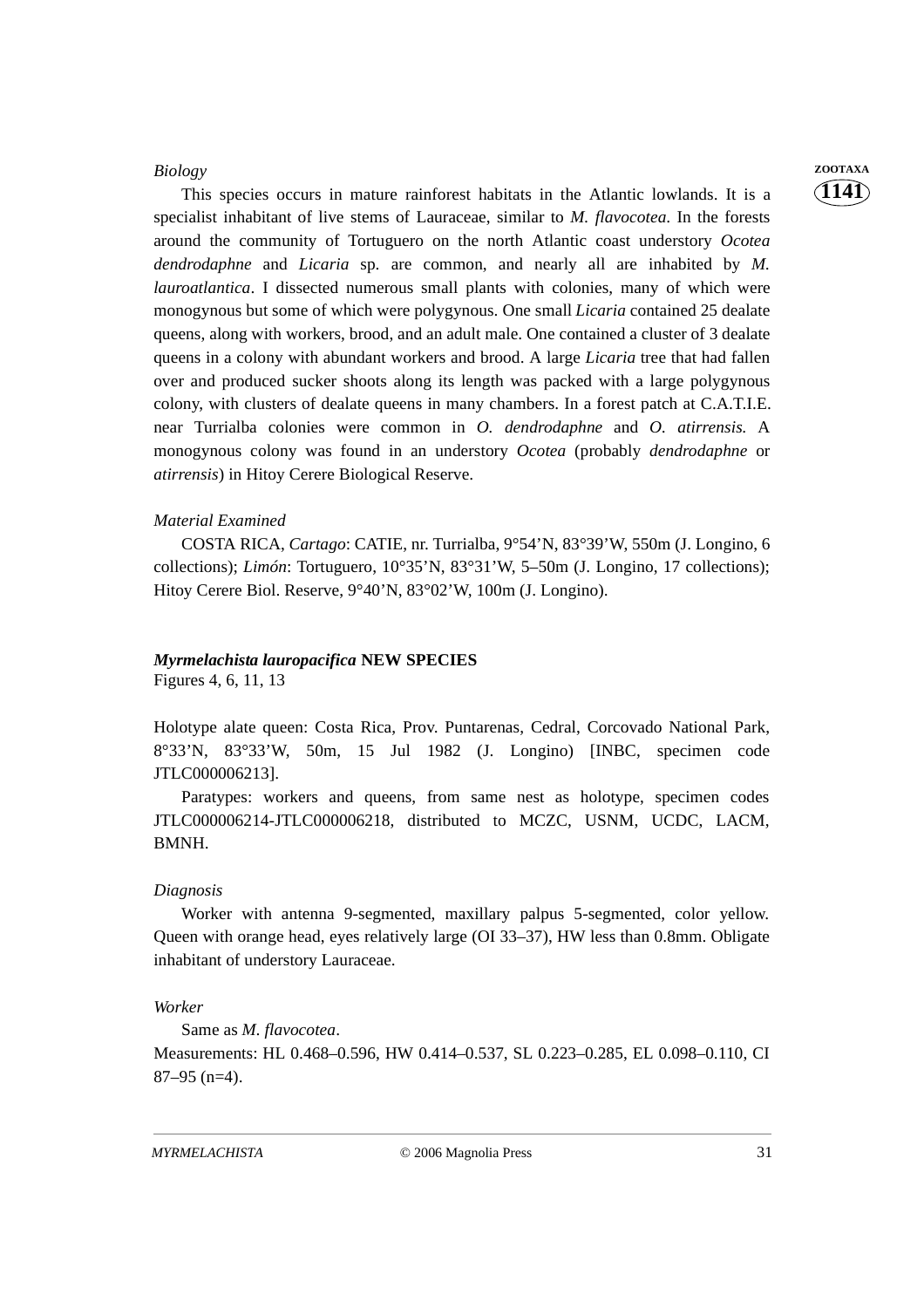



 $0.5<sub>mm</sub>$ 

**FIGURE 11.** *Myrmelachista* males, face view. A. *plebecula*. B. *lauropacifica*. C. *flavocotea*. D. *nigrocotea*. Scale applies to entire figure.

#### *Queen*

Antenna 9-segmented; maxillary palpus 5 or 6-segmented; labrum short, bilobed, not covering mouthparts; dorsal surface of mandible with piligerous puncta, interspaces smooth or slightly roughened; face and clypeus smooth and shining; in full face view, with abundant long erect to suberect setae projecting from sides of head, setae on posterior margin shorter; ventral surface of head with abundant short erect setae; scapes with abundant erect to suberect setae, longer setae subequal to width of scape; outer surface of hind tibia with abundant erect to subdecumbent setae, longer setae shorter than width of tibia; color light yellow orange with infuscated bands on gastral terga.

Measurements: HL 0.900–0.966, HW 0.738–0.787, SL 0.363–0.402, EL 0.261–0.276, OW 0.076–0.089, OD 0.133–0.155, CI 77–82, OI 33–37, OcI 8–9 (n=4).

#### *Male*

Antenna 10-segmented; maxillary palpus 6-segmented; pygostyles absent; basiparamere lobe short, weakly sclerotized, half the length of paramere or less, in one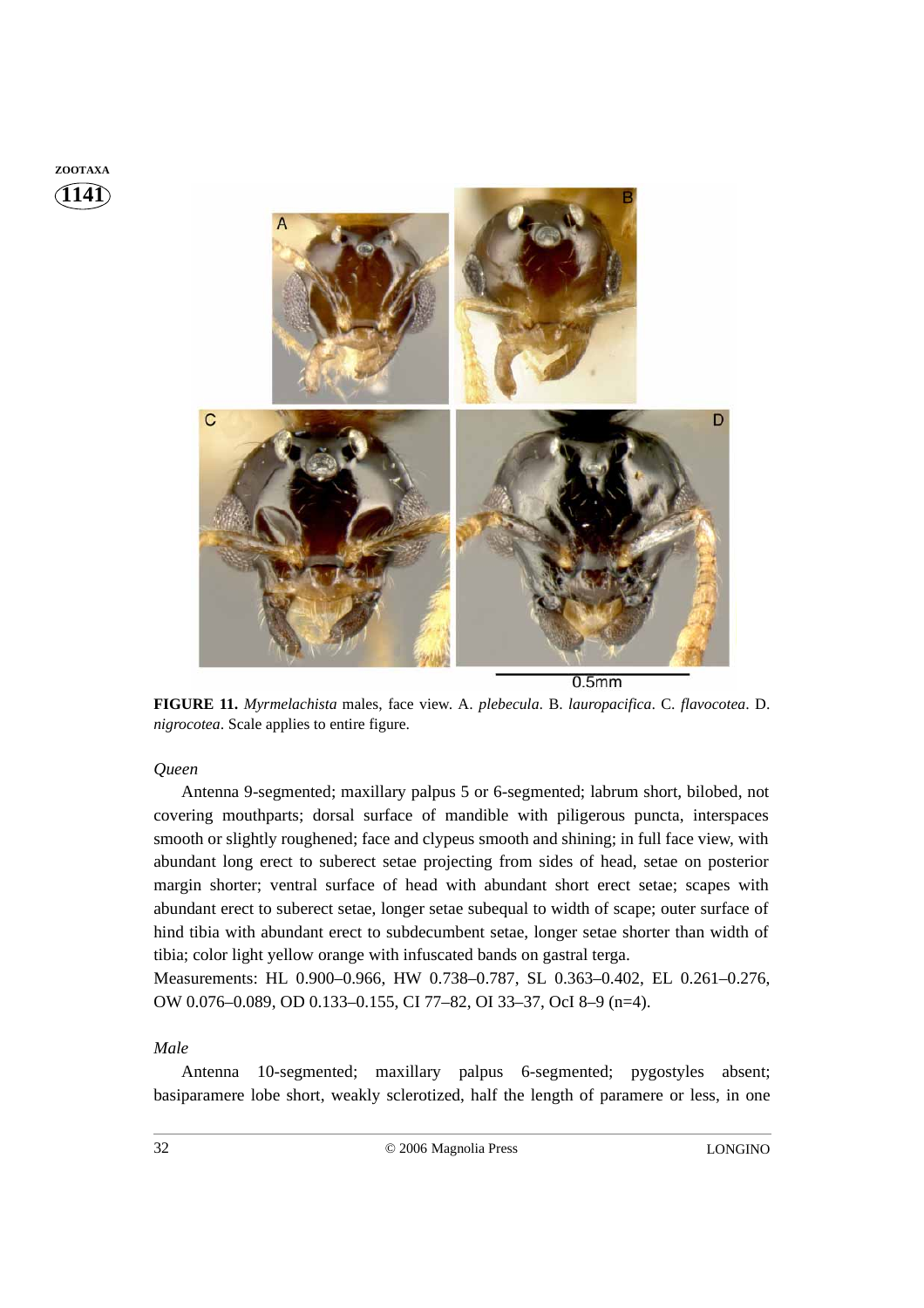collection drawn out as thin, sharp point, in another reduced to short triangular tooth; **ZOOTAXA** paramere weakly sclerotized, parallel-sided with rounded apex; cuspis absent (at high magnification, barely visible as tiny remnant); digitus evenly curved downward, tapering to rounded point; apodeme of penial valve curving into dorsal margin at obtuse angle.

**1141**

#### *Etymology*

The name refers to its association with plants in the family Lauraceae and its geographic distribution in the Pacific lowlands.

#### *Range*

Costa Rica. In Costa Rica it occurs in the southern Pacific lowlands.

#### *Biology*

This species occurs in mature wet forest in the southern Pacific lowlands. I have collected it in Corcovado National Park and Carara Biological Reserve. Colonies have been in live stems of Lauraceae, with a biology similar to *M. flavocotea*. I found nests in *O*. cf. *atirrensis* and *O. nicaraguensis*. In Carara, *O. nicaraguensis* was common along the Quebrada Bonita. Small plants in the forest understory all contained *M. lauropacifica*, while larger plants in more insolated areas along the stream edge contained *Azteca* cf. *pittieri* and *Pseudomyrmex viduus*.

#### *Material Examined*

COSTA RICA, *Puntarenas*: Cedral, Corcovado National Park, 8°33'N, 83°33'W, 50m (J. Longino); Bijagual, Carara Biol. Reserve, 9°47'N, 84°36'W, 500m (J. Longino); Carara Biological Reserve, Estación Quebrada Bonita, 9°47'N, 84°36'W, 30m (J. Longino, 2 collections).

#### *Myrmelachista longiceps* **NEW SPECIES**

Figures 5, 7, 8, 12, 14

Holotype alate queen: Costa Rica, Prov. Puntarenas, Monteverde, 10°18'N, 84°48'W, 1400m, 24 Jan 1996 (J. Longino#3743) [INBC, specimen code JTLC000006219].

Paratypes: workers and queens, from same nest as holotype, specimen codes JTLC000006220-JTLC000006224, distributed to MCZC, USNM, UCDC, LACM, BMNH.

#### *Diagnosis*

Worker with antenna 9-segmented, color red brown. Queen with head black, elongate, CI 80–86. Male with digitus usually long and paddle-shaped with thickened posterodorsal margin.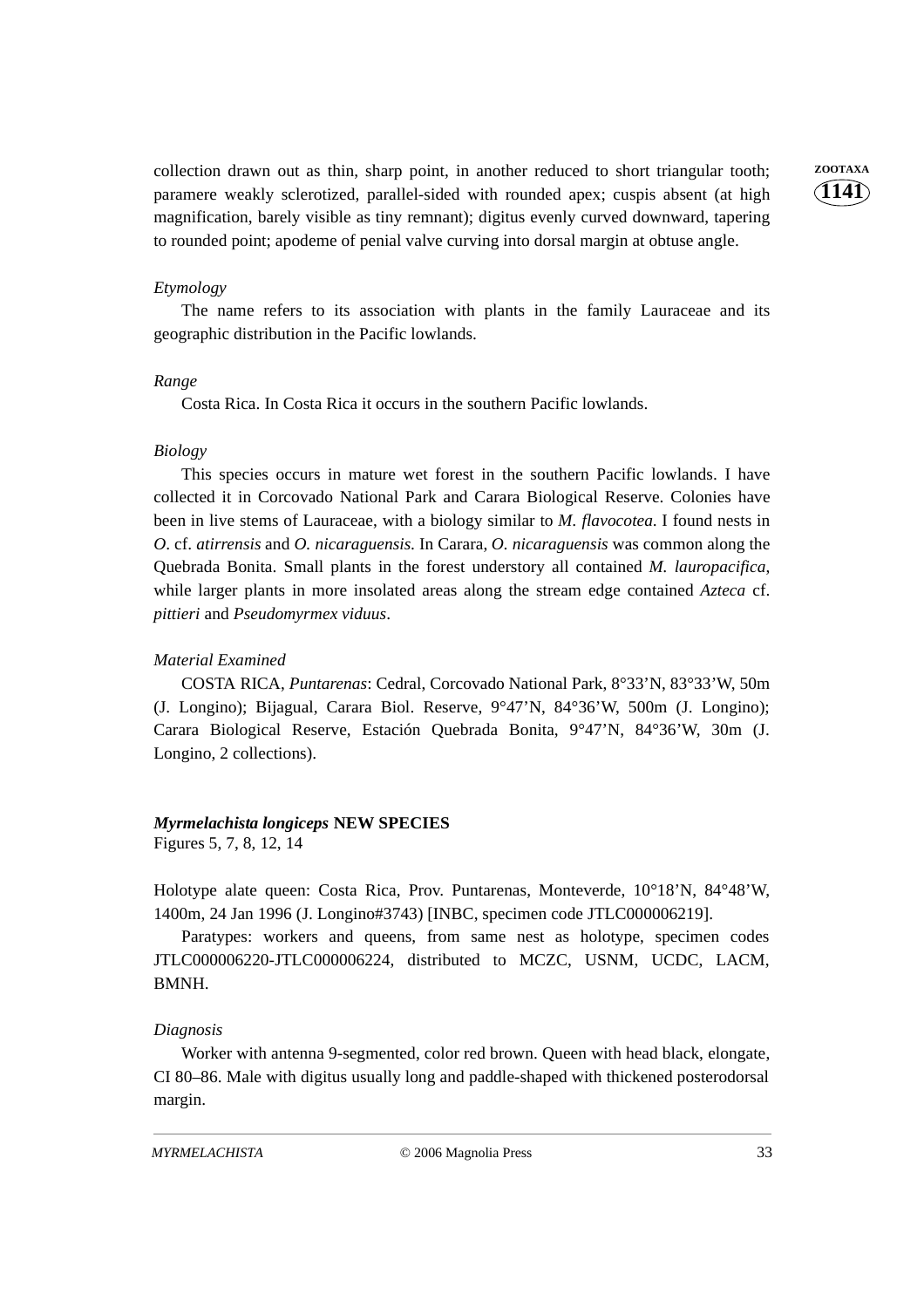**ZOOTAXA** *Worker*

**1141**

Antenna 9-segmented; maxillary palpus 5-segmented but terminal segment elongate, sometimes with partial constriction suggestion partial fusion of terminal two palpomeres; dorsal surface of mandible weakly to strongly rugose or punctatorugose; clypeus and face smooth and shining with variable amount of roughening and larger puncta on anterior malar spaces and anterior clypeus; in full face view, side and rear margins of head with sparse to abundant appressed to subdecumbent pubescence, sometimes with a few projecting setae on posterolateral vertex; ventral surface of head with sparse to abundant short subdecumbent pubescence, no erect setae; scape with abundant suberect setae, longer setae about equal to width of scape; hind tibia with abundant appressed to subdecumbent setae, relatively uniform length, short, about 1/4 width of tibia; typically with dark brown head and gaster, mottled dark and light brown mesosoma, sometimes uniformly dark brown, never strongly bicolored.

Measurements: HL 0.593–0.779, HW 0.562–0.716, SL 0.312–0.384, EL 0.127–0.147, CI 89–95 (n=5).



**FIGURE 12.** *Myrmelachista* male genitalia. A. *meganaranja*, basiparamere, paramere, and volsella. Note cuspis, small pointed structure beneath paramere and distant from digitus. B. *flavoguarea*, basiparamere and paramere above, volsella below. C. *longiceps*, combined basiparamere, paramere, and volsella. D. *longiceps*, showing variation in digitus.

#### *Queen*

Antenna 9-segmented; maxillary palpus 5 or 6-segmented; dorsal surface of mandible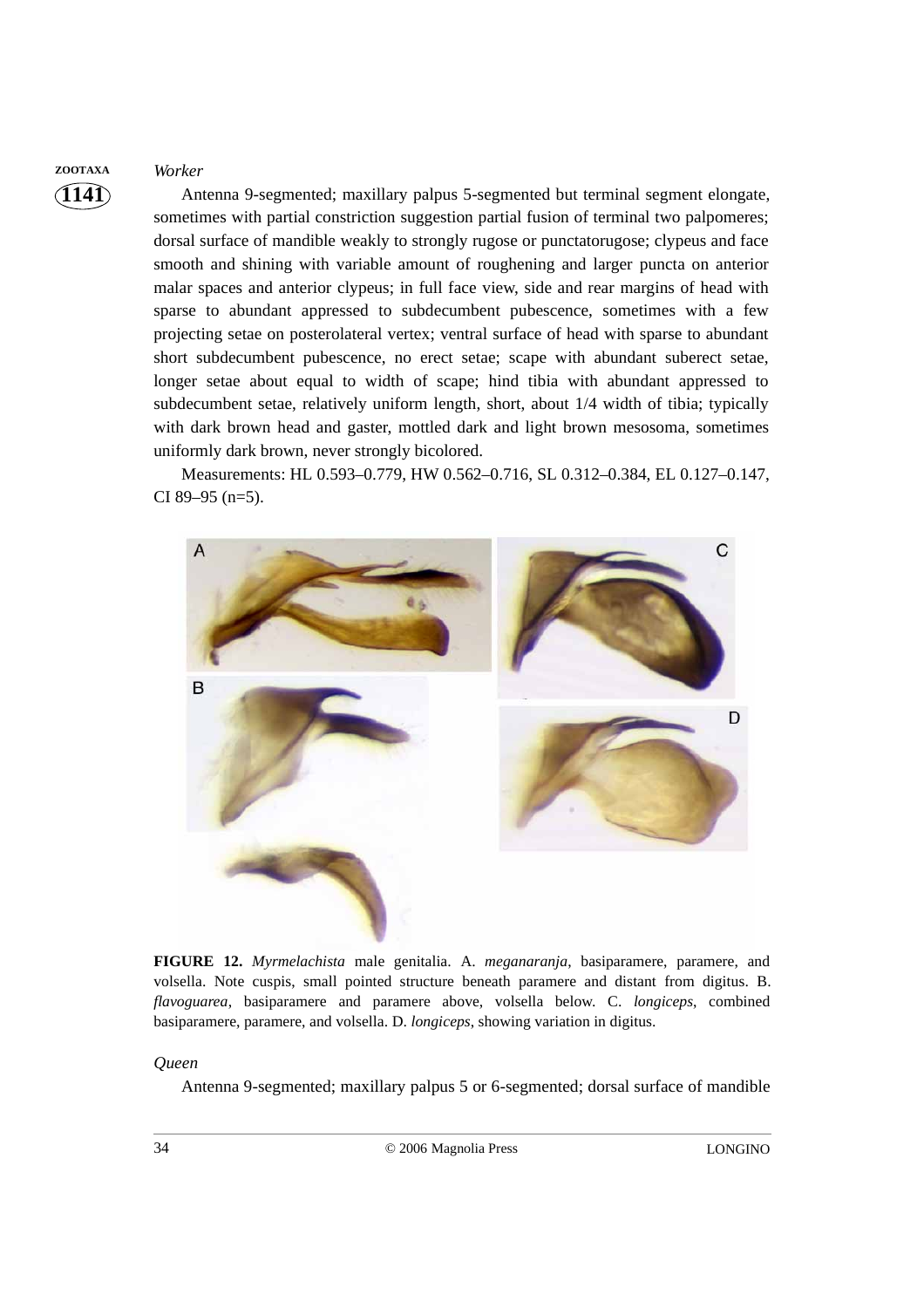moderately to strongly punctatorugose; clypeus and anterior malar spaces roughened and **ZOOTAXA** with large puncta, grading to smooth and shining with smaller puncta posteriorly; in full face view side and rear margins of head with abundant short appressed to suberect pubescence, without longer erect setae, sometimes with longer erect setae on posterolateral vertex; ventral surface of head with abundant subdecumbent to suberect setae, these similar to or longer than setae on sides of head; scape with abundant suberect setae, longer setae about equal to width of scape; hind tibia with abundant appressed to suberect setae, relatively uniform length, short, about 1/4 width of tibia; color largely black, sometimes with some degree of lighter red color on anterior face.

Measurements: HL 1.096–1.270, HW 0.904–1.078, SL 0.470–0.551, EL 0.281–0.330, OW 0.045–0.079, OD 0.187–0.232, CI 80–86, OI 29–33, OcI 4–7 (n=10).

#### *Male*

Antenna 10-segmented; maxillary palpus 5 or 6-segmented; pygostyles absent; basiparamere with long, needle-like lobe; paramere very elongate and linear, with parallel sides; apodeme of penial valve curving into dorsal margin at obtuse angle. Volsella variable as follows: (collection JTL2280) cuspis very short, closely applied to inner surface of paramere, paddle-shaped, apex with a row of small denticles, only apical row of denticles sclerotized; digitus with short, narrow, downcurved base where dorsal margin close to cuspis, then expanding into large paddle-shape structure, dorsal margin revolute and thickened, forming bulla, large lamina of digitus with several irregular thin spots; (JTL2696) cuspis very short and narrow, parallel sided, distant from digitus, digitus broadly and bluntly scimitar-shaped, but not as grossly expanded, without revolute margin or bulla, irregular thin spots small, faint; (JTL2620) cuspis like JTL2696; digitus like a shorter version of JTL2696, with apical margin greatly thickened and forming pair of bulla, shiny and cream-colored on dried specimen; lamina of digitus lacking thin spots.

#### *Etymology*

The name refers to the relatively elongate head of queen and worker.

#### *Range*

Costa Rica. In Costa Rica it occurs throughout the country in mature wet forest habitats, most commonly from 500–1500m elevation but occasionally lower.

#### *Biology*

This species occurs in mature wet forest habitats, most commonly in montane forests but occasionally lower. It nests in live stems of various plant species. Nests have been found in the live stems of a 2m tall shrub in the Rubiaceae, a large *Palicourea*-like shrub, *Guarea rhopalocarpa*, *Ocotea*, *Licaria*, *Ocotea whitei*, *Conostegia*, and *Ficus*. Founding queens have been found in *Guarea* (the undescribed species usually inhabited by *M.*

**1141**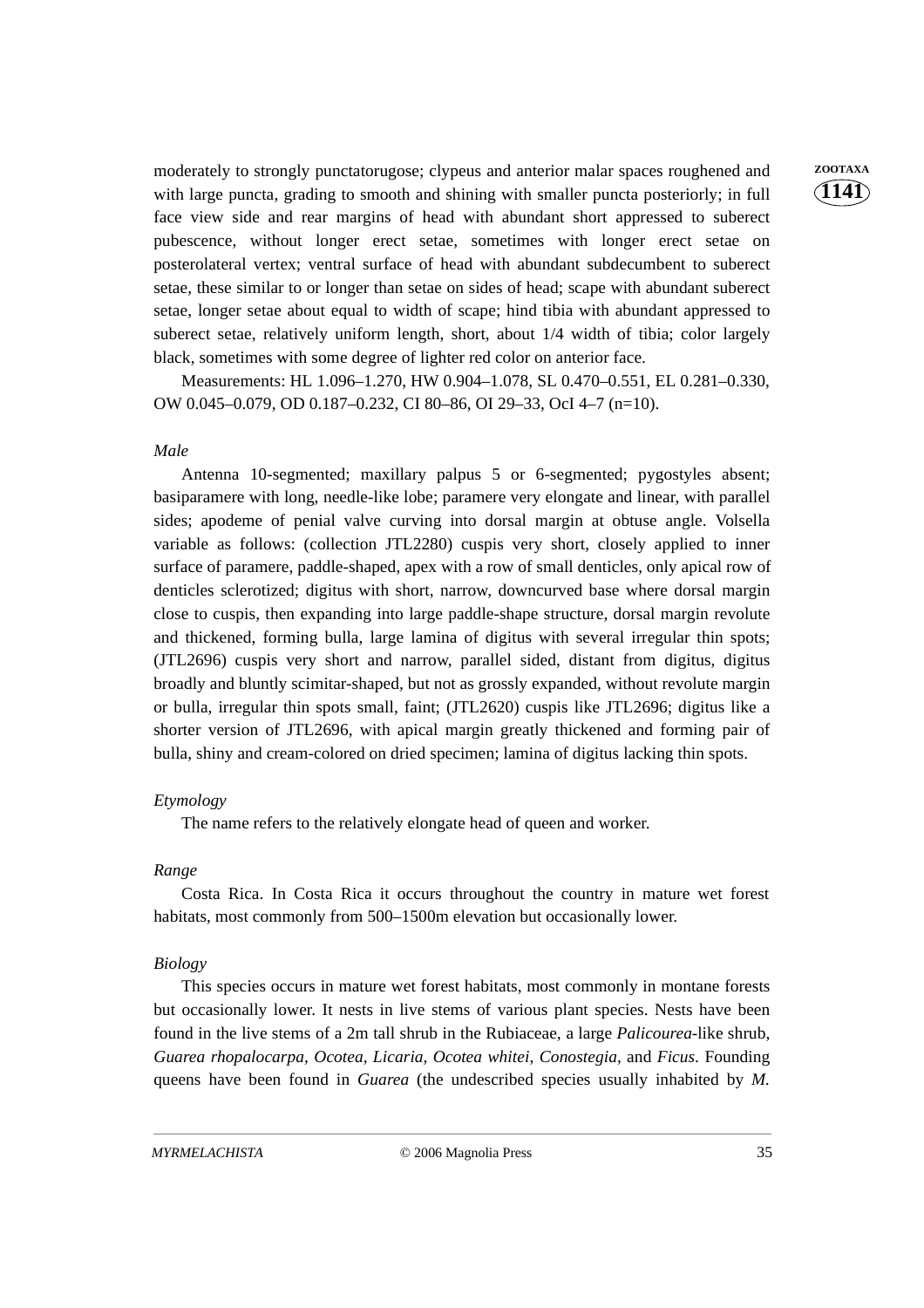**ZOOTAXA** *flavoguarea*), in chambers in terminal shoots of sprouts from the base of a *G. rhopalocarpa* tree, in a small *Inga* sapling (adjacent to a large mature colony in a *Licaria* tree), and in a shrub in the Rubiaceae. Coccoidea often occur in the stems.

#### *Comments*

**1141**

One collection is very similar to *longiceps* in many respects, but is an outlier with respect to queen size (Fig. 7). The queen is much smaller than any *longiceps* queen. It is currently assigned the morphospecies code JTL-022. It is based on one collection from Refugio Eladio in the Peñas Blancas Valley, Cordillera de Tilarán, Costa Rica. Workers and queens were collected from live branches of a *Lonchocarpus* tree that had been knocked over by a small landslide. The colony was polygynous, with many dealate queens. There were also Coccoidea with the ants in the stems. The measurements of a queen from this collection are: HL 0.914, HW 0.715, SL 0.416, EL 0.237, OW 0.040, OD 0.178, CI 78, OI 33, OcI 4 (n=1).

#### *Material Examined*

COSTA RICA, *Alajuela*: Refugio Eladio, Rio Peñas Blancas, 10°19'N, 84°43'W, 800m (J. Longino, 5 collections); Rio Agua Gota, 10°23'N, 84°42'W, 1100m (E. Bello); 2km N Volcan Arenal, 10°29'N, 84°42'W, 600m (J. Longino); *Guanacaste*: Estacion Cacao, 10°55'N, 85°30'W, 1100m (J. S. Noyes); *Heredia*: Refugio El Plastico, 17km S Pto. Viejo, 10°18'N, 84°02'W, 550m (J. Longino, 3 collections); 22km N Volcan Barba, 10°20'N, 84°04'W, 500m (J. Longino); La Selva Biological Station, 10°26'N, 84°01'W, 50m (ALAS); 16km SSE La Virgen, 10°16'N, 84°05'W, 1100m (ALAS, R. Vargas C., M. Paniagua, D. Brenes, J. Longino, multiple collections); *Puntarenas*: Monteverde, 10°18'N, 84°48'W, 1500m (Yanoviak & Gering, multiple canopy fogging samples); same data (J. Longino); Wilson Botanical Garden, 4km S San Vito, 8°47'N, 82°58'W, 1200m (J. Longino); 3km W Las Alturas, 8°56'N, 82°52'W, 1360m (J. Longino); Fila Cruces, nr San Vito, 8°47'N, 83°03'W, 1200m (J. Longino); *San José*: Carrillo, Braulio Carrillo Nat. Park, 10°09'N, 083°55'W, 500m (J. Longino).

#### *Myrmelachista meganaranja* **NEW SPECIES**

Figures 1, 6, 12, 13

Holotype alate queen: Costa Rica, Prov. Puntarenas, Wilson Botanical Garden, 4km S San Vito, 8°47'N, 82°58'W, 1200m, 23 Mar 1990 (J. Longino#2623) [INBC, specimen code JTLC000006225].

Paratypes: workers and queens, from same nest as holotype, specimen codes JTLC000006226-JTLC000006230, distributed to MCZC, USNM, UCDC, LACM, BMNH.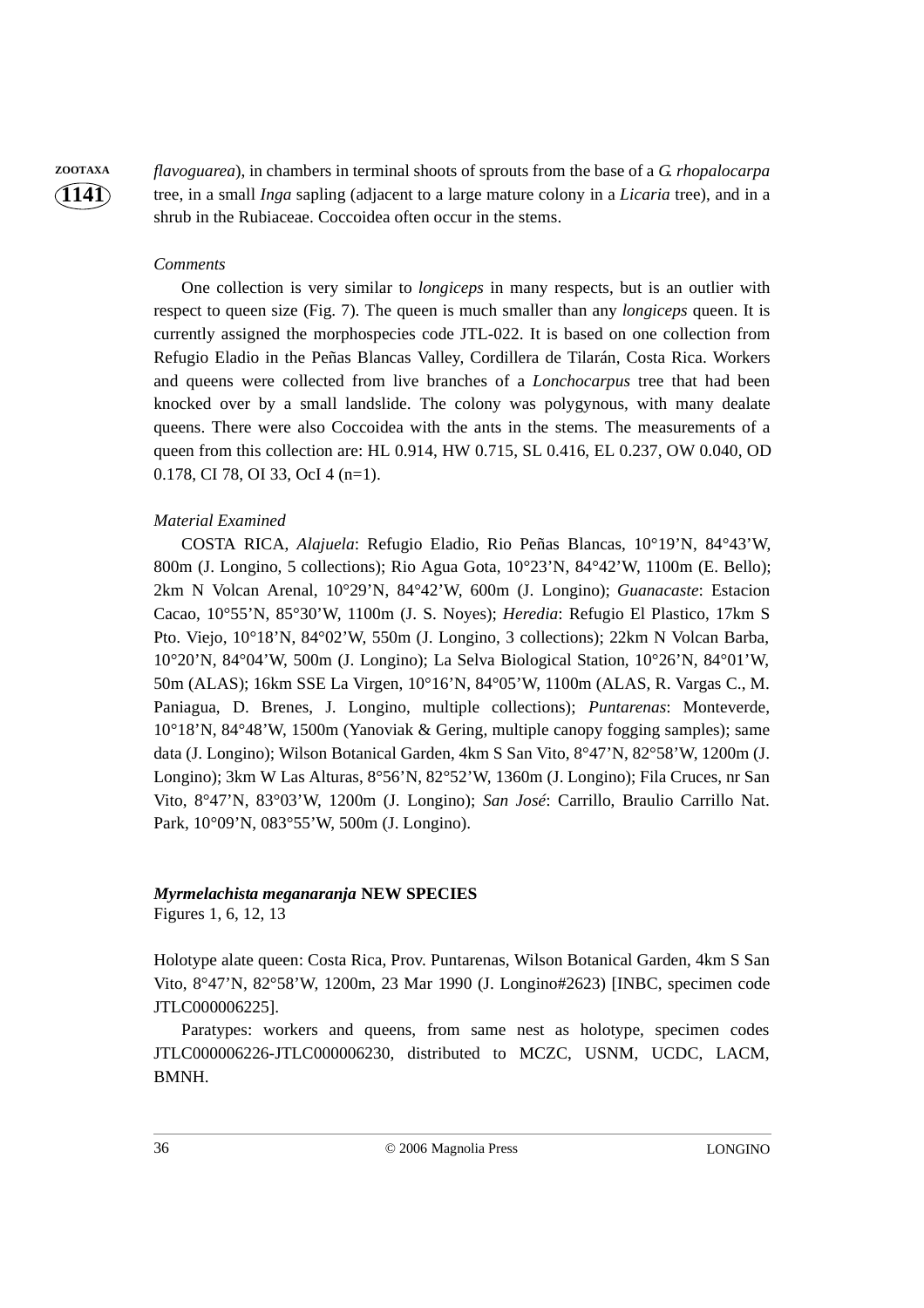#### *Diagnosis* **ZOOTAXA**

Worker with antenna 9-segmented, maxillary palpus 6-segmented, color yellow orange. Queen with orange head, HW 1.28–1.36mm. Male with pygostyles present, basiparamere lobes and parameres very long and thin, digitus broadening apically to paddle-shaped apex.

#### *Worker*

Antenna 9-segmented; maxillary palpus 6-segmented; dorsal surface of mandible coarsely punctatorugose; clypeus and face smooth and shining; in full face view, with abundant short subdecumbent setae projecting from rear margin and sides of head; ventral surface of head with abundant short subdecumbent setae, occasional longer setae; scapes with abundant erect to subdecumbent setae, longer setae subequal to width of scape; outer surface of hind tibia with abundant subdecumbent short setae, occasional longer erect setae about 2/3 width of tibia; color uniformly orange.

Measurements: HL 0.830–0.970, HW 0.824–0.991, SL 0.457–0.527, EL 0.149–0.159, CI 99–102 (n=5).

#### *Queen*

Antenna 9-segmented; maxillary palpus 6-segmented; labrum short, bilobed, not covering mouthparts; dorsal surface of mandible with dense, large, piligerous puncta; face and clypeus smooth and shining, with some larger puncta on anterior malar spaces; in full face view, with abundant short subdecumbent setae projecting from rear margin and sides of head; ventral surface of head with abundant somewhat longer appressed to suberect setae; scapes with abundant erect to suberect setae, longer setae subequal to width of scape; outer surface of hind tibia with abundant erect to subdecumbent setae, longer setae about 1/2 to 2/3 width of tibia; color orange with infuscated bands on gastral terga.

Measurements: HL 1.450–1.509, HW 1.277–1.358, SL 0.646–0.673, EL 0.315–0.326, OW 0.092–0.094, OD 0.185–0.203, CI 88–90, OI 24–25, OcI 6–6 (n=2).

#### *Male*

Antenna 10-segmented; maxillary palpus 6-segmented; pygostyles small but present, distinctly sclerotized, setose; basiparamere lobe and paramere very elongate, thin; cuspis a thin spiniform processed fused to inner surface of paramere, distant from digitus; digitus elongate, paddle-shaped, broadening distally; apodeme of penial valve curving into dorsal margin at obtuse angle; ocelli relatively large.

#### *Etymology*

The name refers to the large size and orange coloration of the workers.

#### *Range*

Costa Rica. In Costa Rica it occurs in the southern highlands, at Wilson Botanical Gardens near San Vito and at Las Alturas.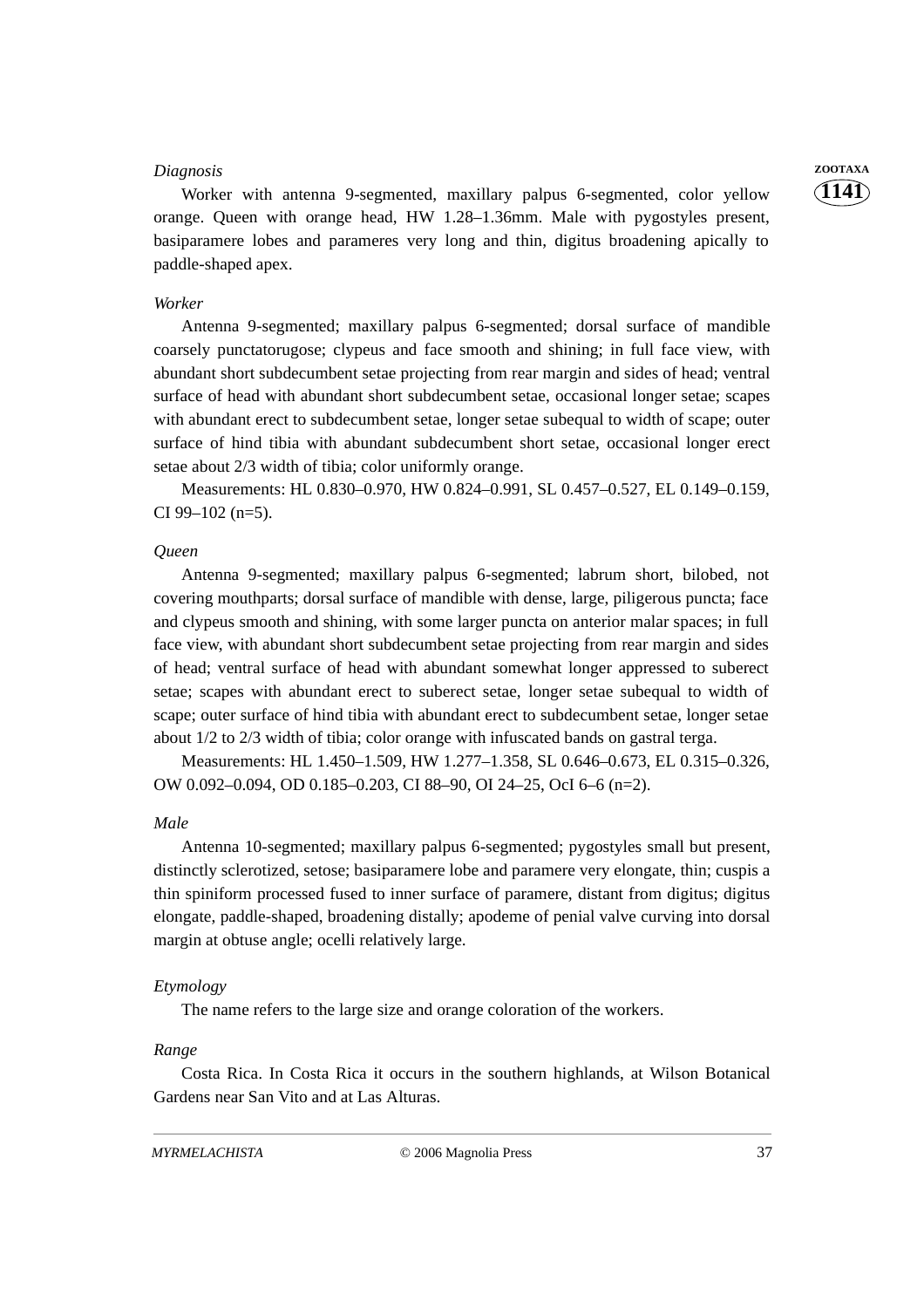



**FIGURE 13.** *Myrmelachista* queens, face view; species with 9-segmented antenna, orange workers, and orange queens (not including *plebecula*). A. *meganaranja*. B. *flavoguarea*. C. *flavocotea*. D. *lauropacifica*. Images are of holotypes. Scale applies to entire figure.

#### *Biology*

This species occurs in mature wet forest in the southern highlands of Costa Rica. At Wilson Botanical Gardens it occurs in a variety of plant species, nesting in live stems. I found a large aggregation of workers in the terminal two internodes of a *Cecropia insignis* sapling. A nest in a 2–3m tall *Ocotea* contained only workers, brood, and males, even though I entirely dissected the tree. A 10m tall *Guarea rhopalocarpa* tree contained a colony scattered in live stems throughout the crown. All the shoot tips contained cavities excavated by beetle larvae prior to entrance by ants. Many of the branches contained alate queens. The nests contained Pseudococcidae on the inner stem walls.

#### *Material Examined*

COSTA RICA, *Puntarenas*: Wilson Botanical Garden, 4km S San Vito, 8°47'N, 82°58'W, 1200m (J. Longino, 3 collections); same data (G. Hewson); 5km SW Las Alturas, 8°55'N, 82°52'W, 1240m (J. Longino).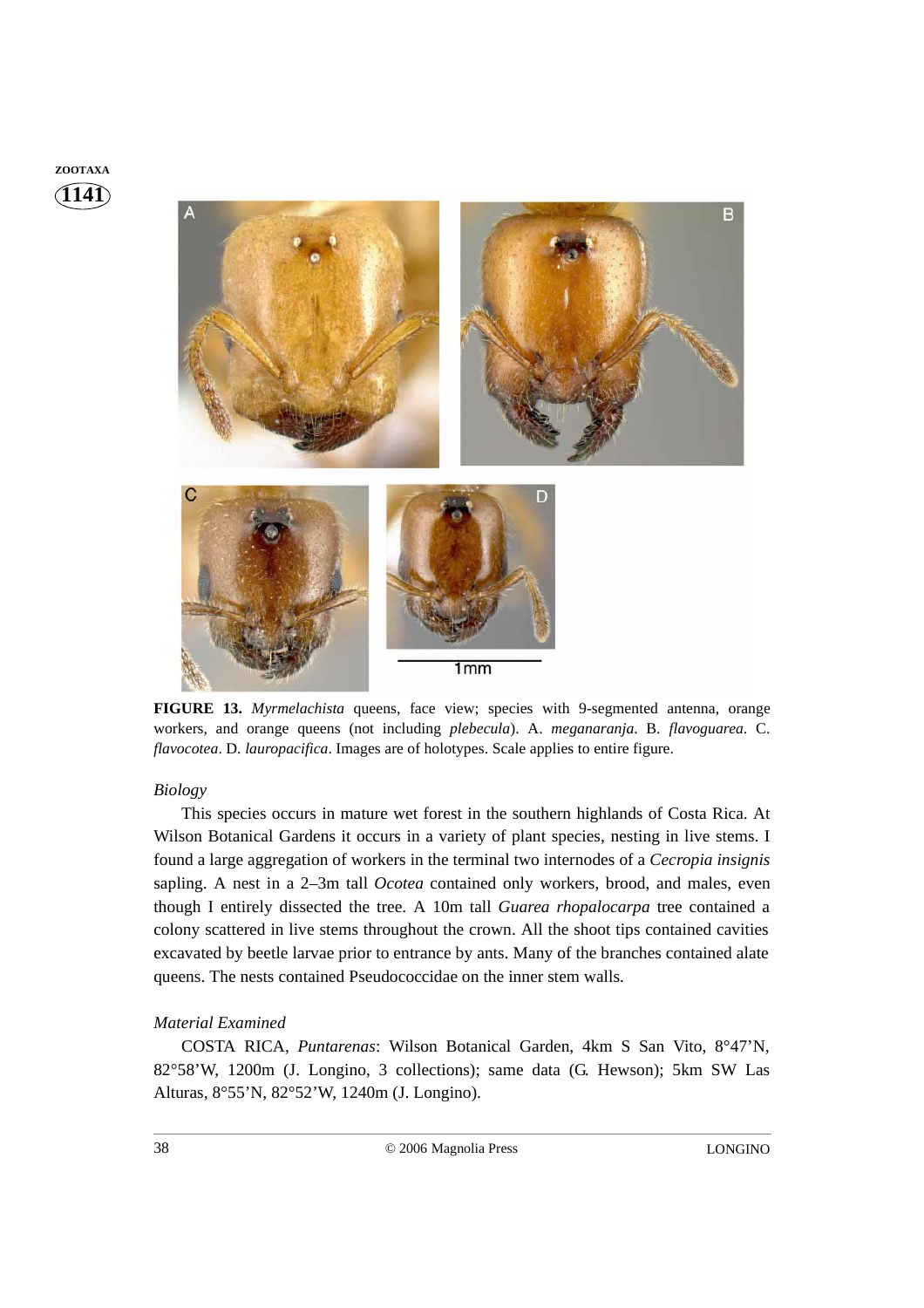#### *Myrmelachista mexicana* **Wheeler ZOOTAXA**

*Myrmelachista mexicana* Wheeler 1934:200. Syntype workers, queen, males: Mexico, Veracruz, Mirador (Skwarra #296), in hollow twigs [MCZC, USNM] (USNM syntype worker examined). Combination in *M*. (*Hincksidris*): Kempf, 1972:149.

#### *Diagnosis*

Worker with antenna 10-segmented, face shiny, HW less than 0.5mm.

#### *Worker*

Antenna 10-segmented; maxillary palpus 6-segmented; mandible, clypeus, and face smooth and shining; in full face view, sides of head with sparse, short, appressed pubescence, no erect setae; rear margin of head with longer erect setae; ventral surface of head with very sparse, very short appressed pubescence, no erect setae; hind tibia with abundant appressed to suberect setae, pilosity short, about 1/4 width of tibia; mesosoma strongly constricted at metanotal groove, hourglass-shaped; dorsal face of propodeum with faint to pronounced reticulate sculpture; petiole in side view with low, rounded node, short anterior peduncle and long posterior peduncle; bicolored, with light red brown head and mesosoma, dark brown gaster, or grading to more uniformly dark red brown coloration. Also see description of Wheeler (1934).

Measurements: HL 0.438–0.471, HW 0.389–0.423, SL 0.256–0.292, EL 0.093–0.100, CI 87–90 (n=5).

#### *Queen*

Similar to worker in meristic characters, patterns of sculpture, pilosity, coloration. Labrum short, bilobed. Also see description of Wheeler (1934).

Measurements: HL 0.570–0.599, HW 0.483–0.484, SL 0.285–0.297, EL 0.175–0.180, OW 0.032, OD 0.147–0.156, CI 81–85, OI 36–37, OcI 5–6 (n=2).

#### *Male*

See description of Wheeler (1934). Wheeler's figure of male genitalia show similarities to *zeledoni*, with blunt basiparamere lobe and paramere, and strongly upturned penial valve (suggesting that apodeme meets dorsal margin at right angle, like *zeledoni*). The volsella is not visible in the illustration, suggesting it is short and downturned, like *zeledoni*. Pygostyles are not shown, suggesting they are absent or minute.

#### *Range*

Mexico, Costa Rica, Panama. In Costa Rica it is known from La Selva Biological Station and Arenal National Park.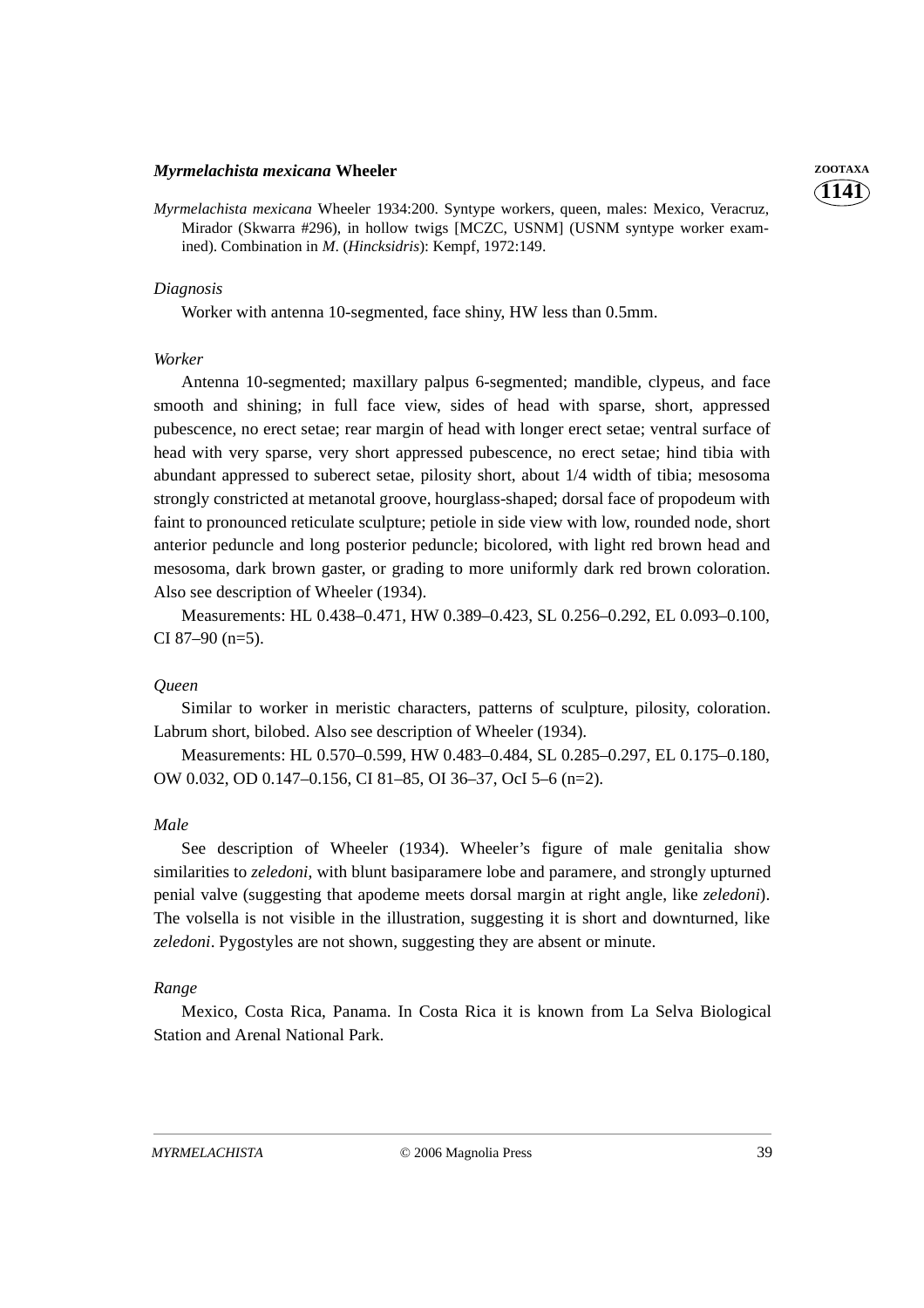#### **ZOOTAXA** *Biology*

**1141**

The types of *M. mexicana* were collected in hollow twigs in southern Mexico. A dealate queen at USNM was intercepted by Brownsville quarantine in an orchid stem from the Canal Zone in Panama. At La Selva Biological Station and on the Barva transect in Braulio Carrillo National Park it has been collected in several Project ALAS Malaise and canopy fogging samples, from 50 to 500m elevation.

At La Selva I found a colony in a small dead stem in the crown of a recently felled *Carapa guianensis*. The relict tree was somewhat isolated in low second growth vegetation, and there were abundant vines over the crown, mainly Marcgraviaceae. The colony was polygynous, with multiple dealate queens. In the field, the tiny workers looked like small *Solenopsis* or *Monomorium floricola*.

#### *Material Examined*

COSTA RICA, *Alajuela*: Par. Nac. Arenal, La Peninsula, 10°27'N, 84°45'W, 600m (J. S. Noyes); *Heredia*: La Selva Biological Station, 10°26'N, 84°01'W, 50m (ALAS); same data (J. Longino, 3 collections); MEXICO, *Veracruz*: Mirador, 19°13'N, 96°51'W (E. Skwarra) [USNM]; PANAMA, *Canal Zone*: Canal Zone (Brownsville Quarantine) [USNM].

# *Myrmelachista nigrocotea* **NEW SPECIES**

Figures 1, 4, 7, 8, 9, 11

Holotype alate queen: Costa Rica, Prov. Alajuela, Casa Eladio, Rio Peñas Blancas, 10°19'N, 84°43'W, 800m, 30 Apr 1988 (J. Longino#2044) [INBC, specimen code JTLC000006186].

Paratypes: workers and queens, from same nest as holotype, specimen codes JTLC000006187-JTLC000006197, distributed to INBC, MCZC, USNM, UCDC, LACM, BMNH.

#### *Diagnosis*

Worker with antenna 9-segmented, maxillary palpus 5-segmented, color yellow. Queen black; mandible punctatorugose; HW greater than 1.1mm; head relatively broad (CI 88–93); eyes relatively small (OI 23–27); much of face slightly roughened, dull, not strongly shining.

#### *Worker*

Similar to *flavocotea*. Compared to *flavocotea*, there is a tendency for the pilosity on the side and ventral surface of head to be shorter, the pilosity on the hind tibia to be more fully appressed, and the gastral terga to develop faintly infuscated bands, but these differences are difficult to quantify.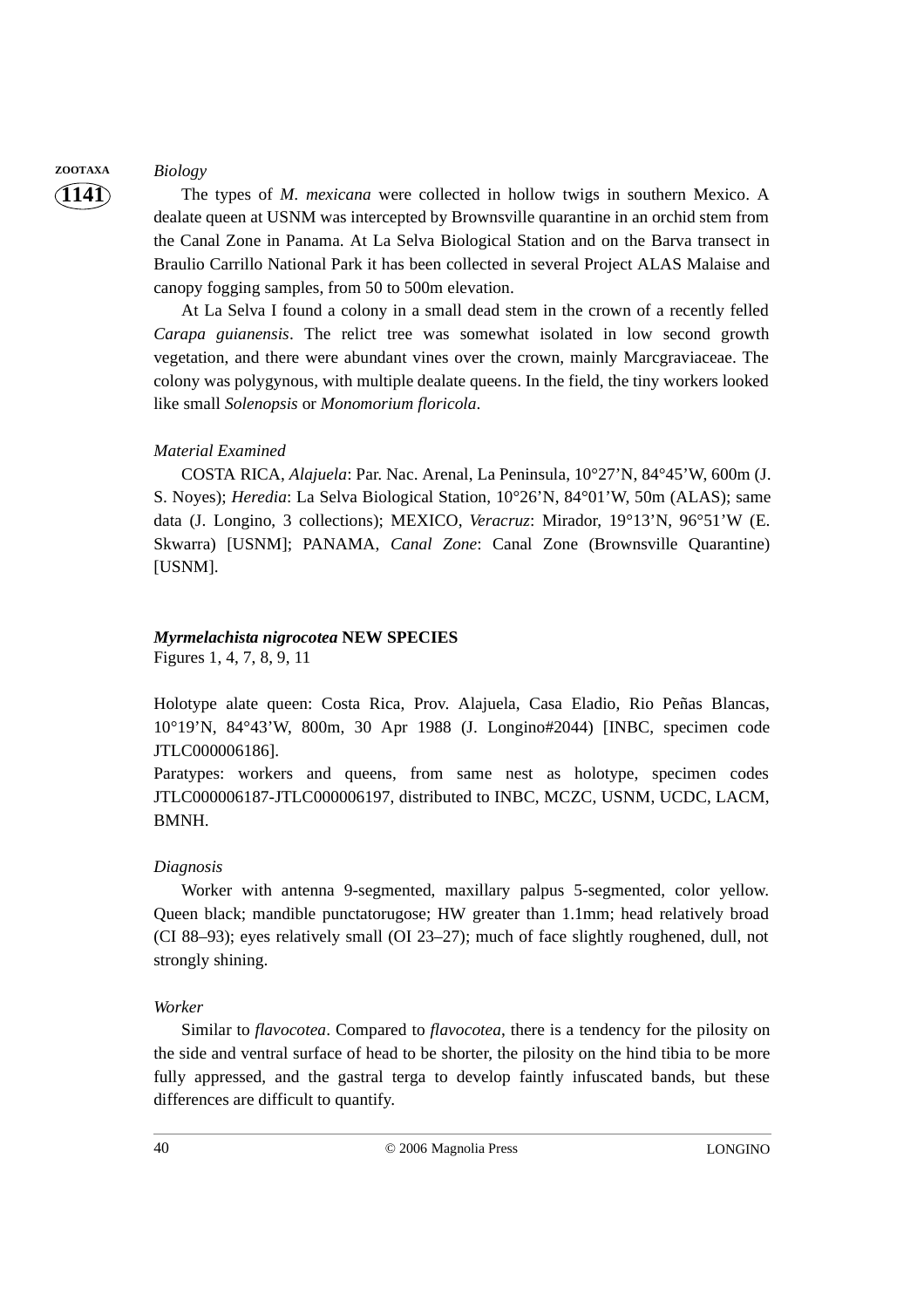Antenna 9-segmented; maxillary palpus 6-segmented; labrum short, bilobed, not covering mouthparts; dorsal surface of mandible punctatorugose; face and clypeus roughened, becoming somewhat smoother posteriorly; clypeus often coarsely rugose; in full face view, with short erect to appressed setae on rear and side margins of head; ventral surface of head with abundant short erect setae; scapes with abundant erect to suberect setae, longer setae subequal to width of scape; outer surface of hind tibia with abundant setae, suberect to fully appressed, longer setae shorter than width of tibia; color solid black.

Measurements: HL 1.259–1.362, HW 1.135–1.223, SL 0.532–0.575, EL 0.283–0.309, OW 0.063–0.096, OD 0.227–0.267, CI 88–93, OI 23–27, OcI 5–7 (n=9).

### *Male*

Similar to *M. flavocotea*. Differing in generally heavier sclerotization, darker color, and smaller ocelli. Width of median ocellus usually less than distance between median and lateral ocellus; distance between lateral ocelli less than distance from lateral ocellus to compound eye.

#### *Etymology*

The name refers to the black color of the queen head and its frequent occurrence in the plant genus *Ocotea.*

#### *Range*

Costa Rica. In Costa Rica it occurs above 500m elevation in wet forest habitats of the Cordillera Volcánica Central, Cordillera de Tilarán, and Cordillera de Guanacaste.

#### *Biology*

This species occurs in mature wet forest habitats from 500–1100m elevation, where it nests in live stems of understory Lauraceae and Meliaceae. It has a biology similar to *M. flavocotea* but is more generalized in its host use. At Refugio Eladio in the Peñas Blancas Valley it occurs in *Ocotea dendrodaphne*, *O. atirrensis*, *O. tenera*, and the undescribed species of *Guarea* that is the host for *M. flavoguarea*. Cerro Pedregal, across from Estación Cacao in the Guanacaste Conservation Area, has a patch of understory *O. tenera* near the peak that is dominated by *M. nigrocotea*. Colonies can be monogynous or polygynous with 2–4 dealate queens. Stems often contain Pseudococcidae. Alate queens have been collected in Project ALAS Malaise traps on the Barva transect.

**1141**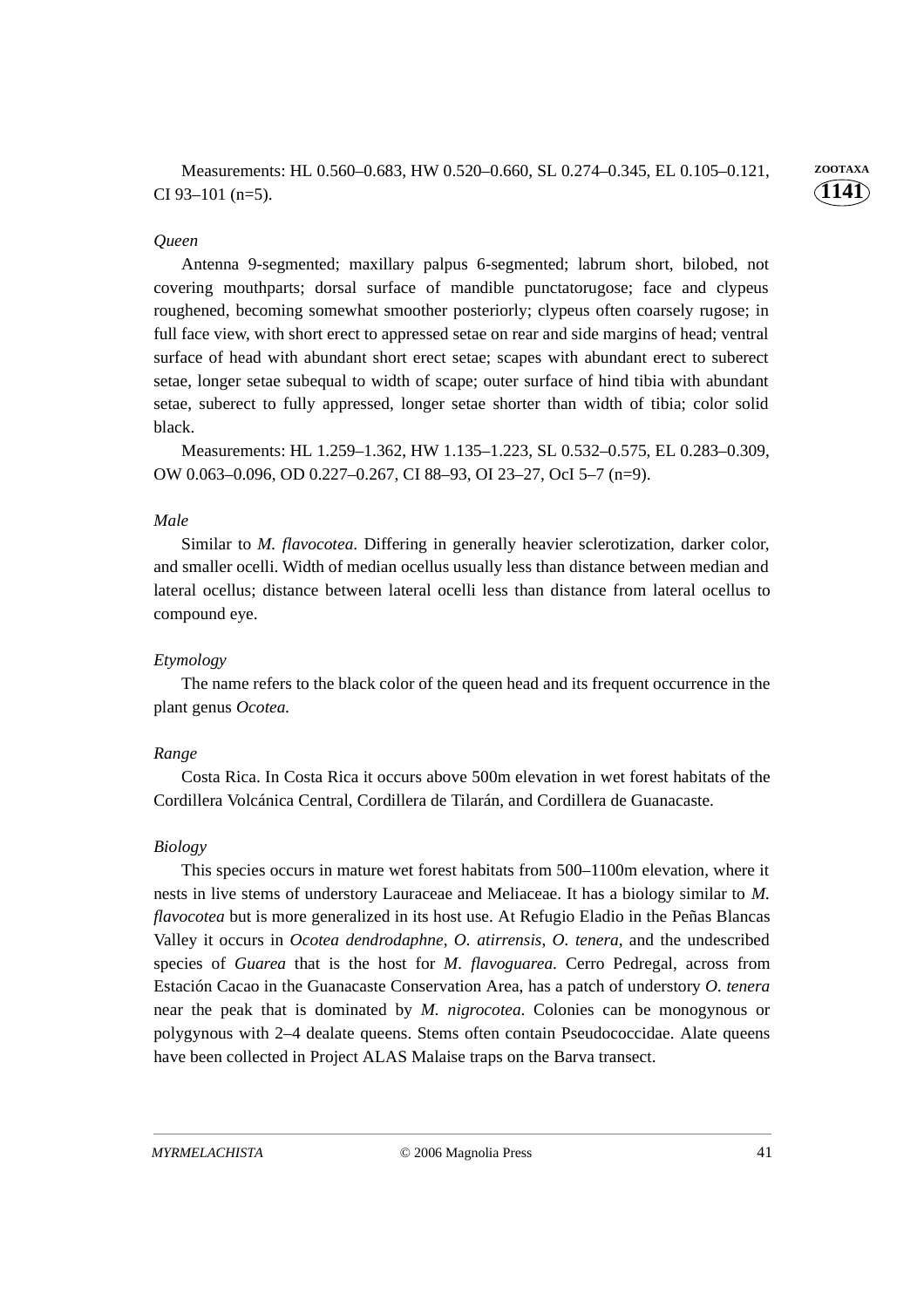## **ZOOTAXA** *Material Examined*

**1141**

COSTA RICA, *Alajuela*: Refugio Eladio, Rio Peñas Blancas, 10°19'N, 84°43'W, 800m (J. Longino, 24 collections); *Guanacaste*: Cerro Cacao, 10°56'N, 85°28'W, 1100m (J. Longino, 4 collections); same data (J. S. Noyes); *Heredia*: Casa Plastico, 17km S Pto. Viejo, 10°18'N, 84°02'W, 550m (J. Longino); Virgen de Socorro, 10°16'N, 84°10'W, 1000m (J. Longino); 16km SSE La Virgen, 10°16'N, 84°05'W, 1100m (J. Longino); same data (ALAS, 2 collections); *San José*: Carrillo, Braulio Carrillo Nat. Park, 10°09'N, 83°57'W, 600m (J. Longino).

# *Myrmelachista osa* **NEW SPECIES**

Figures 1, 4, 7, 8, 9

Holotype alate queen: Costa Rica, Prov. Puntarenas, Rancho Quemado, Osa Peninsula, 8°42'N, 83°33'W, 200m, 15 Dec 1990 (J. Longino#2752) [INBC, specimen code JTLC000006231].

Paratypes: workers and queens, from same nest as holotype, specimen codes JTLC000006232-JTLC000006236, distributed to MCZC, USNM, UCDC, LACM, BMNH.

## *Diagnosis*

Worker with antenna 9-segmented, maxillary palpus 5-segmented, color yellow. Queen black; mandible punctatorugose; face smooth and shining; sides of head with short appressed to suberect pubescence, no longer erect setae; maxillary palpus 6-segmented; CI 79–84.

#### *Worker*

Same as *M. flavocotea* but with tendency to develop faint infuscated bands on gastral tergites.

Measurements: HL 0.518–0.521, HW 0.479–0.511, SL 0.256–0.265, EL 0.097–0.105, CI 92–98 (n=3).

#### *Queen*

Antenna 9-segmented; maxillary palpus 6-segmented; labrum short, bilobed, not covering mouthparts; dorsal surface of mandible punctatorugose; face and clypeus largely smooth, variably roughened anteriorly; in full face view, with abundant short suberect setae on rear and side margins of head, longer setae on posterolateral vertex; ventral surface of head with abundant short erect setae; scapes with abundant erect to suberect setae, longer setae subequal to width of scape; outer surface of hind tibia with abundant short subdecumbent setae, longer setae shorter than width of tibia; color solid black.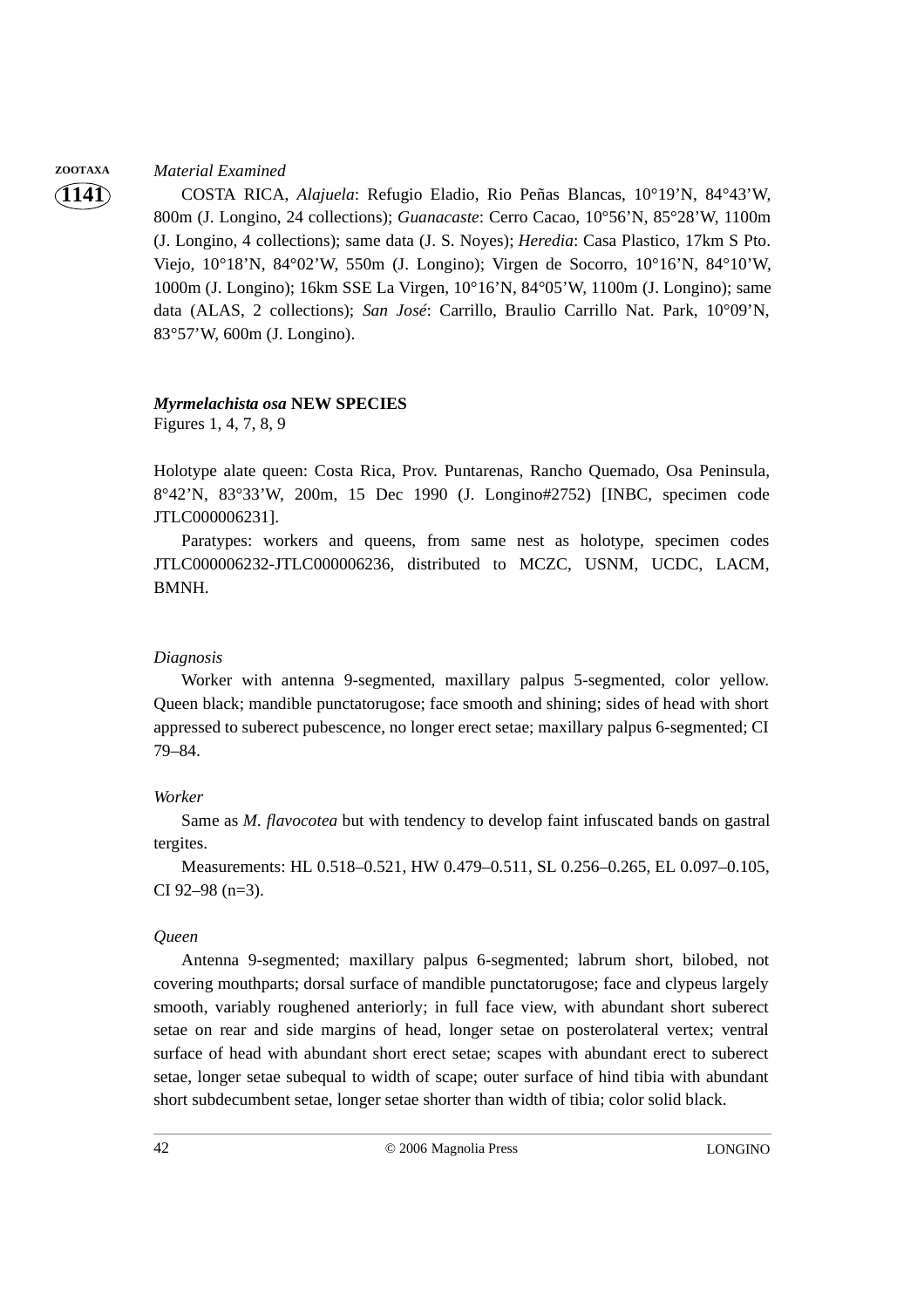**1141** Measurements: HL 1.181–1.226, HW 0.971–0.997, SL 0.491–0.507, EL 0.283–0.303, **ZOOTAXA** OW 0.062–0.081, OD 0.173–0.185, CI 79–84, OI 28–31, OcI 5–7 (n=3).

#### *Male*

Unknown.

#### *Etymology*

The name refers to the Osa Peninsula, which is the type locality.

#### *Range*

Costa Rica. In Costa Rica it occurs at Rancho Quemado on the Osa Peninsula.

#### *Biology*

This species is known from mature wet forest at Rancho Quemado on the Osa Peninsula. I collected it from three different *Ocotea nicaraguensis* trees, and it appears to have a biology similar to *M. flavocotea* and others.

#### *Material Examined*

COSTA RICA, *Puntarenas*: Rancho Quemado, Osa Peninsula, 8°42'N, 83°33'W, 200m (J. Longino, 3 collections).

#### *Myrmelachista plebecula* **Menozzi**

Figures 2, 5, 6, 7, 8, 11, 14

- *Myrmelachista plebecula* Menozzi 1927:338. Syntype workers: Costa Rica, San José (Schmidt) [DEIC] (examined).
- *Myrmelachista costaricensis* Wheeler 1934:196. Syntype workers, males: Costa Rica, Alajuela, 28 Nov 1911 (Wheeler), in Tillandsia [MCZC] (examined). **NEW SYNONYM.**

#### *Diagnosis*

Worker and queen with 9 antennal segments; maxillary palpus of worker 5-segmented; queen mandible and clypeus largely smooth and shining; queen HL 0.67–0.82mm, CI 85–90; queen often sharply bicolored, with red orange head and mesosoma, dark gaster (occasionally uniform dark red brown); worker HW up to 0.6mm; worker in full face view with pilosity on side of head fully appressed, with no projecting setae or erect pubescence; basiparamere of male with very short, subtriangular lobe, or lobe absent; paramere elongate and linear, with parallel sides; cuspis completely absent; digitus elongate, curving, scimitar-shaped.

#### *Worker*

Antenna 9-segmented; maxillary palpus 5-segmented (may be 6-segmented in very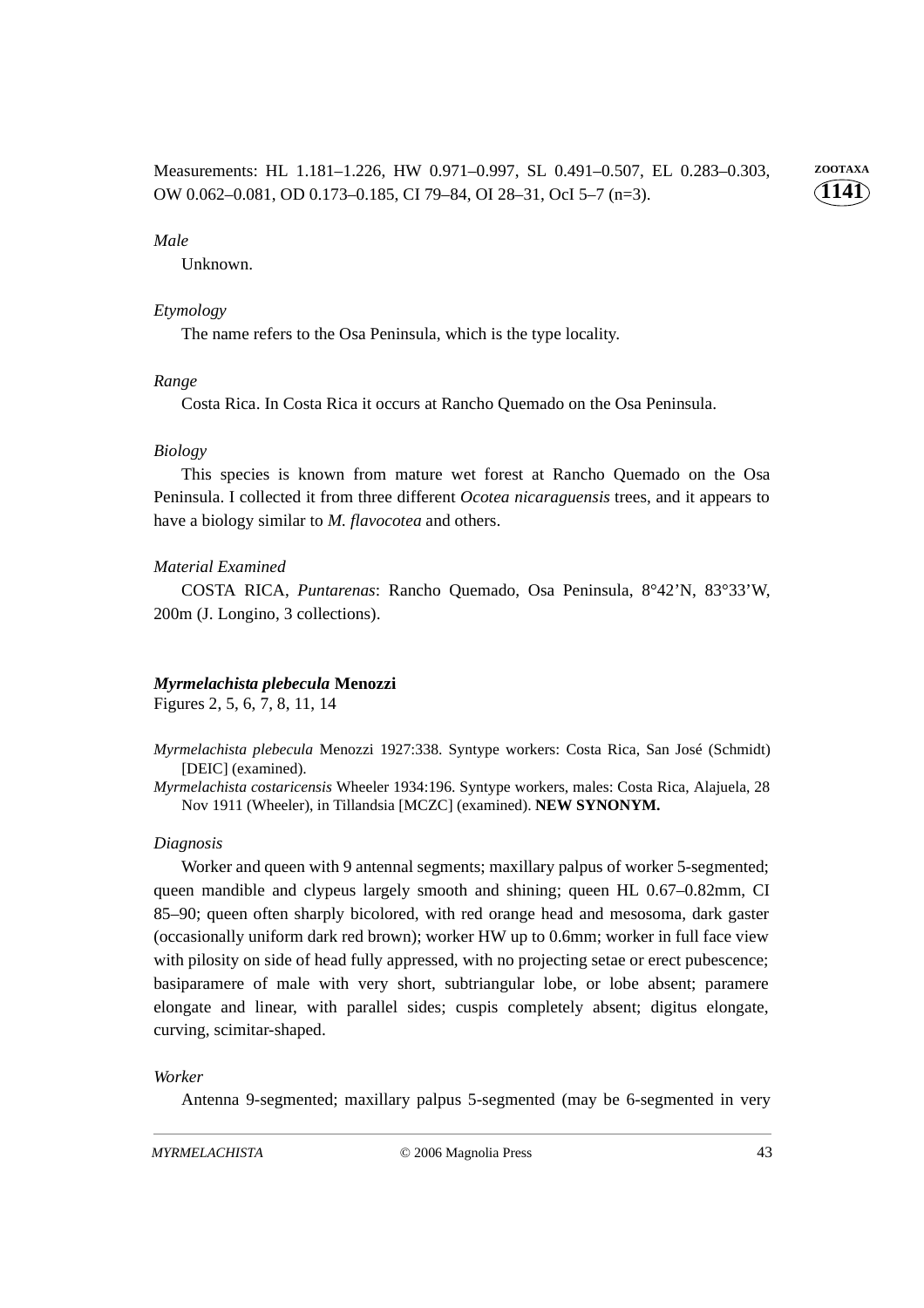**ZOOTAXA** large workers); mandible, clypeus, and face smooth and shining (mandible may be weakly striate in very large workers); in full face view, side and rear margins of head with very sparse, very short, fully appressed to subdecumbent pubescence, no projecting erect setae; ventral surface of head with very sparse, very short subdecumbent pubescence, no erect setae; hind tibia usually with sparse, appressed pilosity, occasionally more abundant and subdecumbent, pilosity short, about 1/4 width of tibia; typically bicolored, with orange red head and mesosoma, dark brown gaster, but in montane wet forest areas may be completely dark red brown.

> Measurements: HL 0.432–0.539, HW 0.418–0.512, SL 0.225–0.281, EL 0.102–0.119, CI 92–97 (n=5).

#### *Queen (previously unknown)*

Antenna 9-segmented; maxillary palpus 5 or 6-segmented, with varying degrees of fusion of terminal two palpomeres; mandible and clypeus largely smooth and shining with sparse small piligerous puncta; face entirely smooth and shining; face, sides of head, and ventral surface of head with sparse short appressed to subdecumbent pubescence, longer erect setae sparse, 6–8 across posterior margin of vertex, a pair at about mid-face, about 5 on clypeus; hind tibia usually with sparse, appressed pilosity, occasionally more abundant and subdecumbent, pilosity short, about 1/4 width of tibia; coloration often bicolored, with light red orange head and mesosoma, contrasting dark brown gaster; grading to forms with uniform red brown coloration.

Measurements: HL 0.674–0.815, HW 0.601–0.696, SL 0.330–0.385, EL 0.197–0.227, OW 0.032–0.056, OD 0.127–0.166, CI 85–90, OI 32–35, OcI 4–7 (n=9).

#### *Male*

Antenna 10-segmented; maxillary palpus 6-segmented; pygostyles minute, in the form of weakly sclerotized papillae without setae; basiparamere with very short, subtriangular lobe or lobe completely absent; paramere elongate and linear, with parallel sides; cuspis completely absent; digitus elongate, curving, scimitar-shaped; apodeme of penial valve curving into dorsal margin at obtuse angle.

#### *Comments*

Workers of *plebecula* and *joycei* cannot always be distinguished.

#### *Range*

Costa Rica, Ecuador. In Costa Rica it occurs throughout the country, from sea level to 1400m elevation cloud forest.

#### *Biology*

This species occurs in a wide variety of habitats, from moist to wet forest, lowlands to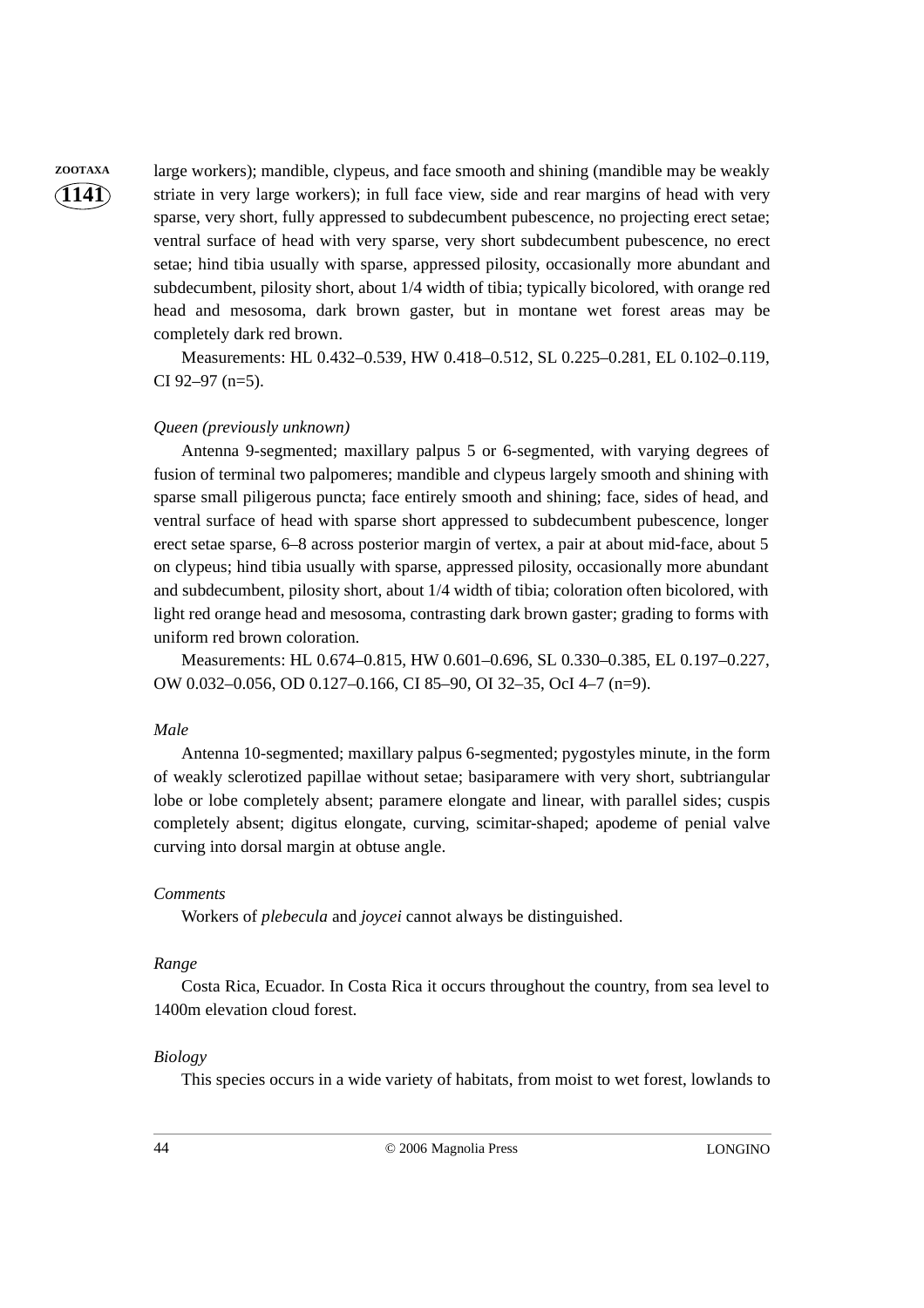mid-montane elevations, weedy roadside vegetation, second growth forest, or mature **ZOOTAXA** forest. It is nearly always in highly insolated areas, being relatively common near ground level in scrubby vegetation but restricted to the high canopy in mature forest.

**1141**



**FIGURE 14.** *Myrmelachista* queens, face view; species with 9-segmented antenna, brown workers, and brown queens (including *plebecula*, which is variable in color). A. *joycei*. B. *longiceps*. C. *plebecula* (light colored). D. *plebecula* (dark colored). Images of *joycei* and *longiceps* are of holotypes. Scale applies to entire figure.

Nests are in narrow galleries in dead or live stems of a variety of plant species. The dead stems are usually narrow gauge, hard, and woody, not fibrous. Colonies may be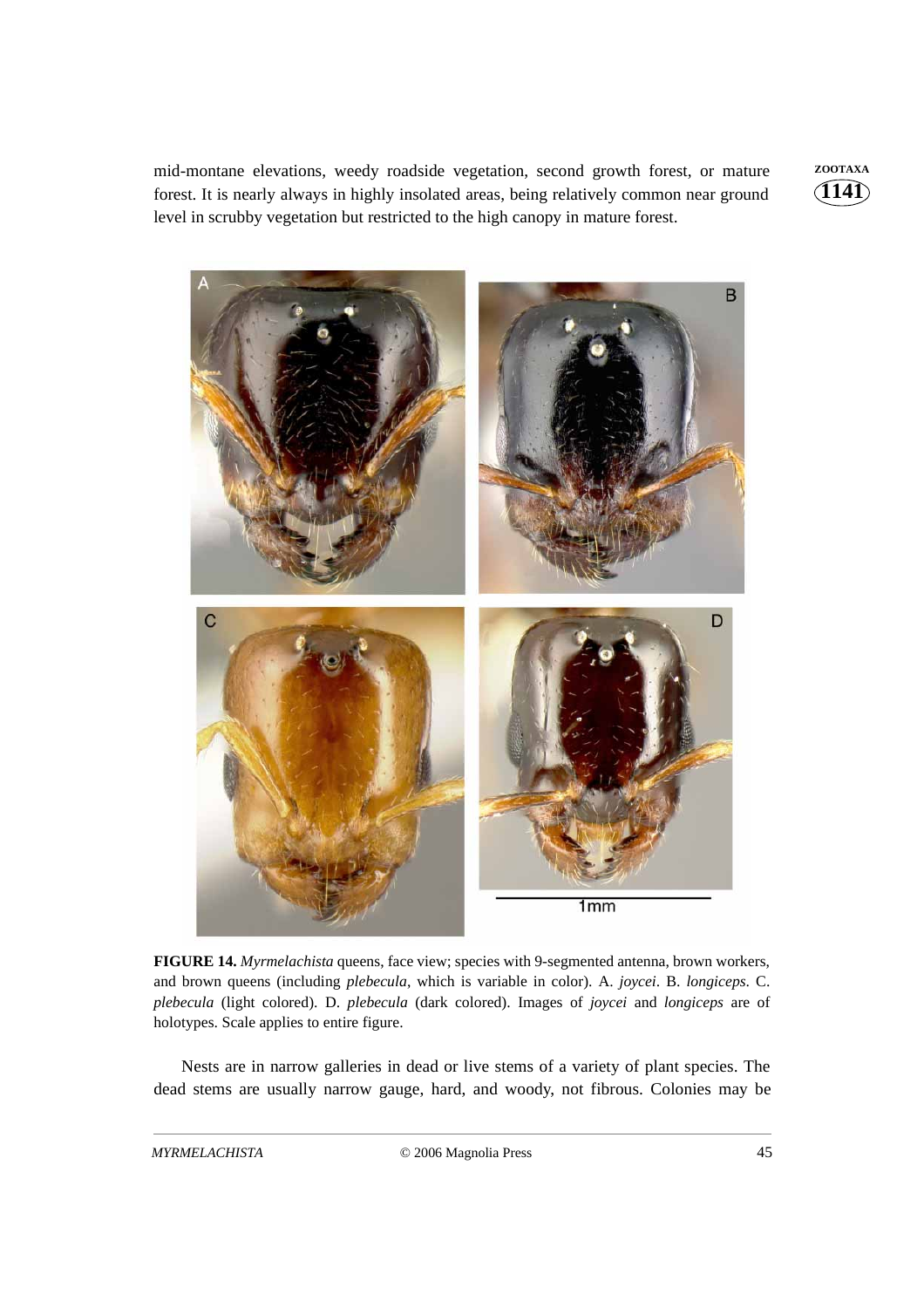**ZOOTAXA** polydomous, occupying multiple dead or live stems in a tree or shrub. I have found colonies nesting in live stems of *Cordia alliodora*, *Cecropia obtusifolia*, *Callophylum brasiliense*, *Sloanea*, and *Ficus*. It is unknown whether workers do any excavation of galleries on their own or just occupy preexisting chambers in myrmecophytes or chambers left by stem-boring insects.

> Workers can be observed foraging on exposed stem and trunk surfaces in full sun, often moving in files. Pseudococcidae may occur in nest chambers in live stems (pers. obs.).

> Alate queens may be in nests at any time of year. Alate queens have been collected in Malaise traps and one was collected at a blacklight sheet.

#### *Material Examined*

COSTA RICA, *province unknown*: no specific locality (San Francisco Quarantine) [USNM]; *Alajuela*: Alajuela, 10°01'N, 84°13'W, 1100m (W. M. Wheeler) [USNM, syntypes *costaricensis*]; Refugio Eladio, Rio Peñas Blancas, 10°19'N, 84°43'W, 800m (J. Longino, 2 collections); Refugio El Aleman, Rio Peñas Blancas, 10°18'N, 84°45'W, 940m (J. Longino); *Guanacaste*: Estacion Maritza, Guanacaste Conservation Area, 10°58'N, 85°30'W, 600m (J. Longino); Cerro Cacao, 10°56'N, 85°28'W, 1100m (J. Longino); Estacion Cacao, 10°55'N, 85°30'W, 1100m (J. S. Noyes); *Heredia*: Rara Avis, 17km S Pto. Viejo, 10°18'N, 84°03'W, 700m (J. Longino); 10km SE La Virgen, 10°20'N, 84°05'W, 500m (J. Longino); La Selva Biological Station, 10°26'N, 84°01'W, 50m (ALAS, 2 collections); 16km SSE La Virgen, 10°16'N, 84°05'W, 1100m (ALAS, D. Brenes, J. Longino, multiple collections); *Limón*: Hamburg Farm, 10°15'N, 83°27'W, 50m (F. Nevermann) [USNM]; *Puntarenas*: Sirena, Corcovado National Park, 8°29'N, 83°36'W, 50m (J. Longino, 2 collections); Monteverde, 10°18'N, 84°48'W, 1400m (J. Longino, 2 collections); Guacimal, rd to Monteverde, 10°14'N, 84°51'W, 500m (J. Longino, 2 collections); Guaria, rd to Monteverde, 10°15'N, 84°50'W, 700m (J. Longino); Ojo de Agua, rd to Monteverde, 10°16'N, 84°50'W, 800m (J. Longino, 2 collections); 5km SW Las Alturas, 8°55'N, 82°52'W, 1240m (J. Longino, 2 collections); same data (P. S. Ward); *San José*: San José, 9°56'N, 84°05'W (H. Schmidt) [MCSN, syntypes *plebecula*]; Carrillo, Braulio Carrillo Nat. Park, 10°09'N, 083°55'W, 500m (J. Longino); ECUADOR, *Guayas*: Cerro Blanco, 15km W Guayaquil, 2°10'S, 80°02'W, 400m (P. S. Ward).

# *Myrmelachista zeledoni* **Emery**

Figures 1, 2

*Myrmelachista zeledoni* Emery 1896:102. Syntype workers: San José, Costa Rica (Alfaro) [MCSN] (examined). Description of male: Wheeler, W.M. 1934:203; description of larva: Wheeler, G.C. & Wheeler, J. 1953:138.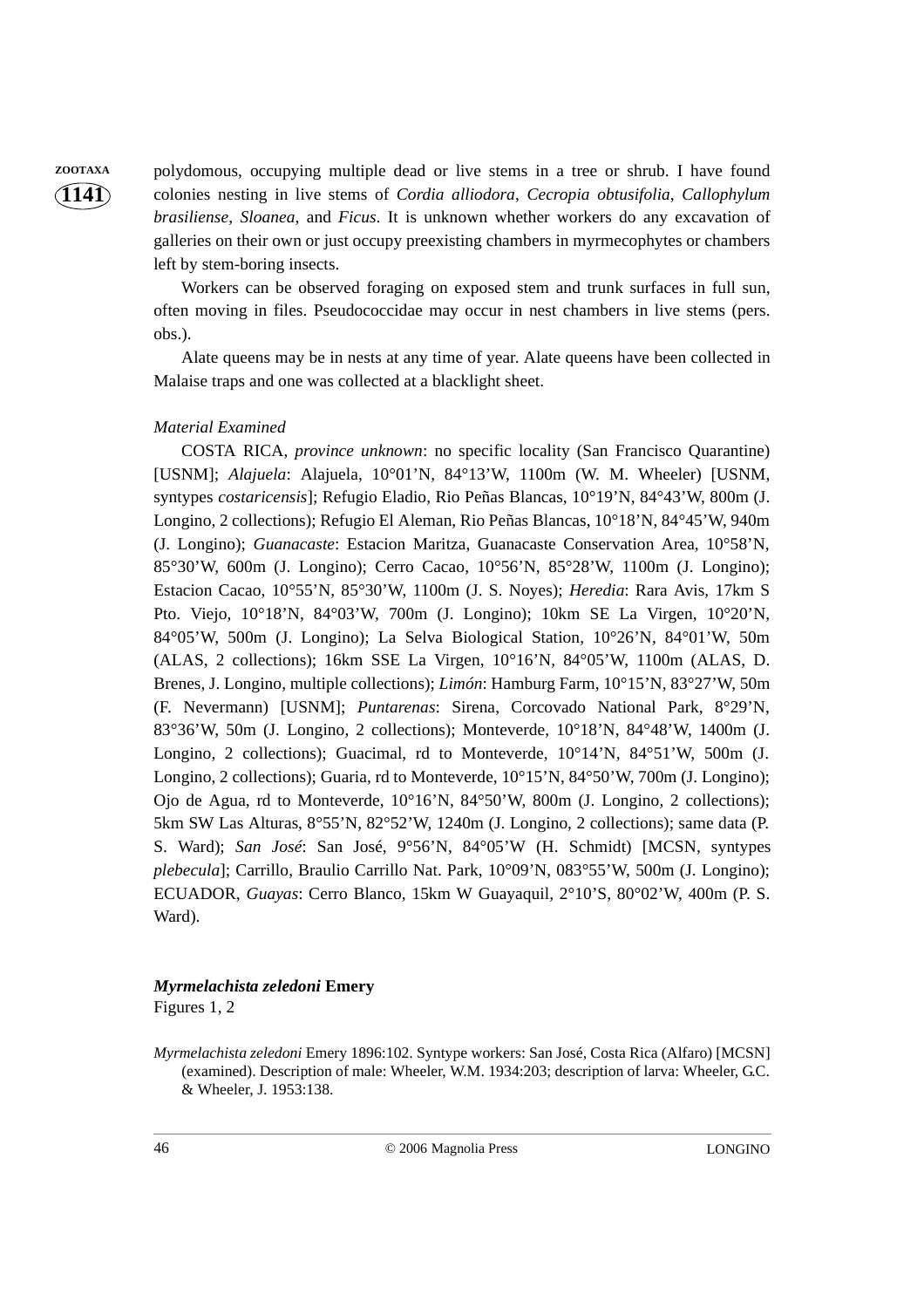*Myrmelachista zeledoni thiemi* Emery 1906:185 (footnote). Syntype workers: Honda, Venezuela **ZOOTAXA** (Thieme) [MCSN] (examined). **NEW SYNONYM**.

#### *Diagnosis*

Worker black; antenna 10-segmented; face sericeous or shagreened, not shining.

#### *Worker*

Antenna 10-segmented; maxillary palpus 6-segmented; mandible smooth to feebly rugose; clypeus somewhat roughened; most of face with fine striate microsculpture giving a silky luster, grading to smooth and shiny on vertex margin; sides, rear margin and ventral surface of head with sparse, short, appressed pubescence, no erect setae; scapes with abundant suberect setae, longer setae about 1/2 scape width; hind tibia with abundant subdecumbent setae, longer setae about 1/4 width of tibia; mesosoma strongly constricted at metanotal groove, hourglass-shaped; entire mesosoma with reticulate microsculpture, matte; petiole in side view with compressed, scale-like node; color solid black. Also see description of Emery (1896).

Measurements: HL 0.521–0.720, HW 0.506–0.708, SL 0.364–0.472, EL 0.113–0.169, CI 92–100 (n=5).

#### *Queen (previously unknown)*

Similar to worker in meristic characters, patterns of sculpture, pilosity, coloration. Labrum short, bilobed.

Measurements: HL 0.904–1.031, HW 0.836–0.939, SL 0.465–0.534, EL 0.267–0.323, OW 0.061–0.080, OD 0.206–0.237, CI 90–92, OI 32–35, OcI 7–8 (n=5).

#### *Male*

See description of Wheeler (1934). Antenna 11-segmented; maxillary palpus 6 segmented; pygostyles present, sclerotized, setose; basiparamere lobe and paramere short, robust, broadly triangular; cuspis robust, spatulate, with an apicodorsal field of small teeth at the apical contact point with the digitus; digitus short, dorsal margin forming an abrupt right angle, apex of digitus a ventrally directed triangular lobe; penial valve short and broad, apex blunt, with dorsally-directed short triangular tooth, apodeme of penial valve strongly developed, at right angle to the rest of valve.

#### *Range*

Nicaragua, Costa Rica, Colombia, Venezuela, Peru. In Costa Rica it occurs throughout the country above 500m elevation.

#### *Biology*

This is a montane species that occurs at mid-elevation, from 600-1500m. It is most abundant in seasonally dry to moist forest habitat and less common in cloud forest and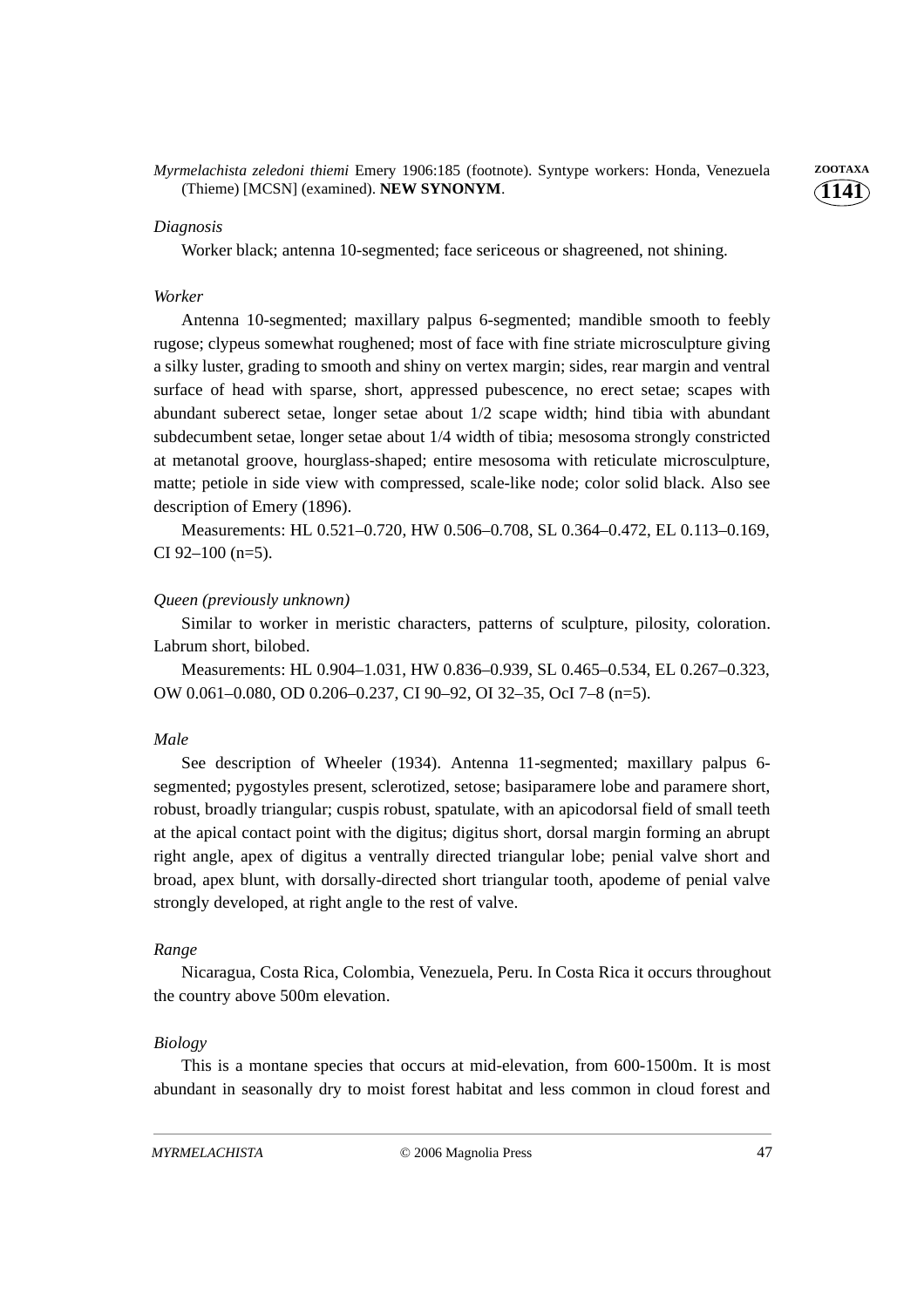**ZOOTAXA** very wet forest. It also seems more abundant in disturbed habitats than in mature forest. In Costa Rica it does well in synanthropic habitats, being common in the Central Valley and in scrubby forest on the Pacific slope in and below Monteverde.

> Nests are usually in dead stems of trees, often in relatively hard wood, and usually high in the tree or otherwise highly insolated areas. Nests occasionally occur in live stems; I have collected nests from live stems of *Cecropia angustifolia*, *Hampea appendiculata*, and an unidentified lauraceous tree. It usually appears that they opportunistically use preexisting cavities rather than excavating their own. Colonies are often large and polydomous, occurring in many dead branches of multiple adjacent trees. Incipient colonies are monogynous in small dead or live stems.

> Workers are diurnal foragers and may be found scattered on foliage and branch surfaces. In the field they look remarkably similar to *Crematogaster* and may even elevate the gaster when disturbed.

#### *Material Examined*

COSTA RICA, *province unknown*: Agua Caliente (W. M. Wheeler)[USNM]; *Cartago*: 8km ESE Moravia, 9°48'N, 83°23'W, 700m (J. Longino); Juan Vinas, 9°54'N, 83°45'W [USNM]; *Guanacaste*: 3km N Santa Elena, 10°20'N, 84°50'W, 1500m (J. Longino); Estacion Cacao, 10°55'N, 85°30'W, 1100m (J. S. Noyes); *Heredia*: 16km SSE La Virgen, 10°16'N, 84°05'W, 1100m (R. Vargas C.); same data (ALAS, 3 collections); *Puntarenas*: Monteverde, 10°18'N, 84°48'W, 1500m (J. Longino, 4 collections); same data (Yanoviak & Gering, multiple canopy fogging samples); Monteverde, 10°17'N, 84°49'W, 1100m (J. Longino); Santa Elena de Monteverde, 10°19'N, 84°50'W, 1300m (J. Longino); 2km SSE Monteverde, 10°17'N, 84°48'W, 1150m (J. Longino); Wilson Botanical Garden, 4km S San Vito, 8°47'N, 82°58'W, 1200m (J. Longino, 3 collections); Bajo Tigre, Monteverde, 10°18'N, 84°49'W, 1200m (D. W. Wagner); Cerro Plano de Monteverde, 10°18'N, 84°49'W, 1300m (J. S. Noyes); 5km SW Las Alturas, 8°55'N, 82°52'W, 1240m (P. S. Ward, 3 collections); same data (J. Longino, 2 collections); 2km SSW Las Alturas, 8°56'N, 82°51'W, 1380m (J. Longino); 3km W Las Alturas, 8°56'N, 82°52'W, 1360m (J. Longino, 2 collections); same data (P. S. Ward) 1 specimen; *San José*: San José, 9°56'N, 84°05'W (unknown) [MCSN, syntypes *zeledoni*]; same data (W. M. Wheeler) [USNM]; same data, 1100m (J. Longino); 15km S San Isidro, 9°17'N, 83°37'W, 600m (J. Longino); NICARAGUA, Jinotega (Sequeira) [USNM]; VENEZUELA, Honda (O. Thieme) [MCSN, syntypes *thiemei*].

#### **Non-Costa Rican species with 9-segmented antenna**

The majority of the available names in the genus *Myrmelachista* are for species with a 10 segmented antenna, and almost all of these are from South America. Only three, *longinoda*, *zeledoni* and *mexicana*, are known from Central America. There is little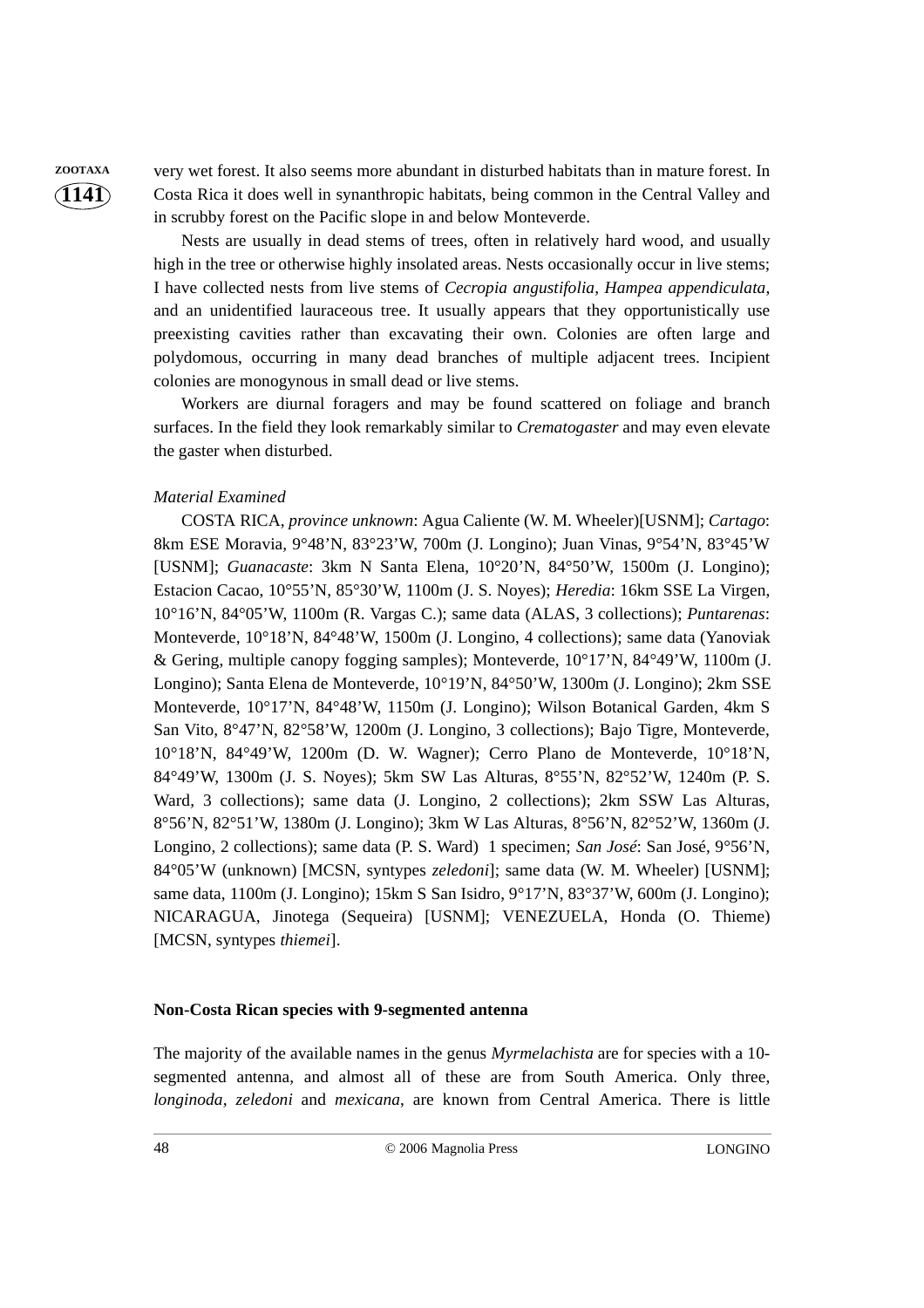question of the identity of *zeledoni* and *mexicana* in Costa Rica. *Myrmelachista longinoda* **ZOOTAXA** is known from a single queen from Panama, and it may be a species similar to but not conspecific with *cooperi*. There is no indication that there is a large undiscovered or complex community of 10-segmented forms in Central America.

In contrast, the species with 9-segmented antenna are more abundant and diverse in Central America and the Caribbean. The results from this study suggest there is a diverse and complex community and there will be many new species discovered with additional collecting in other parts of Central America. However, it is important to establish the identities of the existing available names, both for the correct assignment of names for the Costa Rican fauna and as a basis for further work on the Central American and Caribbean fauna. Below I review and discuss all the previously known forms with 9-segmented antenna.

#### **Caribbean Taxa**

- *Myrmelachista kraatzii* Roger 1863:162. Syntype worker(s): Cuba [Matanzas, Cárdenas in Kempf 1972].
- *Myrmelachista rogeri* Ern. André 1887:288. Holotype worker: Cuba. Description of queen, redescription of worker: Wheeler 1934:190.
- *Myrmelachista rogeri* var. *manni* Wheeler 1934:190. Syntype workers: Cuba, Oriente, Saetia, workers on tree trunk (Mann) [USNM] (examined). (= *rogeri* in the sense of Mann 1920:434).
- *Myrmelachista rogeri* var. *rubriceps* Mann 1920:434. Syntype workers: Cuba, Pinares, numerous workers from trunks of pine trees (Mann) [USNM] (examined).
- *Myrmelachista ambigua* Forel 1893:350. Holotype worker: Lesser Antilles, Saint Vincent, Upper Richmond Valley (H. H. Smith).
- *Myrmelachista ambigua ramulorum* Wheeler 1908:155. Syntype workers, queens, males: Puerto Rico, Culebra Island (Wheeler); Puerto Rico, Arecibo, Utuado (Wheeler) [MCZC, USNM] (USNM syntype worker examined). Raised to species: Wheeler 1934:189.
- *Myrmelachista ramulorum* subsp. *fortior* Wheeler 1934:189. Syntype workers: Puerto Rico, Mona Island (Lutz). "...described from nine specimens ..., seven from Mona Island (type locality) and two from Porto Rico, without more precise locality." (Wheeler 1934).
- *Myrmelachista gagates* Wheeler 1936:204. Holotype worker: Haiti, La Visite, 6000–7000 ft (Darlington).

The above are all the species and subspecies known from Caribbean islands. My knowledge of the Caribbean fauna is limited, but I have examined 20 collections of *ramulorum* from Puerto Rico, St. Croix, USA (Florida, possibly introduced and then extirpated, see Deyrup 2003), Santo Domingo, St. Thomas, and the Dominican Republic;

**1141**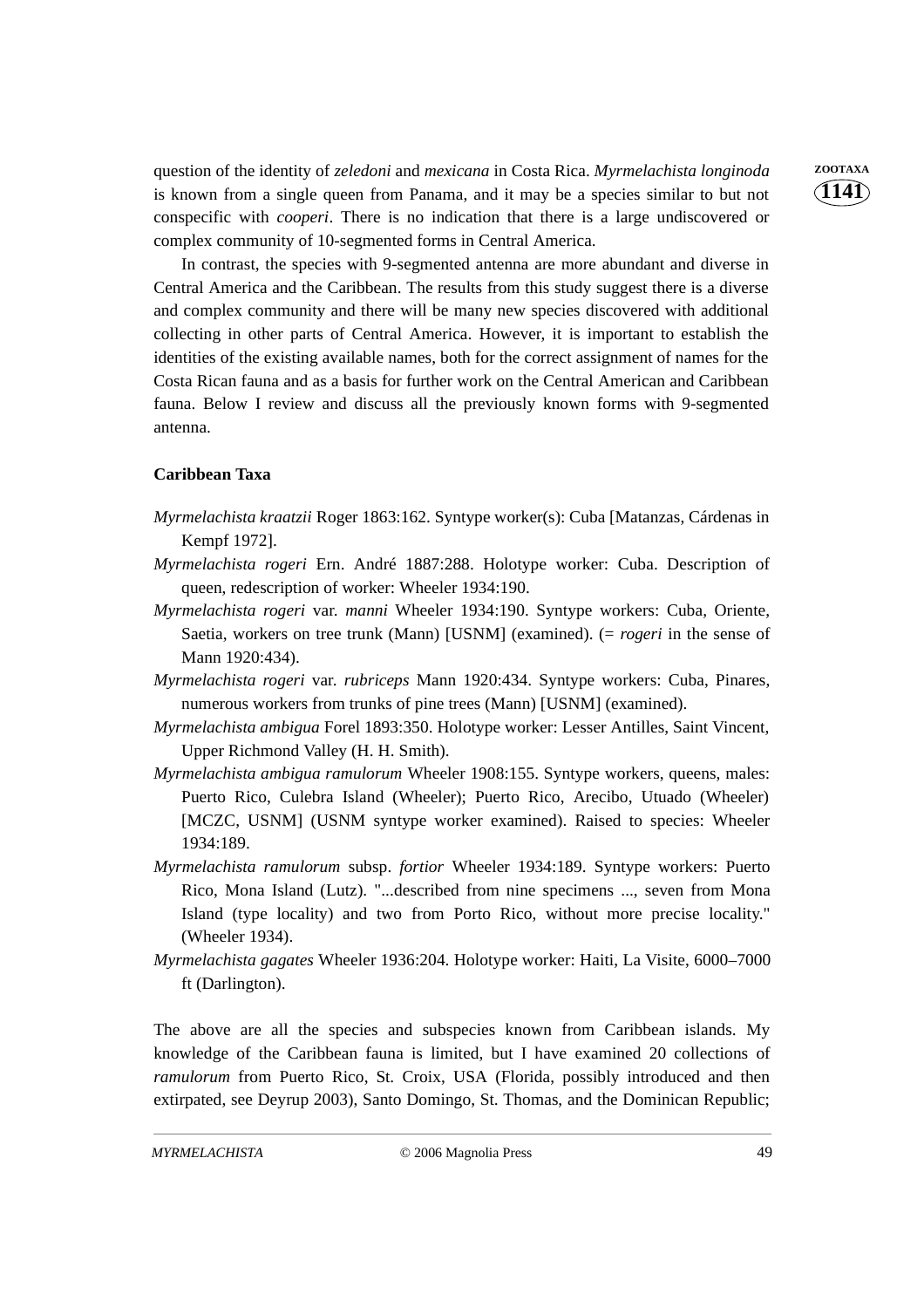**ZOOTAXA** three collections of *rogeri* from Cuba; syntypes of *rogeri manni* from Cuba, and syntypes of *rogeri rubriceps* from Cuba. All appear to be similar to *plebecula*. All are bicolored or various shades of red brown. Unlike *plebecula*, all have long erect setae projecting from the sides of the head (workers and queens). Eight queens of *ramulorum* are very small with very narrow, rectangular heads. The largest of these have the narrowest heads, with HW around 0.70mm and CI around 74, a combination not found in any Costa Rican species except for the one small *longiceps*-like queen described under *longiceps*. Unlike *ramulorum*, the *longiceps*-like queen lacks erect setae on the sides of the head. The smallest *ramulorum* queens and the queens of *rogeri* are in the same size range as *plebecula* queens, but with relatively narrow heads. All measured queens of *plebecula* have CI 85 or greater. The highest CI among the *ramulorum* and *rogeri* queens is 82. *Myrmelachista kraatzii*, *ambigua*, *rogeri*, and *ramulorum* are all older names than *plebecula*, and if *plebecula* proves to be an allopatric variant of a widespread polytypic Caribbean species it will no doubt be a synonym of one of these older names.

> It is not clear that *rogeri* and *ramulorum* are distinct. When two Cuban *rogeri* queens I have measured are compared to eight *ramulorum* queens from other islands, they are at the small end of a continuum of measurements.

> *Myrmelachista ambigua* was described from a single worker from St. Vincent. Given the relative uniformity of workers, the published description and even examination of the type will be of little use. Queen and male-associated collections of *Myrmelachista* from St. Vincent will be needed to compare with material from other parts of the Caribbean. Wheeler (1908) considered the worker of *ramulorum* close to *ambigua*.

> *Myrmelachista gagates*, from Haiti, was described as being close to *rogeri* but solid black.

> It will be important to examine multiple collections of *Myrmelachista* from Cuba, to ascertain whether there are multiple sympatric species there. It is unknown whether *kraatzii* and the forms of *rogeri* are distinct or represent one variable species. *Myrmelachista kraatzii* from Cuba and *M. nigella* from Venezuela are the two oldest names in the genus, *kraatzii* being a 9-segmented form and *nigella* a 10-segmented form. Thus *kraatzii* would have priority among all the 9-segmented forms.

> One collection from El Yunque, Puerto Rico, is indistinguishable from *M. longiceps*. It is a collection of workers and alate queens, collected by Juan Torres. I am reluctant to identify it as *longiceps* until more Puerto Rican material is obtained, but there is a large size gap between the queen of this El Yunque collection and the various queens of *ramulorum* from elsewhere in Puerto Rico.

> From these observations it is clear that more collections are needed from the Caribbean to better understand species boundaries in this group.

#### **Southern Mexico**

*Myrmelachista skwarrae* Wheeler 1934:192. Syntype workers, queens, males: Mexico,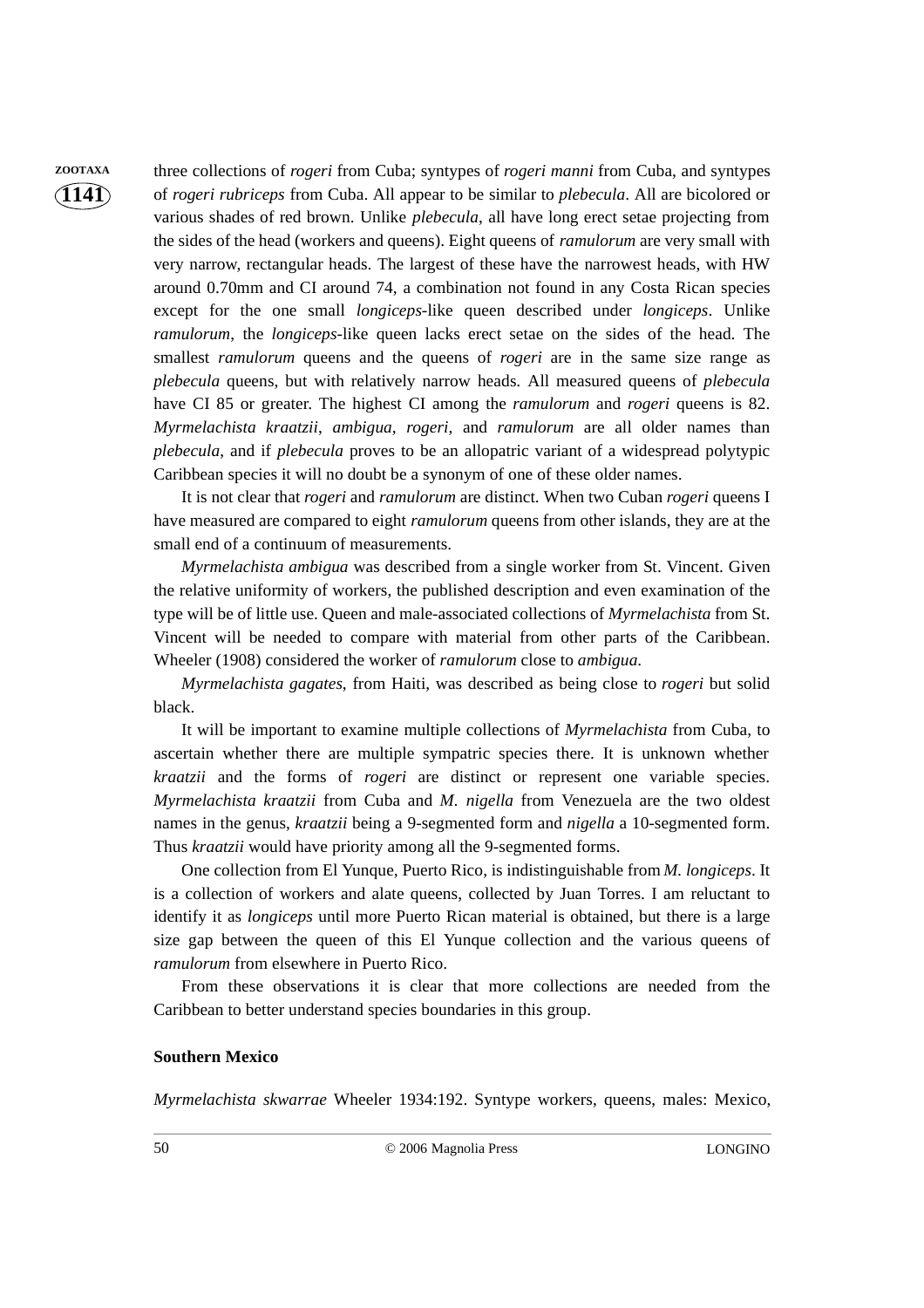Morelos, Cuautla (Skwarra) [MCZC, USNM] (USNM syntype worker examined). **ZOOTAXA** "...described from numerous workers, seven females and six males (762) taken by Dr. Skwarra at Cuautla, Morelos (type-locality) in *Tillandsia circinata*, a number of workers belonging to several colonies (770, 771, 772, 777, 783a and 786) taken at Cuernavaca, Morelos in the same plant, and several workers (Z 208a) at Mirador, Vera Cruz in *T. valenzuelana*." (Wheeler 1934).

- *Myrmelachista skwarrae* subsp. *picea* Wheeler 1934:194. Syntype workers: Mexico, Morelos, Cuernavaca (Skwarra 772, 773, 774, 787). Nesting in *Tillandsia circinata*.
- *Myrmelachista skwarrae* subsp. *laeta* Wheeler 1934:195. Syntype workers: Mexico, Veracruz, Mirador (Skwarra). "...five workers (40) taken by Dr. Skwarra at Mirador Vera Cruz (type locality) in *Tillandsia balbisiana*, and one worker (762) taken at Cuautla, Morelos in *T. circinata*." (Wheeler 1934).
- *Myrmelachista amicta* Wheeler 1934:195. Syntype workers: Mexico, Veracruz, Mirador (Skwarra: #618, in *Tillandsia balbisiana*; #296, in hollow stem of composite) [MCZC, USNM] (USNM syntype examined).

The above are a set of species described together by Wheeler from material collected by Elisabeth Skwarra in southern Mexico. They are all very similar to *plebecula* and *joycei*. I cannot distinguish workers of *amicta*, *skwarrae* (and its two subspecies *picea* and *laeta*), and *plebecula*. The males of *skwarrae* and *plebecula* are distinct. The male of *skwarrae* differs from *plebecula* in having a basiparamere lobe and distinct (though minute) setose pygostyles. *Myrmelachista skwarrae* males are more like *joycei*. They differ from *joycei* in the relatively thinner and more delicate basiparamere lobe and relatively larger ocelli.

If the Mexican forms prove to be geographic variants of *plebecula*, the latter has priority. On the other hand, *M. joycei* could prove to be a geographic variant of one of the previously named Mexican forms.

#### **South America**

- *Myrmelachista brevicornis* Wheeler 1934:199. Syntype workers: Brazil, Santarem (Staudinger and Bang-Haas).
- *Myrmelachista guyanenesis* Wheeler 1934:198. Syntype workers, queens: Guyana, Kartabo (Wheeler), inhabiting tenuous, anastomosing galleries in dead twigs and branches [MCZC, USNM] (USNM syntype worker examined).

From the descriptions of both species and my examination of workers of *guyanensis*, these two species are similar to and could be synonymous with *plebecula*. But further collections of South American *Myrmelachista* will be necessary to further understand their status.

It is tempting to speculate that the 10-segmented forms, widespread and diverse in

**1141**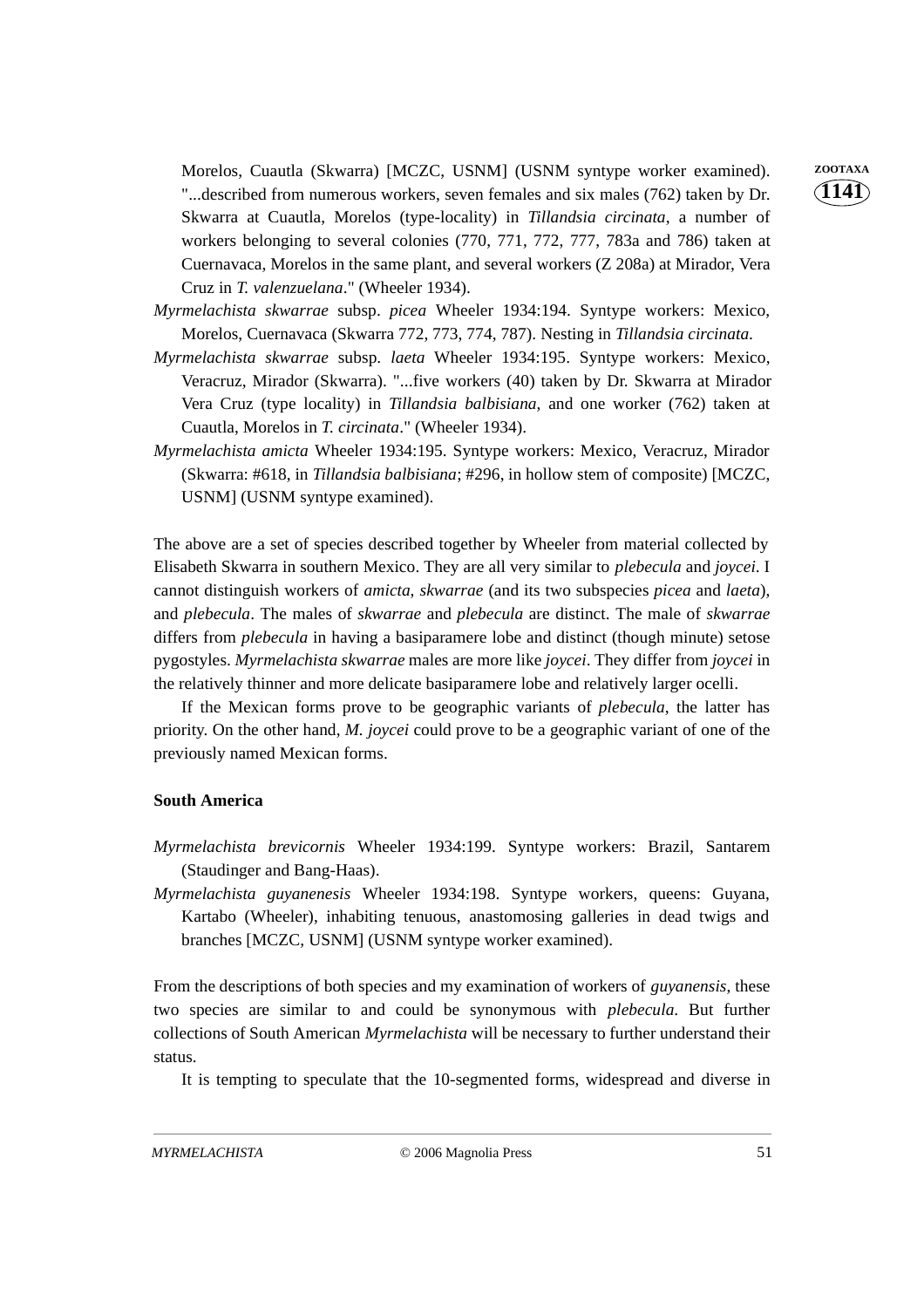**ZOOTAXA** South America, have spawned one main radiation of 9-segmented forms in Central America and the Caribbean. In this scenario only *plebecula*, the "weediest" of 9 segmented forms, has spread into South America, and there is no diverse community of 9 segmented forms there. But the late discovery of a trove of 9-segmented *Myrmelachista* species in Costa Rica shows that this group may remain hidden from the general collector, even in the face of prolonged collecting effort. Thus we remain ignorant of extent of such forms in the South American hylea.

#### **Acknowledgments**

The results presented here are from 25 years of accumulated field collections in Costa Rica, and multiple Costa Rican institutions have been extremely supportive: The Servicio de Parques Nacionales, Instituto Nacional de Biodiversidad (INBio), Organizacion de Estudio Tropicales (OTS), the Monteverde Conservation League, and Monteverde Cloud Forest Reserve. I also thank the many undergraduate students who have worked with me in the field over the years. Bill Haber, Eladio Cruz, and Barry Hammel helped with plant identifications. Manuel Zumbado improved the Spanish abstract. The manuscript was improved by comments from Phil Ward and John LaPolla. This work was supported by National Science Foundation grant DEB-0072702 and National Geographic Society grant 7751-04.

#### **Literature cited**

- André, E. (1887) Description de quelques fourmis nouvelles ou imparfaitement connues. *Revue d'E ntomologie (Caen),* 6, 280–298.
- Bequaert, J. (1922) Ants in their diverse relations to the plant world. *Bulletin of the American Museum of Natural History,* 45, 333–584.
- Bolton, B. (1995). *A New General Catalogue of the Ants of the World*. Cambridge, Mass., Harvard University Press.
- Bolton, B. (2003) Synopsis and classification of Formicidae. *Memoirs of the American Entomological Institute* 71, 1–370.
- Brown, W.L.,Jr. (1973) A comparison of the Hylean and Congo-West African rain forest ant faunas. *Tropical forest ecosystems in Africa and South America: a comparative review.* Meggers, B. J., Ayensu, E. S. & Duckworth, W. D. Washington, D.C., Smithsonian Institution Press, 161–185.
- Burger, W. & van der Werff, H. (1990) Flora Costaricensis, Family #80 Lauraceae. *Fieldiana, Botany* 23, 1–129.
- Davidson, D.E. & McKey, D. (1993) The evolutionary ecology of symbiotic ant-plant relationships. *Journal of Hymenoptera Research* 2, 13–83.

Deyrup, M. (2003) An updated list of Florida ants (Hymenoptera: Formicidae). *Florida Entomologist* 86, 43–48.

Donisthorpe, H. (1944) Notes arising out of Mr. W. D. Hincks's review of Mr. Donisthorpe's "A list of the type-species of the genera and subgenera of the Formicidae". *Entomologist's Monthly Magazine,* 80, 59.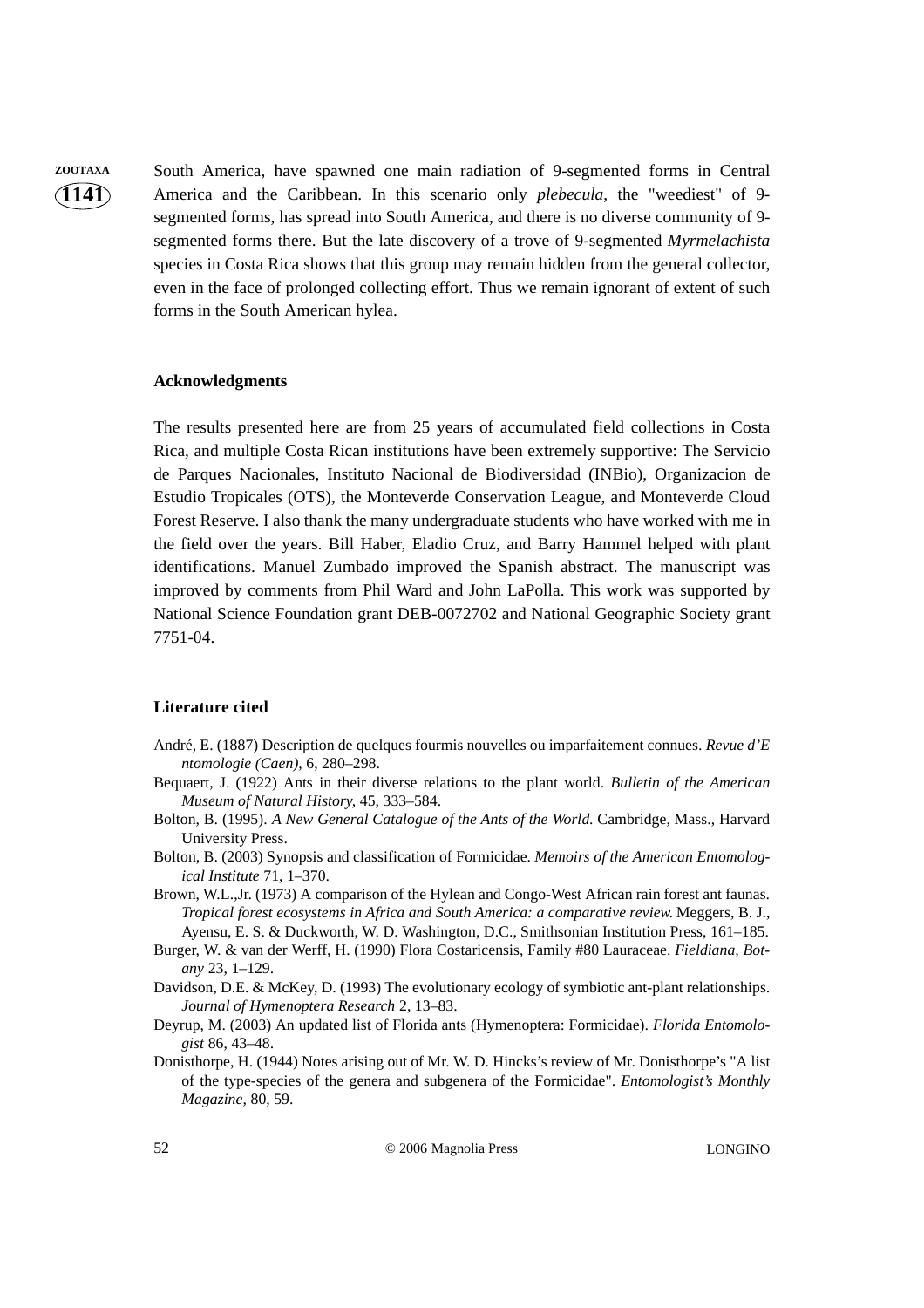- Emery, C. (1896) Studi sulle formiche della fauna neotropica. XVII–XXV. *Bullettino della Società* **ZOOTAXA** *Entomologica Italiana* 28, 33–107.
- Emery, C. (1906 "1905") Studi sulle formiche della fauna neotropica. XXVI. *Bullettino della Società Entomologica Italiana* 37, 107–194.
- Emery, C. (1925). Hymenoptera. Fam. Formicidae. Subfam. Formicinae. *Genera Insectorum* 183, 1–302.
- Forel, A. (1893) Formicides de l'Antille St. Vincent, récoltées par Mons. H. H. Smith. *Transactions of the Entomological Society of London* 1893, 333–418.
- Frederickson, M.E., Greene, M.J. & Gordon, D.M. (2005) 'Devil's gardens' bedevilled by ants. *Nature*, 437, 495–496.
- Gregg, R.E. (1951) Two new species of exotic ants. *Psyche* 58, 77–84.
- Gregg, R.E. (1954 ("1953")) Taxonomic notes on the ant, *Camponotus cooperi* Gregg. *Psyche,* 60, 102–104.
- Hammel, B.E. (1986) The vascular flora of La Selva Biological Station, Costa Rica Lauraceae. *Selbyana,* 9, 218–233.
- Hölldobler, B. & Wilson, E.O. (1990) *The Ants*. Harvard University Press, Cambridge, Massachusetts, USA, 732 pp.
- Ibarra-Manríquez, G. & Dirzo, R. (1990) Arboreal myrmecophilous plants from Los Tuxtlas Biological Station, Veracruz. *Revista de Biologia Tropical,* 38, 79–82.
- International Commission on Zoological Nomenclature (1999). *International Code of Zoological Nomenclature, Fourth Edition*. London, UK, The International Trust for Zoological Nomenclature.
- Kempf, W.W. (1972) Catálogo abreviado das formigas da região Neotropical. *Studia Entomologica,* 15, 3–344.
- Longino, J.T. (2000) The ants of Monteverde. *Monteverde: ecology and conservation of a tropical cloud forest*. Nadkarni, N. M. & Wheelwright, N. T. New York, New York, Oxford University Press**,** 132–136.
- Mann, W.M. (1920) Additions to the ant fauna of the West Indies and Central America. *Bulletin of the American Museum of Natural History* 42, 403–439.
- Menozzi, C. (1927) Formiche raccolte dal Sig. H. Schmidt nei dintorni di San José di Costa Rica (Schluss). *Entomologische Mitteilungen,* 16, 336–345.
- Morawetz, W., Henzl, M. & Wallnöfer, B. (1992) Tree killing by herbicide producing ants for the establishment of pure *Tococa occidentalis* populations in the Peruvian Amazon. *Biodiversity and Conservation,* 1, 19–33.
- Renner, S.S. & Ricklefs, R.E. (1998) Herbicidal activity of domatia-inhabiting ants in patches of *Tococa guianensis* and *Clidemia heterophylla*. *Biotropica,* 30, 324–327.
- Roger, J. (1863). Die neu aufgeführten Gattungen und Arten meines Formiciden-Verzeichnisses nebst Ergänzung einiger früher gegebenen Beschreibungen. *Berliner Entomologische Zeitschrift,* 7, 131–214.
- Schonberg, L., Longino, J.T., Nadkarni, N.M., Yanoviak, S.P. & Gering, J.C. (2004) Arboreal ant species richness in primary, secondary forest and pasture habitats of a tropical montane landscape. *Biotropica,* 36, 402–409.
- Schumann, K. (1889) Ueber Ameisenpflanzen. *Sammlung gemeinverständlicher wissenschaftlicher Vorträge (Hamburg),* 4 , 421–459.
- Snelling, R.R. & Hunt, J.H. (1976 [1975]) The ants of Chile (Hymenoptera: Formicidae). *Revista Chilena de Entomología,* 9, 63–129.
- Snodgrass, R.E. (1941) The male genitalia of Hymenoptera. *Smithsonian Miscellaneous Collections,* 99, 1–86.
- Stout, J. (1979) An association of an ant, a mealy bug, and an understory tree from a Costa Rican rain forest. *Biotropica,* 11, 309–311.